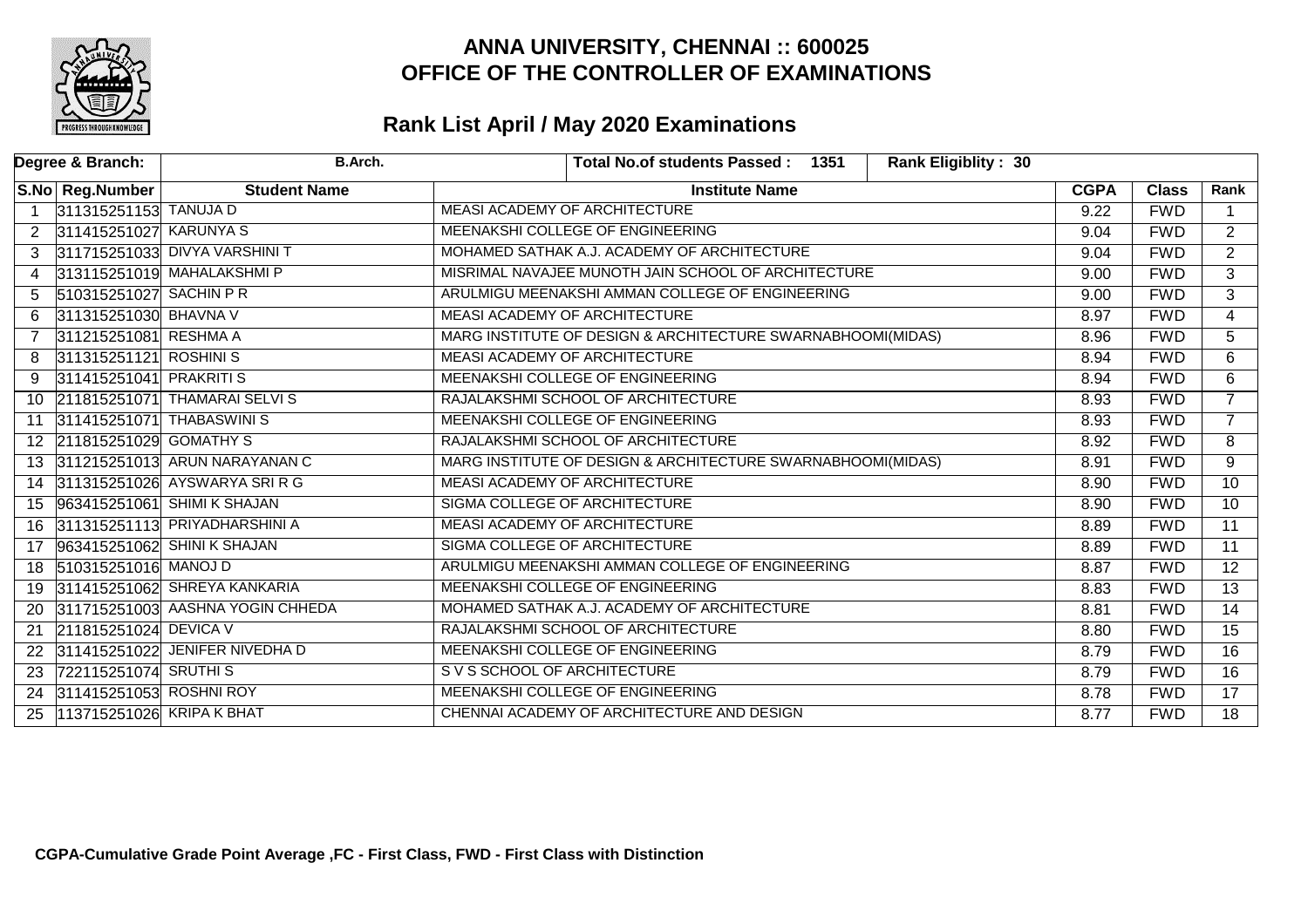

|    | Degree & Branch:          | <b>B.Arch.</b>                      | <b>Rank Eligiblity: 30</b><br>Total No.of students Passed: 1351         |             |              |                 |
|----|---------------------------|-------------------------------------|-------------------------------------------------------------------------|-------------|--------------|-----------------|
|    | S.No Reg.Number           | <b>Student Name</b>                 | <b>Institute Name</b>                                                   | <b>CGPA</b> | <b>Class</b> | Rank            |
|    | 26 311315251097 NANDITA S |                                     | MEASI ACADEMY OF ARCHITECTURE                                           | 8.76        | <b>FWD</b>   | 19              |
| 27 | 311715251078 PRAGATI S    |                                     | MOHAMED SATHAK A.J. ACADEMY OF ARCHITECTURE                             | 8.73        | <b>FWD</b>   | 20              |
| 28 |                           | 311215251022 CHITHAMBARA NATHAN M   | MARG INSTITUTE OF DESIGN & ARCHITECTURE SWARNABHOOMI(MIDAS)             | 8.72        | <b>FWD</b>   | $\overline{21}$ |
|    |                           | 29 821515251023 JAYABHARATHIR       | PRIME COLLEGE OF ARCHITECTURE AND PLANNING                              | 8.71        | <b>FWD</b>   | $\overline{22}$ |
| 30 |                           | 113615251048 RINCY PAULIN S         | SCHOOL OF ARCHITECTURE ST.PETER'S COLLEGE OF ENGINEERING AND TECHNOLOGY | 8.69        | <b>FWD</b>   | $\overline{23}$ |
| 31 |                           | 113715251028 MADHUMITAA A           | CHENNAI ACADEMY OF ARCHITECTURE AND DESIGN                              | 8.68        | <b>FWD</b>   | $\overline{24}$ |
| 32 |                           | 311415251005 ABOORVAA S S           | MEENAKSHI COLLEGE OF ENGINEERING                                        | 8.68        | <b>FWD</b>   | $\overline{24}$ |
| 33 |                           | 113715251031 MANIGANDAN D           | CHENNAI ACADEMY OF ARCHITECTURE AND DESIGN                              | 8.64        | <b>FWD</b>   | $\overline{25}$ |
| 34 | 733415251025 SHALNE J     |                                     | KONGU SCHOOL OF ARCHITECTURE                                            | 8.64        | <b>FWD</b>   | 25              |
| 35 | 311315251100 NIVEDHITA G  |                                     | MEASI ACADEMY OF ARCHITECTURE                                           | 8.63        | <b>FWD</b>   | $\overline{26}$ |
| 36 |                           | 821515251009 ANCHANA SUJITHA S      | PRIME COLLEGE OF ARCHITECTURE AND PLANNING                              | 8.63        | <b>FWD</b>   | $\overline{26}$ |
| 37 | 110215251068 SUMAYYA A    |                                     | AALIM MUHAMMED SALEGH ACADEMY OF ARCHITECTURE                           |             | <b>FWD</b>   | $\overline{27}$ |
| 38 | 211815251009 ANAMIKA M    |                                     | RAJALAKSHMI SCHOOL OF ARCHITECTURE                                      |             | <b>FWD</b>   | $\overline{27}$ |
| 39 | 311315251023 ASWINIS      |                                     | MEASI ACADEMY OF ARCHITECTURE                                           | 8.62        | <b>FWD</b>   | $\overline{27}$ |
| 40 |                           | 311715251093 SANJANA GOPALAKRISHNAN | MOHAMED SATHAK A.J. ACADEMY OF ARCHITECTURE                             | 8.62        | <b>FWD</b>   | $\overline{27}$ |
| 41 | 811915251014 KANNAL RM    |                                     | M.A.M. SCHOOL OF ARCHITECTURE                                           | 8.62        | <b>FWD</b>   | $\overline{27}$ |
| 42 | 113715251009 AVANTHIKA S  |                                     | CHENNAI ACADEMY OF ARCHITECTURE AND DESIGN                              | 8.60        | <b>FWD</b>   | $\overline{28}$ |
| 43 |                           | 311315251009 AMATULLAH MADHIYA R    | MEASI ACADEMY OF ARCHITECTURE                                           | 8.60        | <b>FWD</b>   | $\overline{28}$ |
| 44 | 113715251041 PREETHID     |                                     | CHENNAI ACADEMY OF ARCHITECTURE AND DESIGN                              | 8.58        | <b>FWD</b>   | $\overline{29}$ |
|    | 45 311315251122 ROUSHNI P |                                     | MEASI ACADEMY OF ARCHITECTURE                                           | 8.58        | <b>FWD</b>   | $\overline{29}$ |
| 46 | 311415251025 KARTHICK S   |                                     | MEENAKSHI COLLEGE OF ENGINEERING                                        | 8.58        | <b>FWD</b>   | $\overline{29}$ |
| 47 |                           | 110215251012 DIVYALAKSHMIS          | AALIM MUHAMMED SALEGH ACADEMY OF ARCHITECTURE                           | 8.57        | <b>FWD</b>   | $\overline{30}$ |
| 48 |                           | 311215251110 VISHNU PRIYA S         | MARG INSTITUTE OF DESIGN & ARCHITECTURE SWARNABHOOMI(MIDAS)             | 8.57        | <b>FWD</b>   | $\overline{30}$ |
| 49 | 821515251001 AARTHIT      |                                     | PRIME COLLEGE OF ARCHITECTURE AND PLANNING                              | 8.57        | <b>FWD</b>   | $\overline{30}$ |
| 50 | 963415251025 FAZAL KHAN A |                                     | SIGMA COLLEGE OF ARCHITECTURE                                           | 8.57        | <b>FWD</b>   | $\overline{30}$ |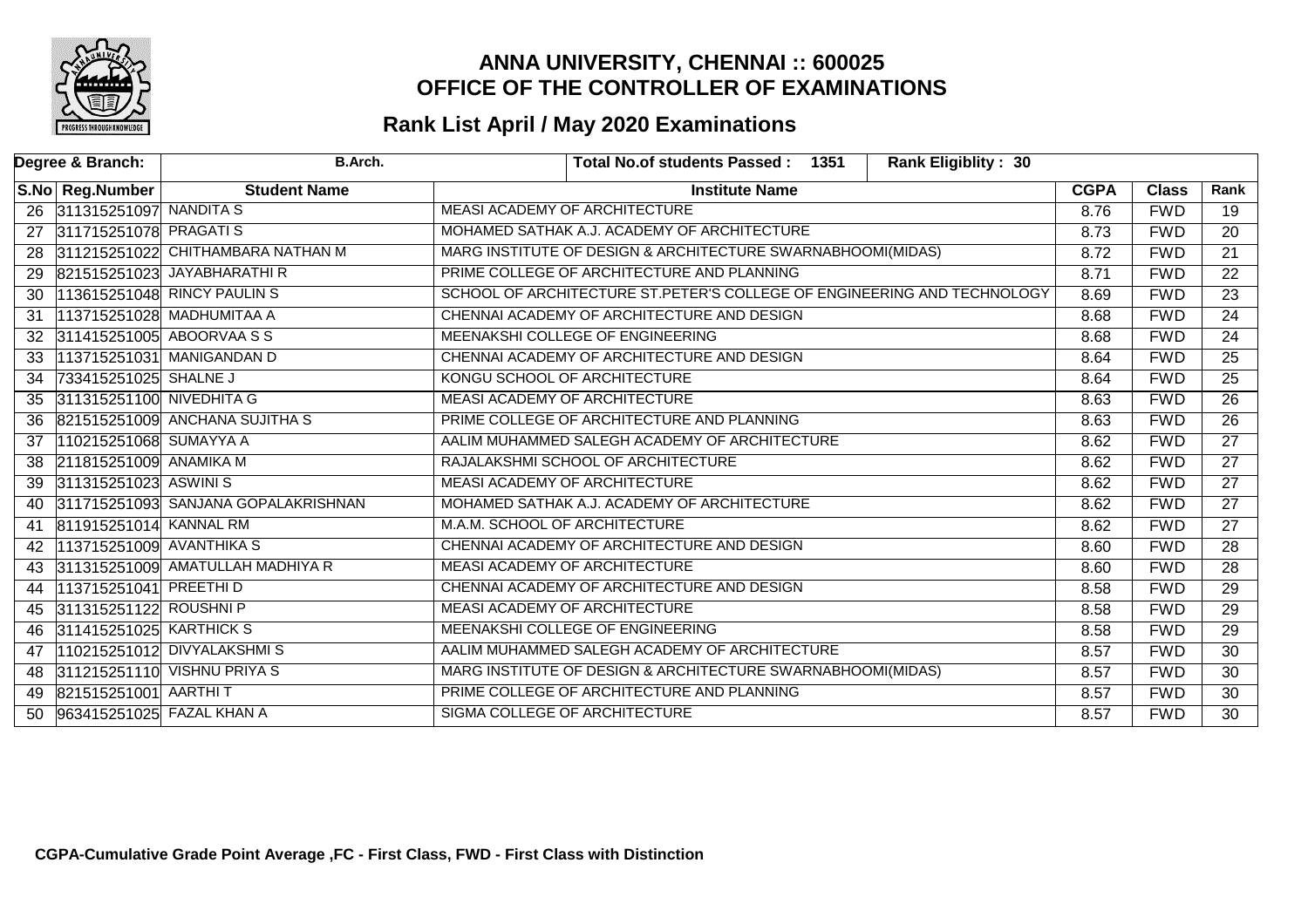

|    | Degree & Branch:  | <b>B.E. Aeronautical Engineering</b> | Total No.of students Passed:<br>330     | <b>Rank Eligiblity: 13</b> |             |              |                |
|----|-------------------|--------------------------------------|-----------------------------------------|----------------------------|-------------|--------------|----------------|
|    | S.No   Reg.Number | <b>Student Name</b>                  | <b>Institute Name</b>                   |                            | <b>CGPA</b> | <b>Class</b> | Rank           |
|    | 211316101007      | <b>PAVITHRA S</b>                    | P.B. COLLEGE OF ENGINEERING             |                            | 8.95        | <b>FWD</b>   |                |
| 2  | 211616101032      | NISHA R                              | RAJALAKSHMI ENGINEERING COLLEGE         |                            | 8.78        | <b>FWD</b>   | $\overline{2}$ |
| 3  | 110816101017      | MURUGESAN KOKILAVANI                 | JAYA ENGINEERING COLLEGE                |                            | 8.66        | <b>FWD</b>   | 3              |
|    | 311016101068      | <b>SIVA KUMAR V</b>                  | K.C.G. COLLEGE OF TECHNOLOGY            |                            | 8.63        | <b>FWD</b>   | 4              |
| 5  | 211316101004      | <b>MAHALAKSHMI A</b>                 | P.B. COLLEGE OF ENGINEERING             |                            | 8.62        | <b>FWD</b>   | 5              |
| 6  | 730916101009      | ANMOL KRISHNA MOHAN CHAUDHARY        | <b>EXCEL ENGINEERING COLLEGE</b>        |                            | 8.62        | <b>FWD</b>   | 5              |
|    | 210216101003      | AJITHKUMAR K                         | APOLLO ENGINEERING COLLEGE              |                            | 8.58        | <b>FWD</b>   | 6              |
| 8  | 730916101110      | SUDHARSHAN P P                       | <b>EXCEL ENGINEERING COLLEGE</b>        |                            | 8.58        | <b>FWD</b>   | 6              |
| 9  | 110816101018      | <b>MYTHILY D</b>                     | JAYA ENGINEERING COLLEGE                |                            | 8.55        | <b>FWD</b>   |                |
| 10 | 210216101024      | NAZEERA SULTHANA S                   | APOLLO ENGINEERING COLLEGE              |                            | 8.44        | FC           | 8              |
| 11 | 814316101031      | <b>SRIVARSHINI S</b>                 | SRINIVASAN ENGINEERING COLLEGE          |                            | 8.44        | FC           | 8              |
| 12 | 110516101005      | <b>KISHORE KUMAR B</b>               | GOJAN SCHOOL OF BUSINESS AND TECHNOLOGY |                            | 8.39        | FC           | 9              |
| 13 | 211616101011      | <b>DHARANI V</b>                     | RAJALAKSHMI ENGINEERING COLLEGE         |                            | 8.37        | FC           | 10             |
| 14 | 310816101032      | <b>RAM PRAKASH G</b>                 | JEPPIAAR ENGINEERING COLLEGE            |                            | 8.35        | FC           | 11             |
| 15 | 310816101043      | TINOSHER T L                         | JEPPIAAR ENGINEERING COLLEGE            |                            | 8.34        | FC           | 12             |
| 16 | 311016101067      | SIVAKAMI M                           | K.C.G. COLLEGE OF TECHNOLOGY            |                            | 8.25        | FC           | 13             |
| 17 | 422216101004      | DIVYA M                              | SURYA GROUP OF INSTITUTIONS             |                            | 8.25        | FC           | 13             |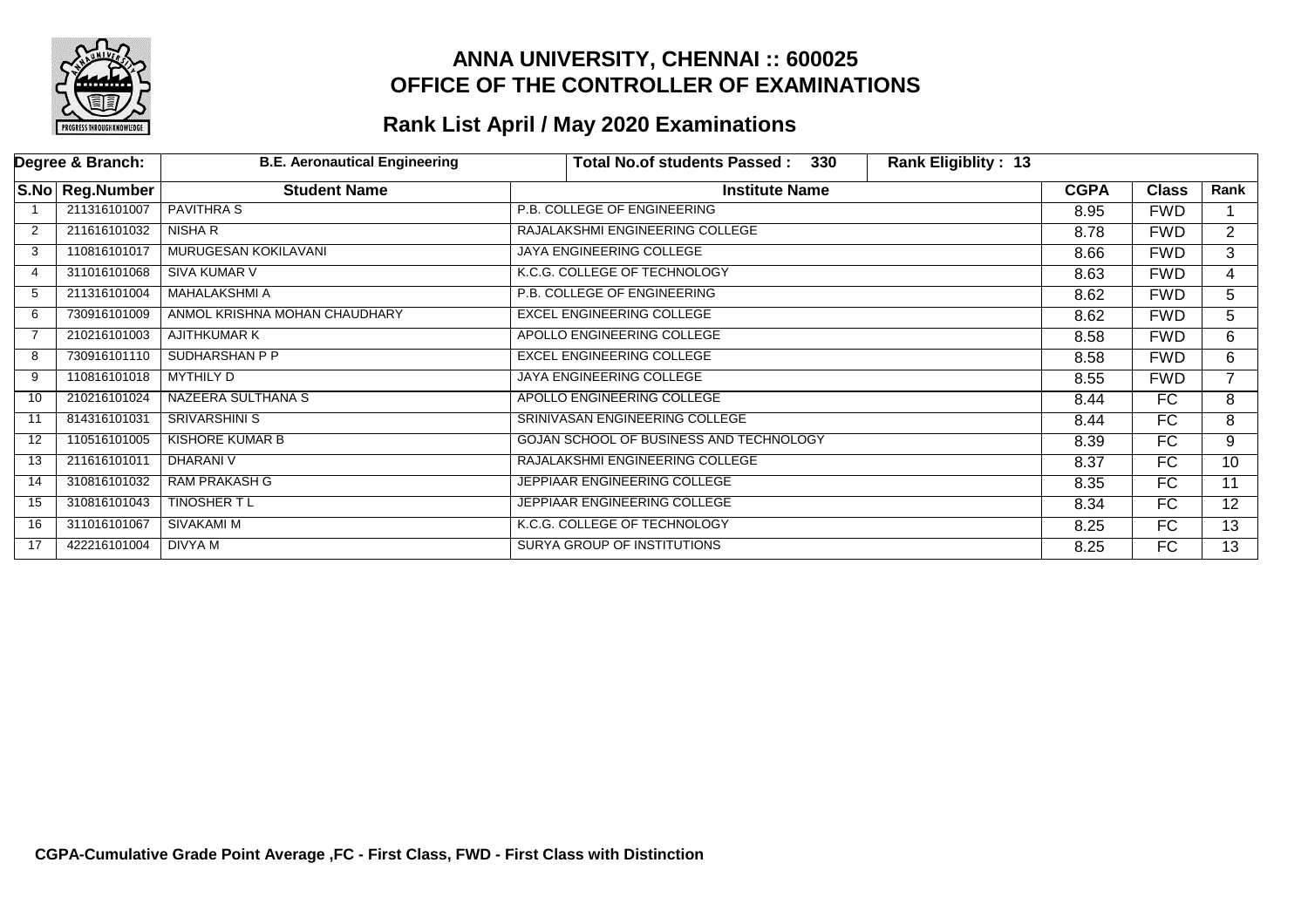

| Degree & Branch: |                 | <b>B.E. Automobile Engineering</b> | <b>Rank Eligiblity: 6</b><br>Total No.of students Passed:<br>129 |             |              |        |
|------------------|-----------------|------------------------------------|------------------------------------------------------------------|-------------|--------------|--------|
|                  | S.No Reg.Number | <b>Student Name</b>                | <b>Institute Name</b>                                            | <b>CGPA</b> | <b>Class</b> | Rank   |
|                  | 211616102028    | I PRAHLATHA VARADHAN T P M         | RAJALAKSHMI ENGINEERING COLLEGE                                  | 8.70        | <b>FWD</b>   |        |
|                  | 211616102049    | VIMAL SURYA R                      | RAJALAKSHMI ENGINEERING COLLEGE                                  |             | <b>FWD</b>   | $\sim$ |
|                  | 731116102043    | SEENIVASA PERUMAL M                | INSTITUTE OF ROAD AND TRANSPORT TECHNOLOGY                       | 8.48        | FC.          | ົ      |
|                  | 113216102035    | PRASANNA PAWAR B                   | <b>VELAMMAL ENGINEERING COLLEGE</b>                              | 8.46        | FC           |        |
|                  | 731116102012    | <b>GOWSIKAN R</b>                  | INSTITUTE OF ROAD AND TRANSPORT TECHNOLOGY                       | 8.39        | FC           |        |
| 6                | 211616102020    | l MOHAMED ASIQUE SALMAN            | RAJALAKSHMI ENGINEERING COLLEGE                                  | 8.29        | FC           | 6.     |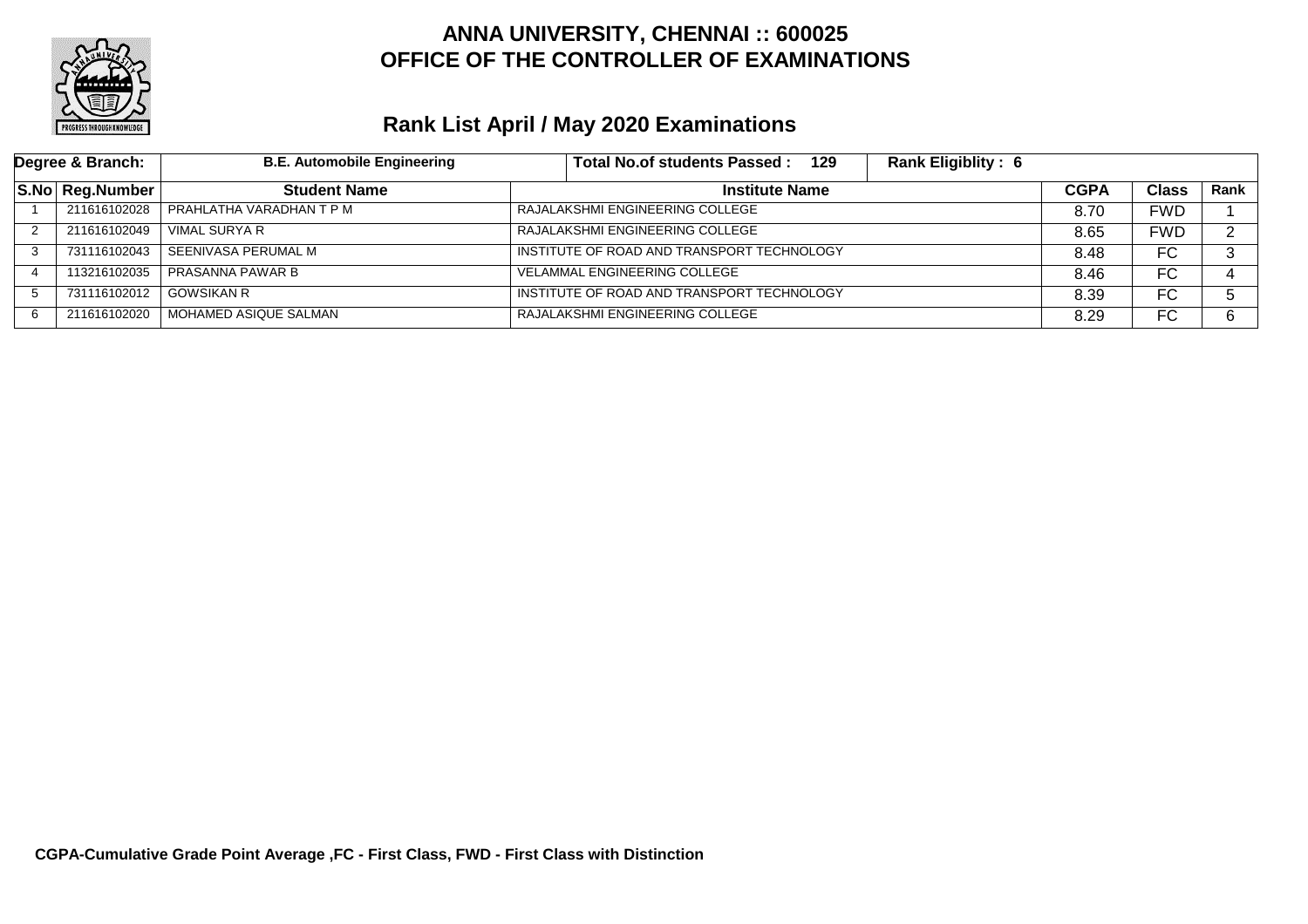

|                | Degree & Branch: | <b>B.E. Civil Engineering</b>  | <b>Rank Eligiblity: 27</b><br>Total No.of students Passed:<br>3661 |             |              |                 |
|----------------|------------------|--------------------------------|--------------------------------------------------------------------|-------------|--------------|-----------------|
|                | S.No Reg.Number  | <b>Student Name</b>            | <b>Institute Name</b>                                              | <b>CGPA</b> | <b>Class</b> | Rank            |
|                | 111716103033     | <b>JAYANTHI R</b>              | R.M.K. ENGINEERING COLLEGE                                         | 9.32        | <b>FWD</b>   |                 |
| 2              | 312016103114     | <b>SOPHIA LINDSY S</b>         | JEPPIAAR SRR ENGINEERING COLLEGE                                   | 9.27        | <b>FWD</b>   | $\overline{2}$  |
| 3              | 312216103032     | <b>MANJULA R</b>               | SRI SIVASUBRAMANIYA NADAR COLLEGE OF ENGINEERING                   | 9.20        | <b>FWD</b>   | $\overline{3}$  |
| 4              | 412516103044     | <b>MARTIN CARM A</b>           | SRI SAIRAM ENGINEERING COLLEGE                                     | 9.18        | <b>FWD</b>   | $\overline{4}$  |
| -5             | 720416103025     | <b>SRUTHI KAILAS</b>           | C M S COLLEGE OF ENGINEERING AND TECHNOLOGY                        | 9.17        | <b>FWD</b>   | 5               |
| 6              | 211416103031     | <b>DHARANIS</b>                | PANIMALAR ENGINEERING COLLEGE                                      | 9.09        | <b>FWD</b>   | 6               |
| $\overline{7}$ | 111716103001     | <b>ABHILASH S</b>              | R.M.K. ENGINEERING COLLEGE                                         | 9.06        | <b>FWD</b>   | $\overline{7}$  |
| 8              | 312316103045     | SINDHUJA S                     | ST.JOSEPH'S COLLEGE OF ENGINEERING                                 | 9.06        | <b>FWD</b>   | $\overline{7}$  |
| 9              | 312216103013     | <b>DEVESHWARK</b>              | SRI SIVASUBRAMANIYA NADAR COLLEGE OF ENGINEERING                   | 9.05        | <b>FWD</b>   | 8               |
| 10             | 961816103029     | <b>BOBISHA R G</b>             | PONJESLY COLLEGE OF ENGINEERING                                    | 9.02        | <b>FWD</b>   | 9               |
| 11             | 310816103023     | <b>BEULA VINNARASI D</b>       | JEPPIAAR ENGINEERING COLLEGE                                       | 9.01        | <b>FWD</b>   | $\overline{10}$ |
| 12             | 811716103107     | THAMILPPAVAI P M               | K.RAMAKRISHNAN COLLEGE OF TECHNOLOGY                               | 8.99        | <b>FWD</b>   | $\overline{11}$ |
| 13             | 111716103047     | LAVANYA M                      | R.M.K. ENGINEERING COLLEGE                                         | 8.98        | <b>FWD</b>   | $\overline{12}$ |
| 14             | 511316103014     | <b>KAVYA SREE KM</b>           | <b>KINGSTON ENGINEERING COLLEGE</b>                                | 8.98        | <b>FWD</b>   | $\overline{12}$ |
| 15             | 410116103022     | <b>PRASANTH E</b>              | ADHI COLLEGE OF ENGINEERING AND TECHNOLOGY                         | 8.97        | <b>FWD</b>   | $\overline{13}$ |
| 16             | 913116103039     | <b>ROSHINI B R</b>             | VELAMMAL COLLEGE OF ENGINEERING AND TECHNOLOGY                     | 8.96        | <b>FWD</b>   | $\overline{14}$ |
| 17             | 715516103049     | <b>VARSHINI D</b>              | PSG INSTITUTE OF TECHNOLOGY AND APPLIED RESEARCH                   | 8.95        | <b>FWD</b>   | 15              |
| 18             | 722016103022     | <b>FATHIMA ESHRATH R</b>       | S V S COLLEGE OF ENGINEERING                                       | 8.95        | <b>FWD</b>   | $\overline{15}$ |
| 19             | 830116103008     | <b>BAZIL D RAJ D</b>           | GOVERNMENT COLLEGE OF ENGINEERING, SRIRANGAM                       | 8.95        | <b>FWD</b>   | $\overline{15}$ |
| 20             | 913116103008     | <b>BOOLOGANAGESWARIS</b>       | VELAMMAL COLLEGE OF ENGINEERING AND TECHNOLOGY                     | 8.95        | <b>FWD</b>   | $\overline{15}$ |
| 21             | 211616103048     | <b>SATHYASHRIYA K</b>          | RAJALAKSHMI ENGINEERING COLLEGE                                    | 8.93        | <b>FWD</b>   | 16              |
| 22             | 111716103010     | <b>ARTHIM</b>                  | R.M.K. ENGINEERING COLLEGE                                         | 8.91        | <b>FWD</b>   | $\overline{17}$ |
| 23             | 111716103097     | <b>SOWNDARYA P S</b>           | R.M.K. ENGINEERING COLLEGE                                         | 8.91        | <b>FWD</b>   | 17              |
| 24             | 111716103005     | AKASH S                        | R.M.K. ENGINEERING COLLEGE                                         | 8.90        | <b>FWD</b>   | $\overline{18}$ |
| 25             | 312216103010     | <b>BIJIVEMULA SRUTHI REDDY</b> | SRI SIVASUBRAMANIYA NADAR COLLEGE OF ENGINEERING                   | 8.90        | <b>FWD</b>   | $\overline{18}$ |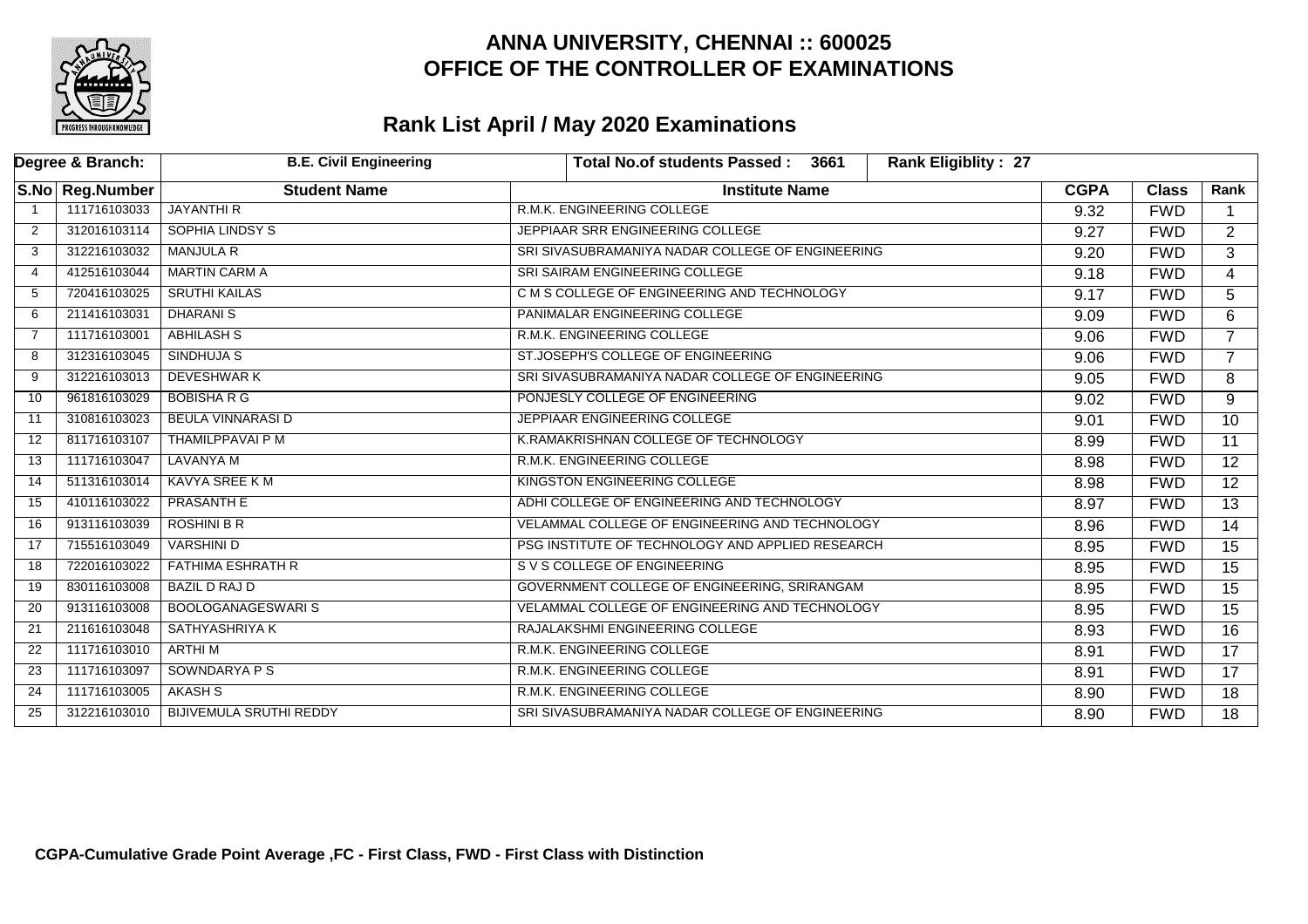

|                 | Degree & Branch:  | <b>B.E. Civil Engineering</b>        | <b>Rank Eligiblity: 27</b><br>Total No.of students Passed:<br>3661 |             |              |                 |
|-----------------|-------------------|--------------------------------------|--------------------------------------------------------------------|-------------|--------------|-----------------|
|                 | S.No   Reg.Number | <b>Student Name</b>                  | <b>Institute Name</b>                                              | <b>CGPA</b> | <b>Class</b> | Rank            |
| 26              | 913116103305      | RAJATHILAGAVATHY N                   | VELAMMAL COLLEGE OF ENGINEERING AND TECHNOLOGY                     | 8.90        | <b>FWD</b>   | 18              |
| $\overline{27}$ | 950816103021      | <b>MEENAAKSHIM</b>                   | GOVERNMENT COLLEGE OF ENGINEERING - THIRUNELVELI                   | 8.89        | <b>FWD</b>   | $\overline{19}$ |
| 28              | 111716103058      | <b>MUTHUKKUMAR S J</b>               | R.M.K. ENGINEERING COLLEGE                                         | 8.87        | <b>FWD</b>   | $\overline{20}$ |
| 29              | 211416103054      | <b>HARINESHWARIYA A</b>              | PANIMALAR ENGINEERING COLLEGE                                      | 8.84        | <b>FWD</b>   | 21              |
| 30              | 311516103009      | <b>ARVIN P KUMAR</b>                 | MEENAKSHI SUNDARARAJAN ENGINEERING COLLEGE                         | 8.84        | <b>FWD</b>   | 21              |
| 31              | 412516103027      | <b>GUNANANDHINI T</b>                | SRI SAIRAM ENGINEERING COLLEGE                                     | 8.84        | <b>FWD</b>   | $\overline{21}$ |
| 32              | 811716103087      | <b>SANJANA R</b>                     | K.RAMAKRISHNAN COLLEGE OF TECHNOLOGY                               | 8.84        | <b>FWD</b>   | $\overline{21}$ |
| 33              | 913116103019      | <b>MADHUS</b>                        | VELAMMAL COLLEGE OF ENGINEERING AND TECHNOLOGY                     | 8.84        | <b>FWD</b>   | 21              |
| 34              | 960216103046      | MATHU MIITTHAA A                     | ARUNACHALA COLLEGE OF ENGINEERING FOR WOMEN                        | 8.84        | <b>FWD</b>   | 21              |
| 35              | 111716103113      | <b>VANI SANTHIYA B</b>               | R.M.K. ENGINEERING COLLEGE                                         | 8.83        | <b>FWD</b>   | $\overline{22}$ |
| 36              | 312416103028      | <b>KARTHIK T</b>                     | ST.JOSEPH'S INSTITUTE OF TECHNOLOGY                                | 8.83        | <b>FWD</b>   | $\overline{22}$ |
| 37              | 211416103010      | ANJALI A J                           | PANIMALAR ENGINEERING COLLEGE                                      | 8.81        | <b>FWD</b>   | $\overline{23}$ |
| 38              | 311516103004      | ANANDAVALLI AR                       | MEENAKSHI SUNDARARAJAN ENGINEERING COLLEGE                         | 8.81        | <b>FWD</b>   | 23              |
| 39              | 312216103019      | <b>HEMA NAGA SRI PUSHPA SWETHA T</b> | SRI SIVASUBRAMANIYA NADAR COLLEGE OF ENGINEERING                   | 8.81        | <b>FWD</b>   | $\overline{23}$ |
| 40              | 812016103006      | DEEPA D                              | M.A.M. COLLEGE OF ENGINEERING AND TECHNOLOGY                       | 8.80        | <b>FWD</b>   | $\overline{24}$ |
| 41              | 111916103002      | <b>ALAGAPPAN S P</b>                 | S.A. ENGINEERING COLLEGE                                           | 8.79        | <b>FWD</b>   | $\overline{25}$ |
| 42              | 715516103004      | ASHEEKA A                            | PSG INSTITUTE OF TECHNOLOGY AND APPLIED RESEARCH                   | 8.79        | <b>FWD</b>   | 25              |
| 43              | 113216103091      | <b>VIJEYA LAKSHMI S</b>              | <b>VELAMMAL ENGINEERING COLLEGE</b>                                | 8.77        | <b>FWD</b>   | $\overline{26}$ |
| 44              | 311516103019      | <b>DHANUSH J</b>                     | MEENAKSHI SUNDARARAJAN ENGINEERING COLLEGE                         | 8.77        | <b>FWD</b>   | $\overline{26}$ |
| 45              | 511816103010      | NAMASIVAYAM R                        | PODHIGAI COLLEGE OF ENGINEERING AND TECHNOLOGY                     | 8.77        | <b>FWD</b>   | $\overline{26}$ |
| 46              | 622016103305      | <b>KIRUTHIKA S</b>                   | PAAVAI COLLEGE OF ENGINEERING                                      | 8.77        | <b>FWD</b>   | 26              |
| 47              | 113216103040      | <b>LAKSHMINARASIMHAN S</b>           | <b>VELAMMAL ENGINEERING COLLEGE</b>                                | 8.75        | <b>FWD</b>   | $\overline{27}$ |
| 48              | 312416103006      | ANUSHREE BHATTACHARJEE               | ST.JOSEPH'S INSTITUTE OF TECHNOLOGY                                | 8.75        | <b>FWD</b>   | 27              |
| 49              | 610516103041      | NITHYAA S                            | DHIRAJLAL GANDHI COLLEGE OF TECHNOLOGY                             | 8.75        | <b>FWD</b>   | $\overline{27}$ |
| 50              | 812316103027      | SNEKHA M                             | M.A.R. COLLEGE OF ENGINEERING AND TECHNOLOGY                       | 8.75        | <b>FWD</b>   | $\overline{27}$ |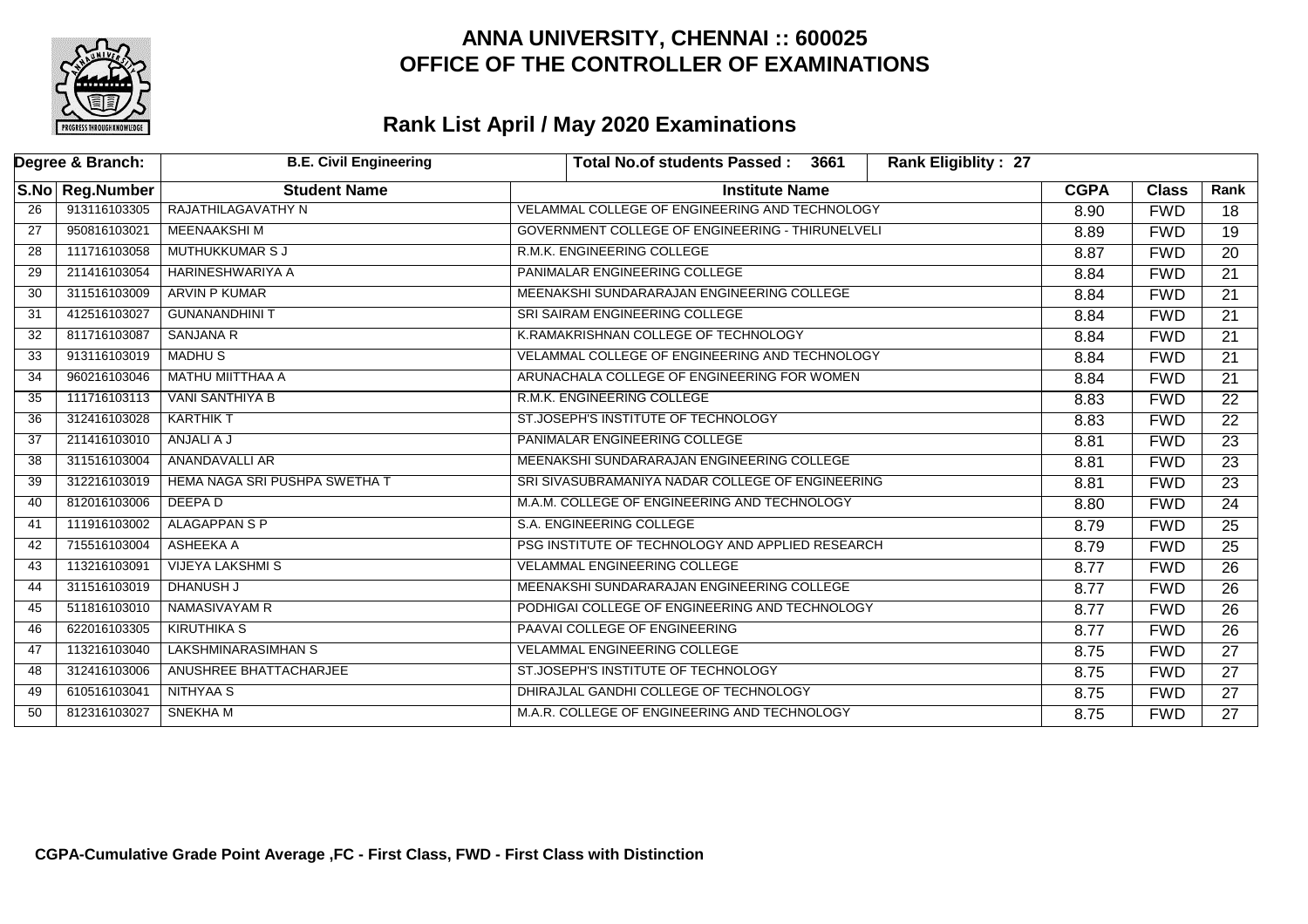

| Degree & Branch: |                 | <b>B.E. Computer Science and Engineering</b> | <b>Rank Eligiblity: 21</b><br>Total No.of students Passed :<br>7561 |             |              |                 |
|------------------|-----------------|----------------------------------------------|---------------------------------------------------------------------|-------------|--------------|-----------------|
|                  | S.No Reg.Number | <b>Student Name</b>                          | <b>Institute Name</b>                                               | <b>CGPA</b> | <b>Class</b> | Rank            |
|                  | 412516104070    | <b>KEERTHIBALA V</b>                         | SRI SAIRAM ENGINEERING COLLEGE                                      | 9.16        | <b>FWD</b>   |                 |
| 2                | 811516104041    | <b>KAVYA S</b>                               | K. RAMAKRISHNAN COLLEGE OF ENGINEERING                              | 9.15        | <b>FWD</b>   | $\overline{2}$  |
| 3                | 111716104029    | <b>GOWRI PRIYA P</b>                         | R.M.K. ENGINEERING COLLEGE                                          | 9.14        | <b>FWD</b>   | 3               |
| $\overline{4}$   | 211416104246    | <b>SAMYUKKTHA S</b>                          | PANIMALAR ENGINEERING COLLEGE                                       | 9.14        | <b>FWD</b>   | 3               |
| 5                | 211616104249    | <b>SURABHI OJHA</b>                          | RAJALAKSHMI ENGINEERING COLLEGE                                     | 9.14        | <b>FWD</b>   | 3               |
| 6                | 411716104031    | <b>PAVITHRA B R</b>                          | PRINCE SHRI VENKATESHWARA PADMAVATHY ENGINEERING COLLEGE            | 9.14        | <b>FWD</b>   | 3               |
| $\overline{7}$   | 211616104266    | <b>VARUN DWARKANI</b>                        | RAJALAKSHMI ENGINEERING COLLEGE                                     | 9.13        | <b>FWD</b>   | $\overline{4}$  |
| 8                | 111716104027    | <b>GAYATHRIS</b>                             | R.M.K. ENGINEERING COLLEGE                                          | 9.11        | <b>FWD</b>   | $\overline{5}$  |
| 9                | 312216104095    | <b>SARAH MATHEW</b>                          | SRI SIVASUBRAMANIYA NADAR COLLEGE OF ENGINEERING                    | 9.10        | <b>FWD</b>   | 6               |
| 10               | 113216104051    | <b>ISWARYA M</b>                             | VELAMMAL ENGINEERING COLLEGE                                        | 9.09        | <b>FWD</b>   | $\overline{7}$  |
| 11               | 211516104031    | <b>BRINDHA DEVI R</b>                        | PANIMALAR INSTITUTE OF TECHNOLOGY                                   | 9.09        | <b>FWD</b>   | $\overline{7}$  |
| 12               | 312216104103    | SNIGDHA V                                    | SRI SIVASUBRAMANIYA NADAR COLLEGE OF ENGINEERING                    | 9.09        | <b>FWD</b>   | $\overline{7}$  |
| 13               | 312316104057    | <b>HEMASREE S</b>                            | ST.JOSEPH'S COLLEGE OF ENGINEERING                                  | 9.09        | <b>FWD</b>   | $\overline{7}$  |
| 14               | 312816104021    | <b>DEEPALAKSHMIK</b>                         | AGNI COLLEGE OF TECHNOLOGY                                          | 9.09        | <b>FWD</b>   | $\overline{7}$  |
| 15               | 211416104224    | PRIYADARSAN R V                              | PANIMALAR ENGINEERING COLLEGE                                       | 9.08        | <b>FWD</b>   | 8               |
| 16               | 111716104063    | MOHAMMED FAYAZ A                             | R.M.K. ENGINEERING COLLEGE                                          | 9.06        | <b>FWD</b>   | 9               |
| 17               | 211416104205    | POOJA P                                      | PANIMALAR ENGINEERING COLLEGE                                       | 9.06        | <b>FWD</b>   | 9               |
| 18               | 312316104155    | SATHYA R                                     | ST.JOSEPH'S COLLEGE OF ENGINEERING                                  | 9.02        | <b>FWD</b>   | 10              |
| 19               | 211416104063    | DEVADARSHINI N                               | PANIMALAR ENGINEERING COLLEGE                                       | 9.01        | <b>FWD</b>   | $\overline{11}$ |
| 20               | 211416104314    | <b>YUVARANIK</b>                             | PANIMALAR ENGINEERING COLLEGE                                       | 8.99        | <b>FWD</b>   | 12 <sup>2</sup> |
| 21               | 211516104065    | KAUVYA KRISHNA KUMAR                         | PANIMALAR INSTITUTE OF TECHNOLOGY                                   | 8.99        | <b>FWD</b>   | $\overline{12}$ |
| 22               | 913116104122    | <b>VISHWESH R S</b>                          | VELAMMAL COLLEGE OF ENGINEERING AND TECHNOLOGY                      | 8.99        | <b>FWD</b>   | $\overline{12}$ |
| 23               | 111716104104    | SUBHASRI N                                   | R.M.K. ENGINEERING COLLEGE                                          | 8.98        | <b>FWD</b>   | $\overline{13}$ |
| 24               | 412516104115    | <b>RAMYA V</b>                               | SRI SAIRAM ENGINEERING COLLEGE                                      | 8.96        | <b>FWD</b>   | 14              |
| 25               | 111516104087    | <b>SAJIYA FATHIMA</b>                        | R.M.D. ENGINEERING COLLEGE                                          | 8.95        | <b>FWD</b>   | $\overline{15}$ |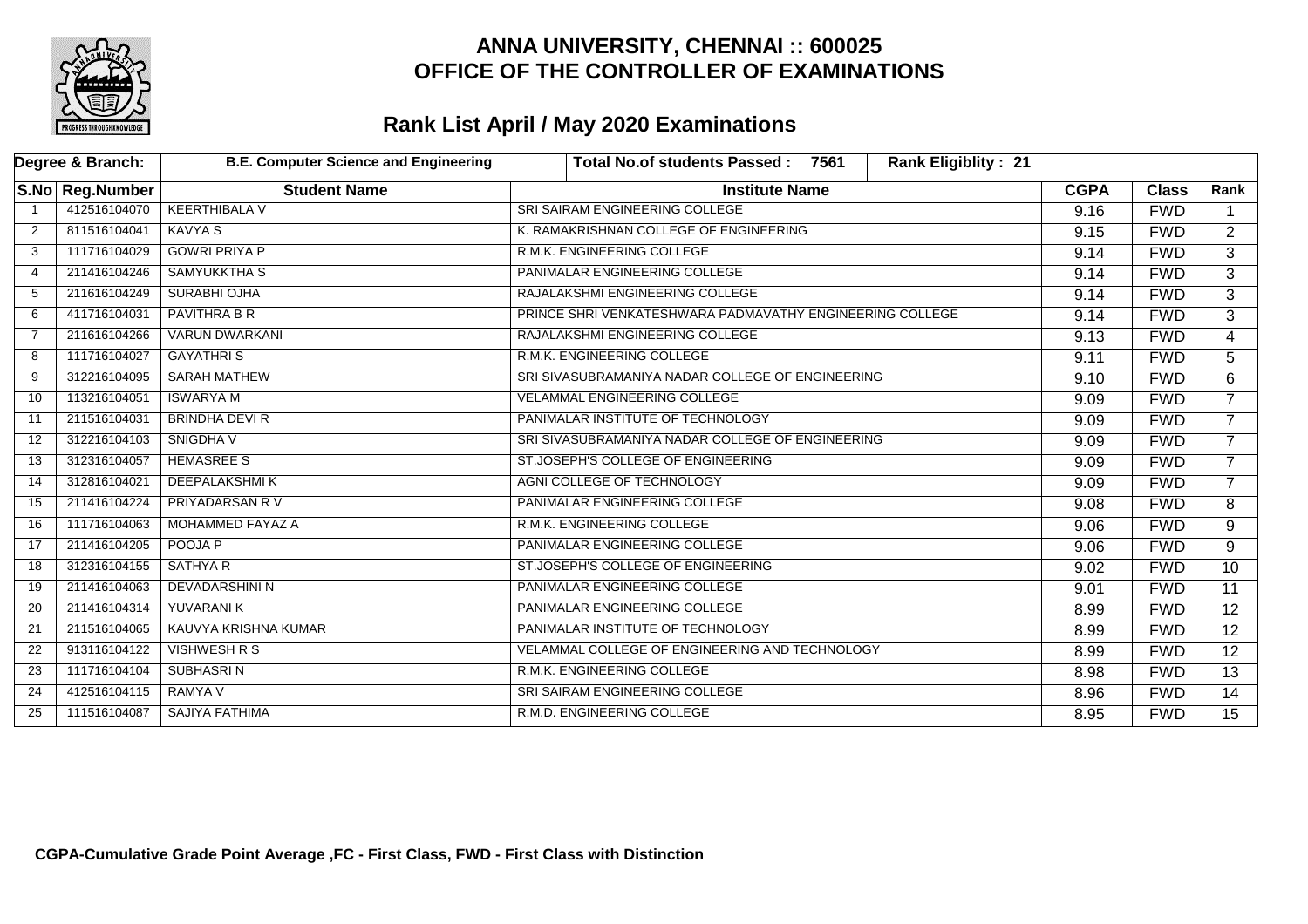

|                 | Degree & Branch:  | <b>B.E. Computer Science and Engineering</b> | <b>Total No.of students Passed:</b><br><b>Rank Eligiblity: 21</b><br>7561 |             |              |                 |
|-----------------|-------------------|----------------------------------------------|---------------------------------------------------------------------------|-------------|--------------|-----------------|
|                 | S.No   Reg.Number | <b>Student Name</b>                          | <b>Institute Name</b>                                                     | <b>CGPA</b> | <b>Class</b> | Rank            |
| 26              | 111616104077      | <b>PRIYANKA G S</b>                          | R.M.K. COLLEGE OF ENGINEERING AND TECHNOLOGY                              | 8.95        | <b>FWD</b>   | 15              |
| $\overline{27}$ | 211416104020      | ALAGUDEVI A                                  | PANIMALAR ENGINEERING COLLEGE                                             | 8.95        | <b>FWD</b>   | $\overline{15}$ |
| 28              | 922116104054      | <b>VISHNU PRIYA V</b>                        | SSM INSTITUTE OF ENGINEERING AND TECHNOLOGY                               | 8.95        | <b>FWD</b>   | $\overline{15}$ |
| 29              | 113216104071      | <b>MONIKA S</b>                              | <b>VELAMMAL ENGINEERING COLLEGE</b>                                       | 8.94        | <b>FWD</b>   | 16              |
| 30              | 211416104034      | <b>ARVIND S</b>                              | PANIMALAR ENGINEERING COLLEGE                                             | 8.94        | <b>FWD</b>   | 16              |
| 31              | 211416104177      | <b>MOHAMMED FAZIL</b>                        | PANIMALAR ENGINEERING COLLEGE                                             | 8.93        | <b>FWD</b>   | $\overline{17}$ |
| 32              | 511316104025      | <b>HEMASHRI R</b>                            | KINGSTON ENGINEERING COLLEGE                                              | 8.93        | <b>FWD</b>   | $\overline{17}$ |
| 33              | 211416104252      | SARASWATHY S                                 | PANIMALAR ENGINEERING COLLEGE                                             | 8.92        | <b>FWD</b>   | $\overline{18}$ |
| 34              | 211416104255      | SASHMITHA G                                  | PANIMALAR ENGINEERING COLLEGE                                             | 8.92        | <b>FWD</b>   | 18              |
| 35              | 312216104048      | <b>KAVITHASRI A</b>                          | SRI SIVASUBRAMANIYA NADAR COLLEGE OF ENGINEERING                          |             | <b>FWD</b>   | 18              |
| 36              | 111716104085      | RANJITHA A                                   | R.M.K. ENGINEERING COLLEGE                                                |             | <b>FWD</b>   | $\overline{19}$ |
| 37              | 210416104079      | RAVULAKOLLU RUPA SAI SREE                    | CHENNAI INSTITUTE OF TECHNOLOGY                                           |             | <b>FWD</b>   | 19              |
| 38              | 412516104107      | PRIYANKA D N                                 | SRI SAIRAM ENGINEERING COLLEGE                                            |             | <b>FWD</b>   | $\overline{19}$ |
| 39              | 811516104085      | <b>SANDHIYA K</b>                            | K. RAMAKRISHNAN COLLEGE OF ENGINEERING                                    | 8.91        | <b>FWD</b>   | $\overline{19}$ |
| 40              | 421316104008      | <b>FAHIMA A</b>                              | KRISHNASAMY COLLEGE OF ENGINEERING AND TECHNOLOGY                         | 8.90        | <b>FWD</b>   | 20              |
| 41              | 811516104051      | MEENAKSHI M                                  | K. RAMAKRISHNAN COLLEGE OF ENGINEERING                                    | 8.90        | <b>FWD</b>   | 20              |
| 42              | 111416104066      | <b>RAGAVIE</b>                               | PRATHYUSHA ENGINEERING COLLEGE                                            | 8.89        | <b>FWD</b>   | $\overline{21}$ |
| 43              | 211416104102      | <b>ILAKKIYA S</b>                            | PANIMALAR ENGINEERING COLLEGE                                             | 8.89        | <b>FWD</b>   | $\overline{21}$ |
| 44              | 211416104239      | <b>RUBINI G</b>                              | PANIMALAR ENGINEERING COLLEGE                                             | 8.89        | <b>FWD</b>   | $\overline{21}$ |
| 45              | 211416104260      | <b>SHARON A RATNA</b>                        | PANIMALAR ENGINEERING COLLEGE                                             | 8.89        | <b>FWD</b>   | 21              |
| 46              | 211716104057      | <b>MADHUMITHA R</b>                          | RAJALAKSHMI INSTITUTE OF TECHNOLOGY                                       | 8.89        | <b>FWD</b>   | $\overline{21}$ |
| 47              | 312416104020      | <b>BENIS JENISHA D</b>                       | ST.JOSEPH'S INSTITUTE OF TECHNOLOGY                                       | 8.89        | <b>FWD</b>   | $\overline{21}$ |
| 48              | 412416104013      | <b>AUROVINDHYA S</b>                         | SRI SAI RAM INSTITUTE OF TECHNOLOGY                                       | 8.89        | <b>FWD</b>   | $\overline{21}$ |
| 49              | 412516104058      | <b>HEMA S</b>                                | SRI SAIRAM ENGINEERING COLLEGE                                            | 8.89        | <b>FWD</b>   | $\overline{21}$ |
| 50              | 811516104099      | SOWMYA C                                     | K. RAMAKRISHNAN COLLEGE OF ENGINEERING                                    | 8.89        | <b>FWD</b>   | 21              |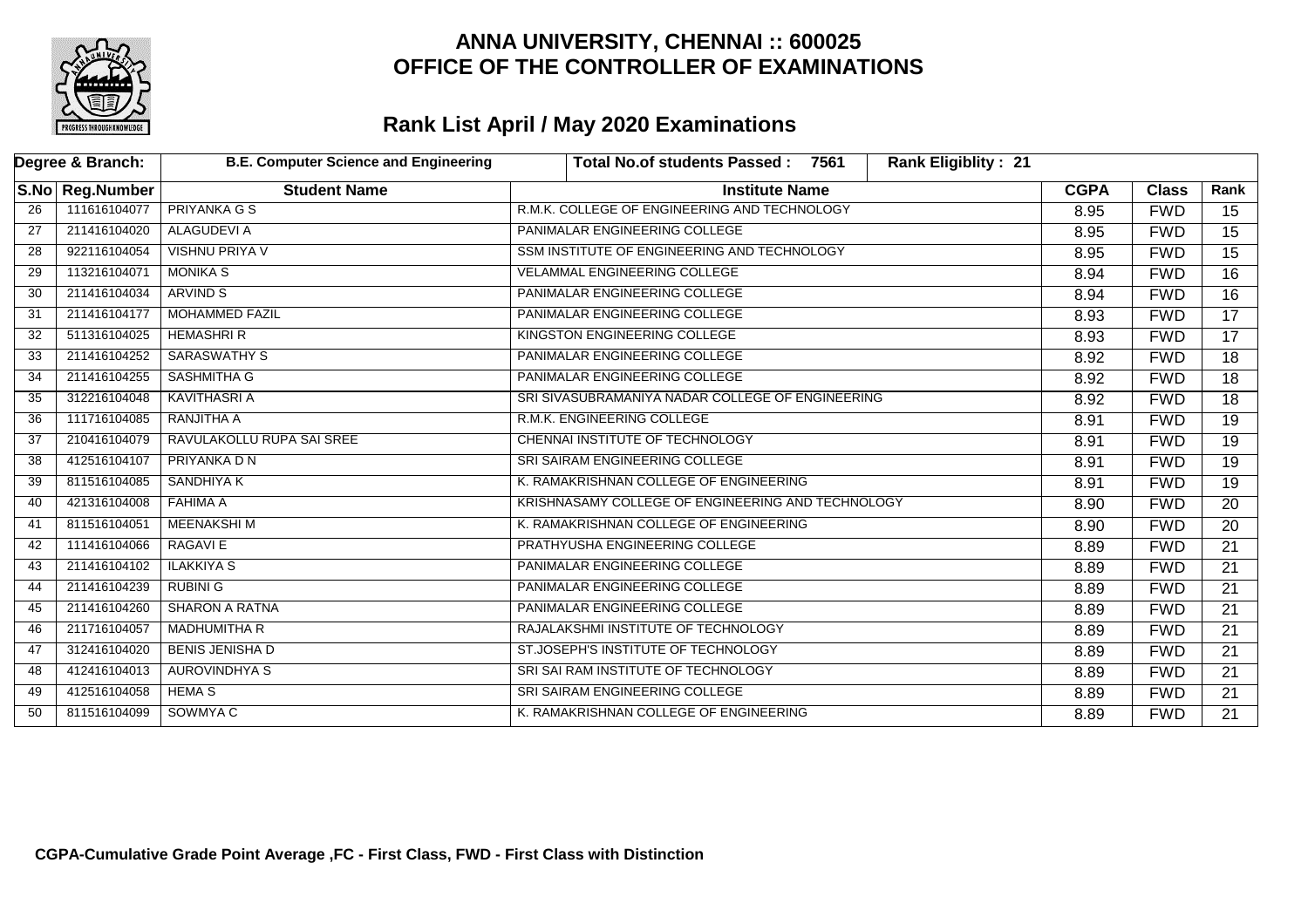

| Degree & Branch: |                 | <b>B.E. Electrical and Electronics Engineering</b> | <b>Rank Eligiblity: 26</b><br>Total No.of students Passed:<br>4372 |             |              |                 |
|------------------|-----------------|----------------------------------------------------|--------------------------------------------------------------------|-------------|--------------|-----------------|
|                  | S.No Reg.Number | <b>Student Name</b>                                | <b>Institute Name</b>                                              | <b>CGPA</b> | <b>Class</b> | Rank            |
|                  | 111516105088    | <b>SHRUTHI J</b>                                   | R.M.D. ENGINEERING COLLEGE                                         | 9.27        | <b>FWD</b>   |                 |
| 2                | 811516105013    | <b>ARUNAK</b>                                      | K. RAMAKRISHNAN COLLEGE OF ENGINEERING                             | 9.18        | <b>FWD</b>   | $\overline{2}$  |
| 3                | 312316105054    | <b>DHIVYA D</b>                                    | ST.JOSEPH'S COLLEGE OF ENGINEERING                                 | 9.17        | <b>FWD</b>   | $\overline{3}$  |
| 4                | 410116105011    | <b>GOWSALYA Y</b>                                  | ADHI COLLEGE OF ENGINEERING AND TECHNOLOGY                         | 9.15        | <b>FWD</b>   | $\overline{4}$  |
| -5               | 312316105095    | <b>MEENU PREETHIK</b>                              | ST.JOSEPH'S COLLEGE OF ENGINEERING                                 | 9.09        | <b>FWD</b>   | 5               |
| 6                | 113216105006    | AKSHAYA R                                          | <b>VELAMMAL ENGINEERING COLLEGE</b>                                | 9.08        | <b>FWD</b>   | 6               |
| $\overline{7}$   | 715516105024    | <b>KEERTHI VENII S</b>                             | PSG INSTITUTE OF TECHNOLOGY AND APPLIED RESEARCH                   | 9.08        | <b>FWD</b>   | 6               |
| 8                | 211416105049    | <b>GOWRI SHANKARI R</b>                            | PANIMALAR ENGINEERING COLLEGE                                      | 9.04        | <b>FWD</b>   | $\overline{7}$  |
| 9                | 953616105055    | YASHASWINI G                                       | RAMCO INSTITUTE OF TECHNOLOGY                                      | 9.04        | <b>FWD</b>   | $\overline{7}$  |
| 10               | 715516105020    | <b>JEFFREY STEVE N</b>                             | PSG INSTITUTE OF TECHNOLOGY AND APPLIED RESEARCH                   | 9.01        | <b>FWD</b>   | 8               |
| 11               | 814716105041    | <b>SINTHUJA K</b>                                  | SRM TRP ENGINEERING COLLEGE                                        | 9.01        | <b>FWD</b>   | 8               |
| 12               | 111716105106    | <b>SUNIL KUMAR S</b>                               | R.M.K. ENGINEERING COLLEGE                                         | 8.98        | <b>FWD</b>   | 9               |
| 13               | 311516105036    | <b>SANJANA S</b>                                   | MEENAKSHI SUNDARARAJAN ENGINEERING COLLEGE                         | 8.98        | <b>FWD</b>   | 9               |
| 14               | 312216105063    | NANDH KISHORE P T                                  | SRI SIVASUBRAMANIYA NADAR COLLEGE OF ENGINEERING                   | 8.97        | <b>FWD</b>   | $\overline{10}$ |
| 15               | 311516105011    | <b>BADRINATHAN N</b>                               | MEENAKSHI SUNDARARAJAN ENGINEERING COLLEGE                         | 8.96        | <b>FWD</b>   | $\overline{11}$ |
| 16               | 311516105035    | <b>SANDHYA MOHAN</b>                               | MEENAKSHI SUNDARARAJAN ENGINEERING COLLEGE                         | 8.96        | <b>FWD</b>   | $\overline{11}$ |
| 17               | 312216105075    | <b>PRIYAVASINI R</b>                               | SRI SIVASUBRAMANIYA NADAR COLLEGE OF ENGINEERING                   | 8.95        | <b>FWD</b>   | 12              |
| 18               | 111616105029    | <b>NANDHINI G</b>                                  | R.M.K. COLLEGE OF ENGINEERING AND TECHNOLOGY                       | 8.94        | <b>FWD</b>   | $\overline{13}$ |
| 19               | 311116105014    | <b>BHARATHIK</b>                                   | LOYOLA - ICAM COLLEGE OF ENGINEERING AND TECHNOLOGY                | 8.94        | <b>FWD</b>   | $\overline{13}$ |
| 20               | 813816105052    | MANISH A E                                         | SARANATHAN COLLEGE OF ENGINEERING                                  | 8.94        | <b>FWD</b>   | $\overline{13}$ |
| 21               | 410616105006    | <b>FATHIMA RIFA M S</b>                            | DHAANISH AHMED COLLEGE OF ENGINEERING                              | 8.93        | <b>FWD</b>   | 14              |
| 22               | 811216105001    | ATTCHAYA AK                                        | INDRA GANESAN COLLEGE OF ENGINEERING                               | 8.93        | <b>FWD</b>   | 14              |
| 23               | 412416105024    | <b>JAYANTHIV</b>                                   | SRI SAI RAM INSTITUTE OF TECHNOLOGY                                | 8.92        | <b>FWD</b>   | 15              |
| 24               | 312216105036    | <b>HEERAN</b>                                      | SRI SIVASUBRAMANIYA NADAR COLLEGE OF ENGINEERING                   | 8.90        | <b>FWD</b>   | 16              |
| 25               | 412516105073    | SHRIVIDHYAA S                                      | SRI SAIRAM ENGINEERING COLLEGE                                     | 8.90        | <b>FWD</b>   | $\overline{16}$ |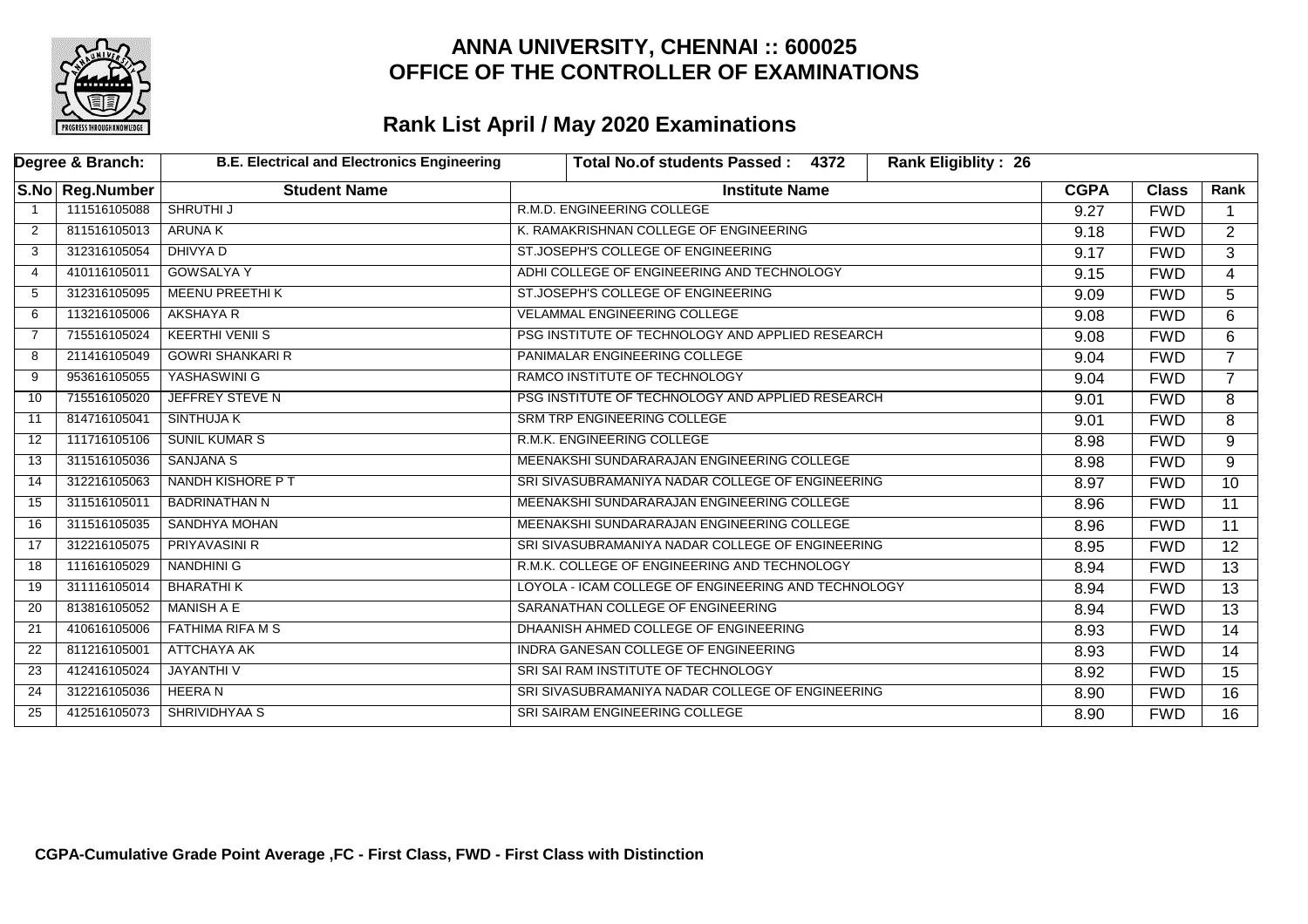

|     | Degree & Branch:  | <b>B.E. Electrical and Electronics Engineering</b> | <b>Rank Eligiblity: 26</b><br><b>Total No.of students Passed:</b><br>4372 |             |              |                 |
|-----|-------------------|----------------------------------------------------|---------------------------------------------------------------------------|-------------|--------------|-----------------|
|     | S.No   Reg.Number | <b>Student Name</b>                                | <b>Institute Name</b>                                                     | <b>CGPA</b> | <b>Class</b> | Rank            |
| 26  | 211516105119      | <b>VALLIMEENA N</b>                                | PANIMALAR INSTITUTE OF TECHNOLOGY                                         | 8.89        | <b>FWD</b>   | 17              |
| 27  | 312216105078      | <b>RAVI PRATYUSHA</b>                              | SRI SIVASUBRAMANIYA NADAR COLLEGE OF ENGINEERING                          | 8.89        | <b>FWD</b>   | $\overline{17}$ |
| 28  | 312316105105      | NITISHBHARADWAJ B                                  | ST.JOSEPH'S COLLEGE OF ENGINEERING                                        | 8.89        | <b>FWD</b>   | $\overline{17}$ |
| 29  | 111716105057      | <b>MAGESHWARAN S</b>                               | R.M.K. ENGINEERING COLLEGE                                                | 8.87        | <b>FWD</b>   | 18              |
| 30  | 913116105085      | <b>SHRUTHY T</b>                                   | VELAMMAL COLLEGE OF ENGINEERING AND TECHNOLOGY                            | 8.87        | <b>FWD</b>   | 18              |
| 31  | 312316105070      | <b>HARITHA S</b>                                   | ST.JOSEPH'S COLLEGE OF ENGINEERING                                        | 8.86        | <b>FWD</b>   | $\overline{19}$ |
| 32  | 113216105002      | <b>ABISHEK P</b>                                   | <b>VELAMMAL ENGINEERING COLLEGE</b>                                       | 8.85        | <b>FWD</b>   | 20              |
| 33  | 822416105011      | <b>MEGANATHAN T</b>                                | M R K INSTITUTE OF TECHNOLOGY                                             | 8.85        | <b>FWD</b>   | 20              |
| 34  | 410116105030      | RAMYA B                                            | ADHI COLLEGE OF ENGINEERING AND TECHNOLOGY                                | 8.83        | <b>FWD</b>   | $\overline{21}$ |
| 35  | 412516105074      | SNEKHA W                                           | SRI SAIRAM ENGINEERING COLLEGE                                            | 8.83        | <b>FWD</b>   | $\overline{21}$ |
| 36  | 710716105018      | NAVANEETHAN S                                      | DR.N G P INSTITUTE OF TECHNOLOGY                                          | 8.83        | <b>FWD</b>   | 21              |
| -37 | 111716105031      | <b>GAYATHRI G</b>                                  | R.M.K. ENGINEERING COLLEGE                                                | 8.82        | <b>FWD</b>   | 22              |
| 38  | 312316105103      | NANDHINI A                                         | ST.JOSEPH'S COLLEGE OF ENGINEERING                                        | 8.81        | <b>FWD</b>   | 23              |
| 39  | 211416105089      | <b>MARTINIA REETA A</b>                            | PANIMALAR ENGINEERING COLLEGE                                             | 8.80        | <b>FWD</b>   | 24              |
| 40  | 312316105149      | <b>SOUMMIYA S</b>                                  | ST.JOSEPH'S COLLEGE OF ENGINEERING                                        | 8.80        | <b>FWD</b>   | 24              |
| 41  | 211316105013      | <b>VEERALAKSHMI @ RAMYA S</b>                      | P.B. COLLEGE OF ENGINEERING                                               | 8.79        | <b>FWD</b>   | 25              |
| 42  | 312216105079      | <b>RITIKA</b>                                      | SRI SIVASUBRAMANIYA NADAR COLLEGE OF ENGINEERING                          | 8.79        | <b>FWD</b>   | 25              |
| 43  | 312216105110      | <b>SUBHA S</b>                                     | SRI SIVASUBRAMANIYA NADAR COLLEGE OF ENGINEERING                          | 8.79        | <b>FWD</b>   | 25              |
| 44  | 312316105086      | <b>KAVITHA R</b>                                   | ST.JOSEPH'S COLLEGE OF ENGINEERING                                        | 8.79        | <b>FWD</b>   | 25              |
| 45  | 412416105041      | <b>NANDHINEE S</b>                                 | SRI SAI RAM INSTITUTE OF TECHNOLOGY                                       | 8.79        | <b>FWD</b>   | 25              |
| 46  | 111716105021      | <b>BHUVANESWARI P</b>                              | R.M.K. ENGINEERING COLLEGE                                                | 8.78        | <b>FWD</b>   | $\overline{26}$ |
| 47  | 111716105087      | <b>SAI CHARAN V</b>                                | R.M.K. ENGINEERING COLLEGE                                                | 8.78        | <b>FWD</b>   | $\overline{26}$ |
| 48  | 952616105034      | <b>SIVASANKAR S</b>                                | S. VEERASAMY CHETTIAR COLLEGE OF ENGINEERING AND TECHNOLOGY               | 8.78        | <b>FWD</b>   | $\overline{26}$ |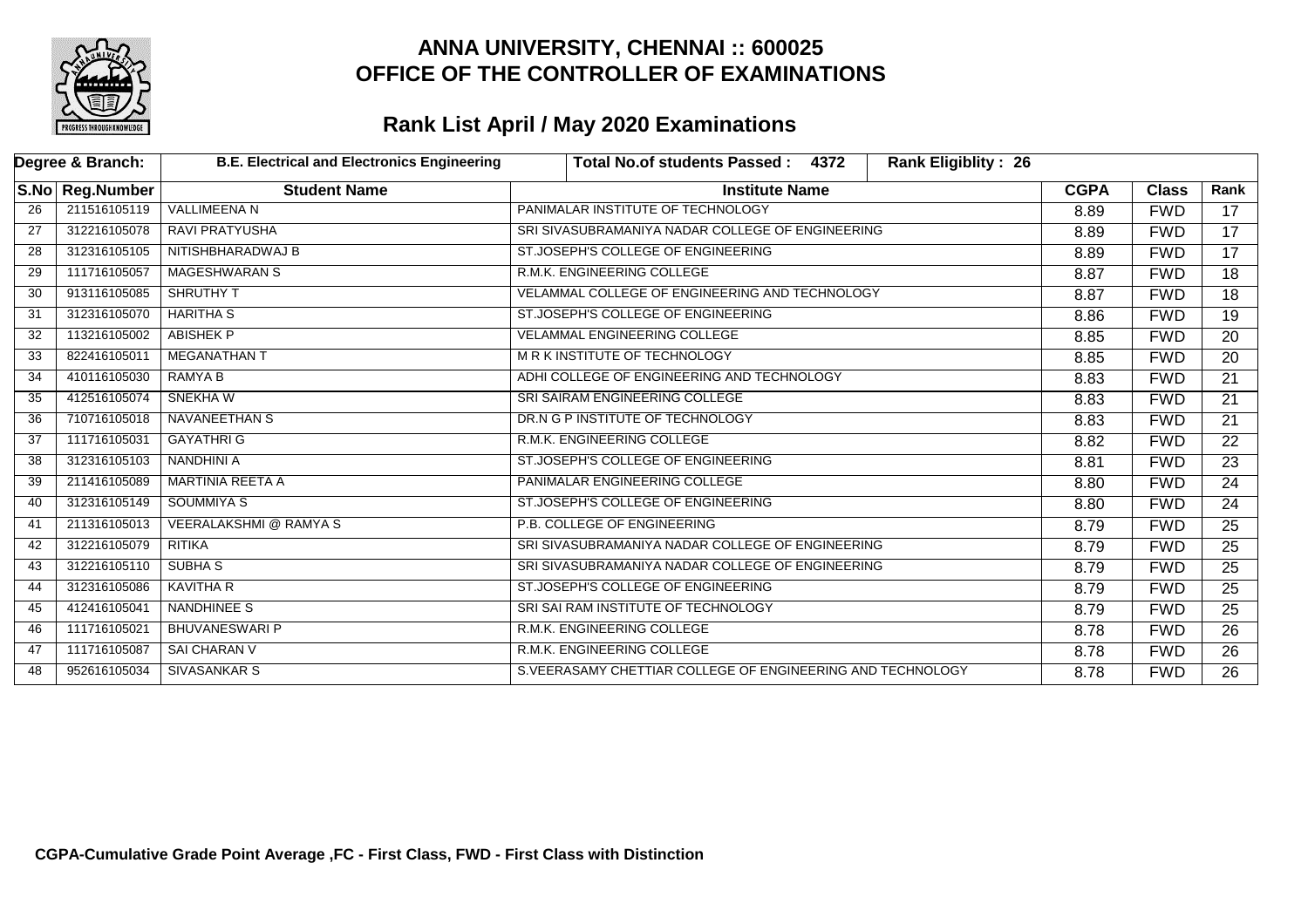

|                | Degree & Branch: | <b>B.E. Electronics and Communication Engineering</b> |  | <b>Rank Eligiblity: 23</b><br>Total No.of students Passed: 7195 |  |             |              |                 |
|----------------|------------------|-------------------------------------------------------|--|-----------------------------------------------------------------|--|-------------|--------------|-----------------|
|                | S.No Reg.Number  | <b>Student Name</b>                                   |  | <b>Institute Name</b>                                           |  | <b>CGPA</b> | <b>Class</b> | Rank            |
|                | 111516106011     | AMALASWEENA M                                         |  | R.M.D. ENGINEERING COLLEGE                                      |  | 9.46        | <b>FWD</b>   |                 |
| 2              | 211516106057     | <b>INDHUMATHI G</b>                                   |  | PANIMALAR INSTITUTE OF TECHNOLOGY                               |  | 9.37        | <b>FWD</b>   | $\overline{2}$  |
| 3              | 210616106037     | <b>MADHUMITHA B</b>                                   |  | JEPPIAAR INSTITUTE OF TECHNOLOGY                                |  | 9.26        | <b>FWD</b>   | $\overline{3}$  |
| 4              | 111716106176     | YADHAMURI VINITHA REDDY                               |  | R.M.K. ENGINEERING COLLEGE                                      |  | 9.23        | <b>FWD</b>   | 4               |
| -5             | 211416106015     | AKSHAYA S (11-04-1999)                                |  | PANIMALAR ENGINEERING COLLEGE                                   |  | 9.23        | <b>FWD</b>   | 4               |
| 6              | 111516106145     | SIDHESH K B                                           |  | R.M.D. ENGINEERING COLLEGE                                      |  | 9.22        | <b>FWD</b>   | 5               |
| $\overline{7}$ | 412516106004     | <b>AISHWARYA R</b>                                    |  | SRI SAIRAM ENGINEERING COLLEGE                                  |  | 9.22        | <b>FWD</b>   | 5               |
| 8              | 312316106086     | <b>KARPAGAVALLIS</b>                                  |  | ST.JOSEPH'S COLLEGE OF ENGINEERING                              |  | 9.21        | <b>FWD</b>   | 6               |
| 9              | 312816106012     | <b>AMIRTHA T</b>                                      |  | AGNI COLLEGE OF TECHNOLOGY                                      |  | 9.21        | <b>FWD</b>   | 6               |
| 10             | 311516106024     | <b>DHARANEYA R</b>                                    |  | MEENAKSHI SUNDARARAJAN ENGINEERING COLLEGE                      |  | 9.20        | <b>FWD</b>   | $\overline{7}$  |
| 11             | 420416106045     | NIRMALA N C                                           |  | ADHIPARASAKTHI ENGINEERING COLLEGE                              |  | 9.19        | <b>FWD</b>   | 8               |
| 12             | 412516106131     | <b>RAKESH N</b>                                       |  | SRI SAIRAM ENGINEERING COLLEGE                                  |  | 9.18        | <b>FWD</b>   | 9               |
| 13             | 111716106148     | <b>SRAVANI S</b>                                      |  | R.M.K. ENGINEERING COLLEGE                                      |  | 9.16        | <b>FWD</b>   | 10              |
| 14             | 211416106293     | <b>TAMIZH SELVAN J</b>                                |  | PANIMALAR ENGINEERING COLLEGE                                   |  | 9.16        | <b>FWD</b>   | 10              |
| 15             | 312216106001     | AARTHI V                                              |  | SRI SIVASUBRAMANIYA NADAR COLLEGE OF ENGINEERING                |  | 9.16        | <b>FWD</b>   | 10 <sup>°</sup> |
| 16             | 211416106067     | EVANGELINE SONIYA P                                   |  | PANIMALAR ENGINEERING COLLEGE                                   |  | 9.15        | <b>FWD</b>   | 11              |
| 17             | 312216106031     | DINESH KUMAR C N                                      |  | SRI SIVASUBRAMANIYA NADAR COLLEGE OF ENGINEERING                |  | 9.15        | <b>FWD</b>   | 11              |
| 18             | 412516106157     | SIVAABINAY C                                          |  | SRI SAIRAM ENGINEERING COLLEGE                                  |  | 9.15        | <b>FWD</b>   | $\overline{11}$ |
| 19             | 511316106058     | <b>PRIYANKA R</b>                                     |  | KINGSTON ENGINEERING COLLEGE                                    |  | 9.14        | <b>FWD</b>   | $\overline{12}$ |
| 20             | 211416106050     | <b>DHANADURGA LAKSHMIT</b>                            |  | PANIMALAR ENGINEERING COLLEGE                                   |  | 9.13        | <b>FWD</b>   | $\overline{13}$ |
| 21             | 111716106019     | <b>BERNICE DAINTY J</b>                               |  | R.M.K. ENGINEERING COLLEGE                                      |  | 9.12        | <b>FWD</b>   | 14              |
| 22             | 210416106077     | <b>RAGINI A</b>                                       |  | CHENNAI INSTITUTE OF TECHNOLOGY                                 |  | 9.12        | <b>FWD</b>   | $\overline{14}$ |
| 23             | 312216106014     | <b>AKRUTHIS</b>                                       |  | SRI SIVASUBRAMANIYA NADAR COLLEGE OF ENGINEERING                |  | 9.12        | <b>FWD</b>   | 14              |
| 24             | 511316106025     | <b>HARINIT</b>                                        |  | KINGSTON ENGINEERING COLLEGE                                    |  | 9.12        | <b>FWD</b>   | 14              |
| 25             | 513416106016     | <b>JEEVITHA B</b>                                     |  | UNIVERSITY COLLEGE OF ENGINEERING, KANCHIPURAM                  |  | 9.12        | <b>FWD</b>   | 14              |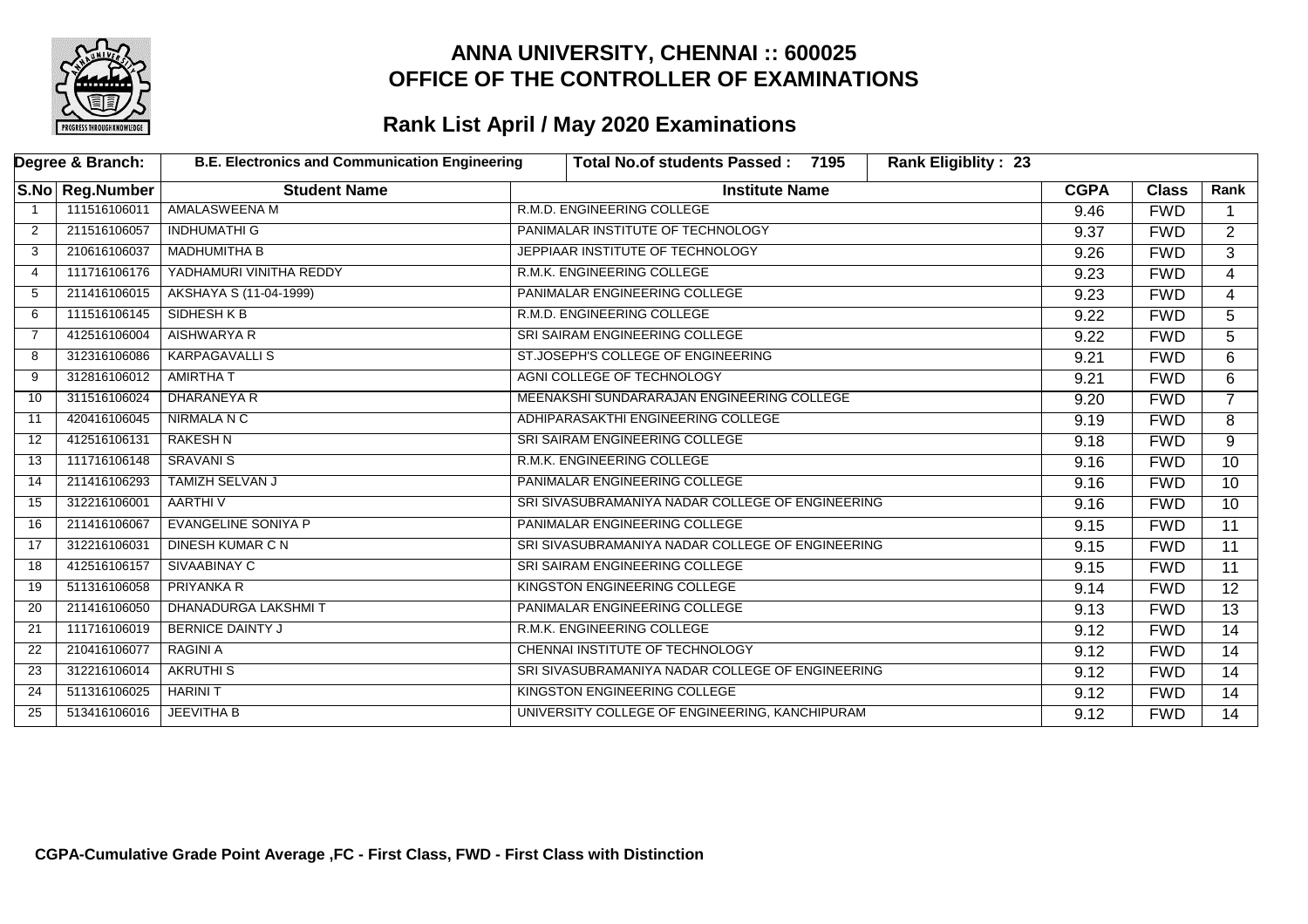

|    | Degree & Branch: | <b>B.E. Electronics and Communication Engineering</b><br><b>Rank Eligiblity: 23</b><br><b>Total No.of students Passed:</b><br>7195 |                                                  |             |              |                 |
|----|------------------|------------------------------------------------------------------------------------------------------------------------------------|--------------------------------------------------|-------------|--------------|-----------------|
|    | S.No Reg.Number  | <b>Student Name</b>                                                                                                                | <b>Institute Name</b>                            | <b>CGPA</b> | <b>Class</b> | Rank            |
| 26 | 715516106059     | <b>YESWANTRA R</b>                                                                                                                 | PSG INSTITUTE OF TECHNOLOGY AND APPLIED RESEARCH | 9.12        | <b>FWD</b>   | 14              |
| 27 | 211616106084     | LAVANYA S                                                                                                                          | RAJALAKSHMI ENGINEERING COLLEGE                  | 9.11        | <b>FWD</b>   | $\overline{15}$ |
| 28 | 211616106121     | PREETHI A                                                                                                                          | RAJALAKSHMI ENGINEERING COLLEGE                  |             | <b>FWD</b>   | $\overline{15}$ |
| 29 | 111616106070     | MALLAVARAM GOWRI PRIYA REDDY                                                                                                       | R.M.K. COLLEGE OF ENGINEERING AND TECHNOLOGY     | 9.10        | <b>FWD</b>   | 16              |
| 30 | 211516106060     | <b>JAWAHAR K</b>                                                                                                                   | PANIMALAR INSTITUTE OF TECHNOLOGY                | 9.10        | <b>FWD</b>   | 16              |
| 31 | 715516106007     | <b>APARNAK</b>                                                                                                                     | PSG INSTITUTE OF TECHNOLOGY AND APPLIED RESEARCH | 9.09        | <b>FWD</b>   | $\overline{17}$ |
| 32 | 211416106227     | <b>ROHINI KP</b>                                                                                                                   | PANIMALAR ENGINEERING COLLEGE                    | 9.08        | <b>FWD</b>   | 18              |
| 33 | 811516106019     | <b>BHARATH R</b>                                                                                                                   | K. RAMAKRISHNAN COLLEGE OF ENGINEERING           | 9.08        | <b>FWD</b>   | 18              |
| 34 | 312316106161     | SAMANTHA LEANN DICKSON                                                                                                             | ST.JOSEPH'S COLLEGE OF ENGINEERING               | 9.06        | <b>FWD</b>   | 19              |
| 35 | 111716106167     | <b>VANMATHI M</b>                                                                                                                  | R.M.K. ENGINEERING COLLEGE                       | 9.05        | <b>FWD</b>   | 20              |
| 36 | 312316106050     | DEEPIKA K                                                                                                                          | ST.JOSEPH'S COLLEGE OF ENGINEERING               | 9.05        | <b>FWD</b>   | 20              |
| 37 | 421616106001     | ABARNA A                                                                                                                           | <b>MAILAM ENGINEERING COLLEGE</b>                | 9.05        | <b>FWD</b>   | 20              |
| 38 | 715516106009     | ARYASREE R                                                                                                                         | PSG INSTITUTE OF TECHNOLOGY AND APPLIED RESEARCH | 9.05        | <b>FWD</b>   | 20              |
| 39 | 111616106056     | KEERTHI B                                                                                                                          | R.M.K. COLLEGE OF ENGINEERING AND TECHNOLOGY     | 9.04        | <b>FWD</b>   | 21              |
| 40 | 310816106039     | <b>HARSHINI A</b>                                                                                                                  | JEPPIAAR ENGINEERING COLLEGE                     | 9.04        | <b>FWD</b>   | 21              |
| 41 | 312316106057     | <b>FIONA GLADWIN</b>                                                                                                               | ST.JOSEPH'S COLLEGE OF ENGINEERING               | 9.04        | <b>FWD</b>   | 21              |
| 42 | 510416106045     | <b>PRIYADHARSHINI P</b>                                                                                                            | ARUNAI ENGINEERING COLLEGE                       | 9.04        | <b>FWD</b>   | $\overline{21}$ |
| 43 | 211416106065     | <b>ELAMATHI E</b>                                                                                                                  | PANIMALAR ENGINEERING COLLEGE                    | 9.03        | <b>FWD</b>   | $\overline{22}$ |
| 44 | 312216106081     | RAVITEJA V                                                                                                                         | SRI SIVASUBRAMANIYA NADAR COLLEGE OF ENGINEERING | 9.03        | <b>FWD</b>   | 22              |
| 45 | 111616106153     | SWETA R                                                                                                                            | R.M.K. COLLEGE OF ENGINEERING AND TECHNOLOGY     | 9.02        | <b>FWD</b>   | $\overline{23}$ |
| 46 | 111716106057     | <b>JEEVITHA R</b>                                                                                                                  | R.M.K. ENGINEERING COLLEGE                       | 9.02        | <b>FWD</b>   | $\overline{23}$ |
| 47 | 312216106066     | NANDHINI K (13-10-1999)                                                                                                            | SRI SIVASUBRAMANIYA NADAR COLLEGE OF ENGINEERING | 9.02        | <b>FWD</b>   | $\overline{23}$ |
| 48 | 412416106029     | <b>GARLAPATI SREEJA</b>                                                                                                            | SRI SAI RAM INSTITUTE OF TECHNOLOGY              | 9.02        | <b>FWD</b>   | $\overline{23}$ |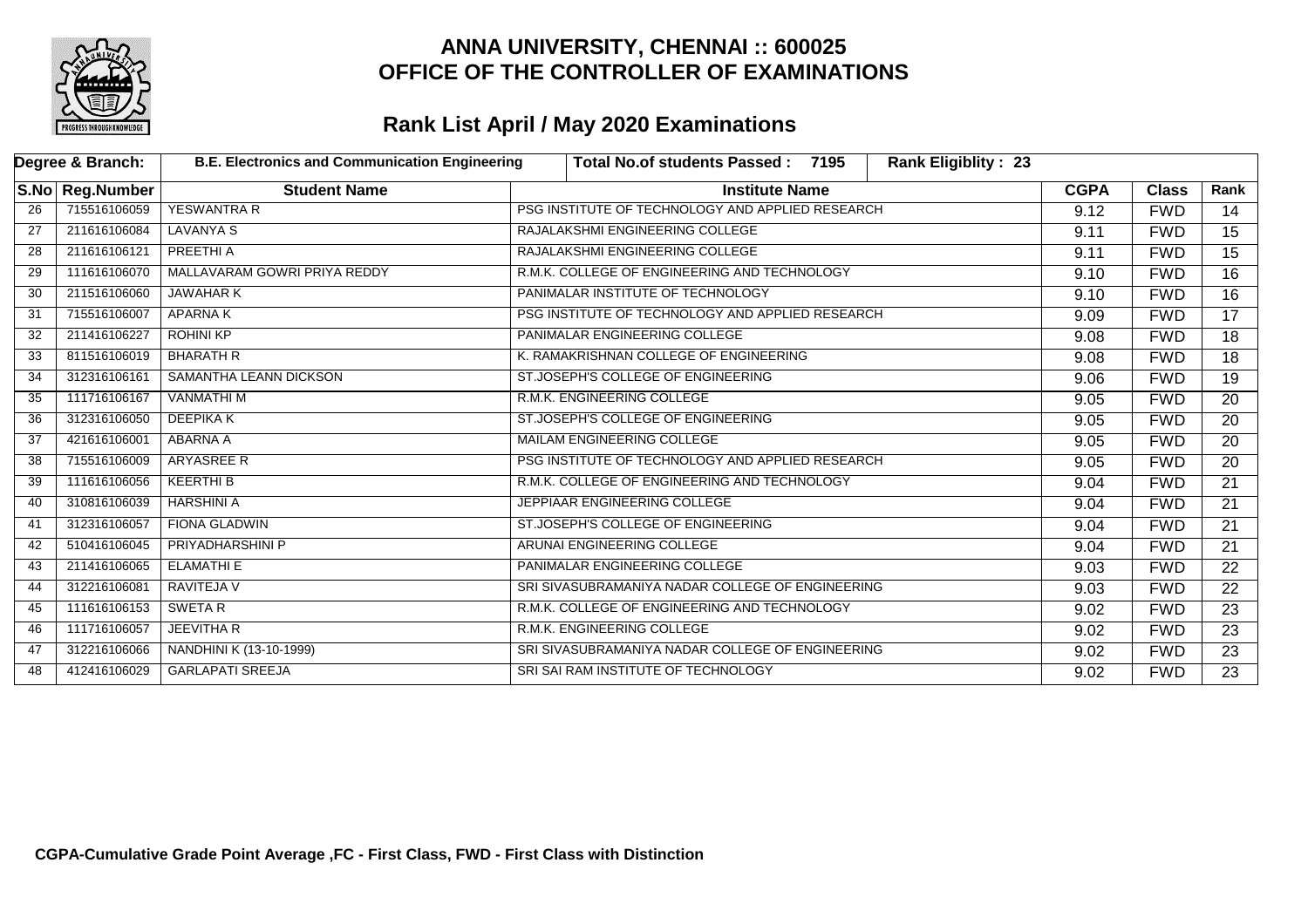

|    | Degree & Branch: | <b>B.E. Electronics and Instrumentation Engineering</b> | <b>Total No.of students Passed:</b><br>437 | <b>Rank Eligiblity: 17</b> |             |              |                 |
|----|------------------|---------------------------------------------------------|--------------------------------------------|----------------------------|-------------|--------------|-----------------|
|    | S.No Reg.Number  | <b>Student Name</b>                                     | <b>Institute Name</b>                      |                            | <b>CGPA</b> | <b>Class</b> | Rank            |
|    | 312316107092     | <b>KOWSALYA N</b>                                       | ST.JOSEPH'S COLLEGE OF ENGINEERING         |                            | 8.99        | <b>FWD</b>   |                 |
| 2  | 111516107011     | <b>HARITHASHREE R</b>                                   | R.M.D. ENGINEERING COLLEGE                 |                            | 8.97        | <b>FWD</b>   | $\mathbf{2}$    |
| 3  | 312316107069     | <b>JASMINE CHALCEDONY C</b>                             | ST.JOSEPH'S COLLEGE OF ENGINEERING         |                            | 8.93        | <b>FWD</b>   | 3               |
| 4  | 111716107016     | <b>HINDHUJA K</b>                                       | R.M.K. ENGINEERING COLLEGE                 |                            | 8.91        | <b>FWD</b>   | 4               |
| 5  | 412516107054     | <b>RAMYAS</b>                                           | SRI SAIRAM ENGINEERING COLLEGE             |                            | 8.82        | <b>FWD</b>   | 5               |
| 6  | 211416107028     | <b>JANANI C</b>                                         | PANIMALAR ENGINEERING COLLEGE              |                            | 8.81        | <b>FWD</b>   | 6               |
| 7  | 111716107014     | <b>HEMILA S</b>                                         | R.M.K. ENGINEERING COLLEGE                 |                            | 8.78        | <b>FWD</b>   | $\overline{7}$  |
| 8  | 111716107012     | <b>HARINI PRIYA S</b>                                   | R.M.K. ENGINEERING COLLEGE                 |                            | 8.77        | <b>FWD</b>   | 8               |
| 9  | 412516107044     | <b>NISHANTHINI J</b>                                    | SRI SAIRAM ENGINEERING COLLEGE             |                            | 8.76        | <b>FWD</b>   | 9               |
| 10 | 111716107040     | <b>SATHYAVATHIR</b>                                     | R.M.K. ENGINEERING COLLEGE                 |                            | 8.75        | <b>FWD</b>   | 10 <sup>°</sup> |
| 11 | 113216107016     | <b>KIRUBASHREE JULIANA B</b>                            | <b>VELAMMAL ENGINEERING COLLEGE</b>        |                            | 8.75        | <b>FWD</b>   | 10              |
| 12 | 211416107302     | <b>MOMINA ANJUM B</b>                                   | PANIMALAR ENGINEERING COLLEGE              |                            | 8.73        | <b>FWD</b>   | $\overline{11}$ |
| 13 | 113216107044     | <b>SRIVATHSAN K</b>                                     | <b>VELAMMAL ENGINEERING COLLEGE</b>        |                            | 8.71        | <b>FWD</b>   | 12              |
| 14 | 211416107021     | <b>GNANAJOTHI V</b>                                     | PANIMALAR ENGINEERING COLLEGE              |                            | 8.71        | <b>FWD</b>   | $\overline{12}$ |
| 15 | 113216107004     | <b>AKHILA N</b>                                         | <b>VELAMMAL ENGINEERING COLLEGE</b>        |                            | 8.69        | <b>FWD</b>   | 13              |
| 16 | 312316107134     | RAMA DEVI M                                             | ST.JOSEPH'S COLLEGE OF ENGINEERING         |                            | 8.69        | <b>FWD</b>   | $\overline{13}$ |
| 17 | 113216107015     | <b>KAVINILAVU S</b>                                     | <b>VELAMMAL ENGINEERING COLLEGE</b>        |                            | 8.68        | <b>FWD</b>   | 14              |
| 18 | 211416107017     | DIVYA S                                                 | PANIMALAR ENGINEERING COLLEGE              |                            | 8.68        | <b>FWD</b>   | 14              |
| 19 | 312316107120     | PREETHI K                                               | ST.JOSEPH'S COLLEGE OF ENGINEERING         |                            | 8.68        | <b>FWD</b>   | 14              |
| 20 | 312316107115     | POONGUZHALI G                                           | ST.JOSEPH'S COLLEGE OF ENGINEERING         |                            | 8.66        | <b>FWD</b>   | 15              |
| 21 | 111716107058     | YOGALAKSHMI M                                           | R.M.K. ENGINEERING COLLEGE                 |                            | 8.65        | <b>FWD</b>   | 16              |
| 22 | 312316107078     | <b>KALYANI A</b>                                        | ST.JOSEPH'S COLLEGE OF ENGINEERING         |                            | 8.64        | <b>FWD</b>   | 17              |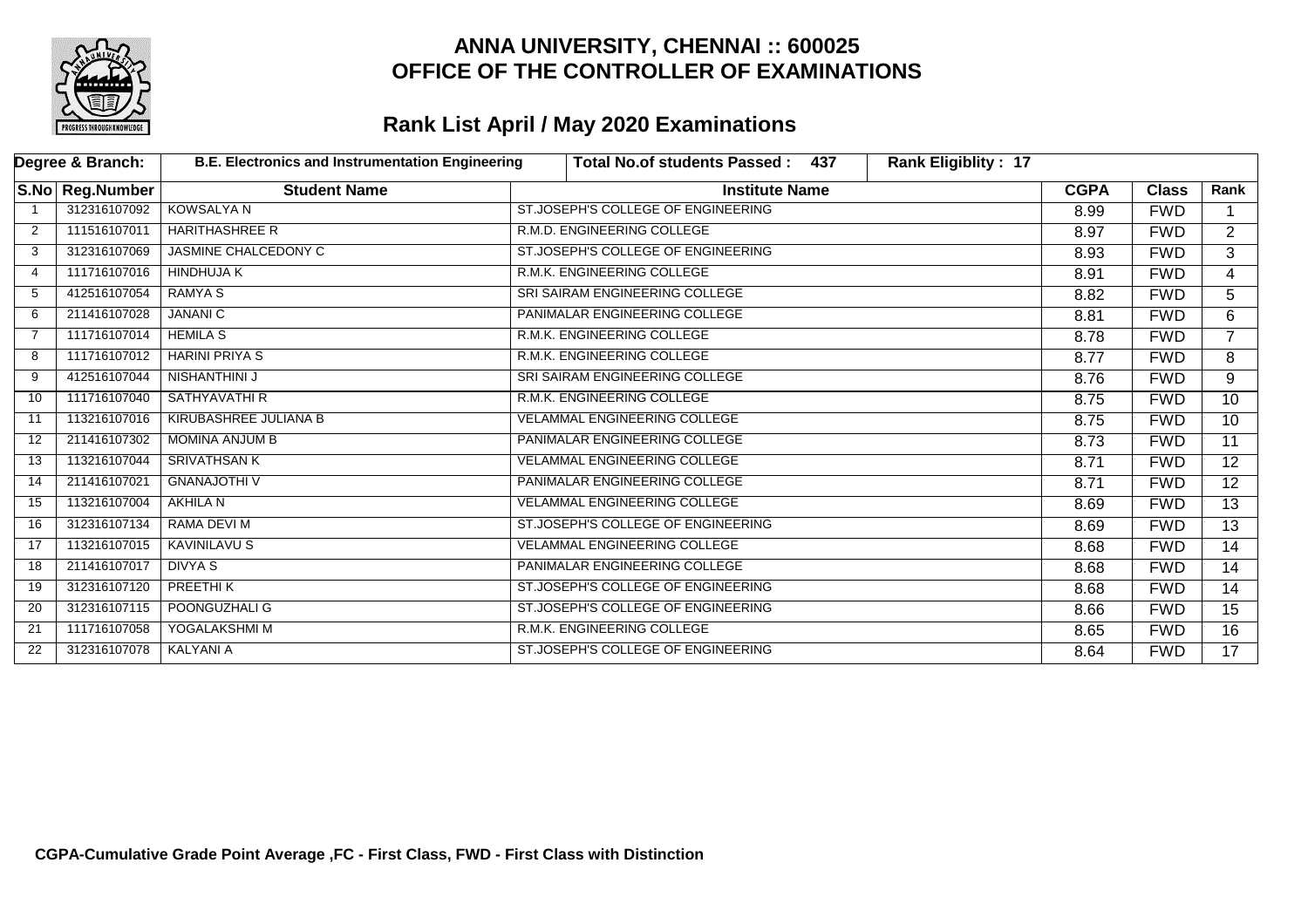

| Degree & Branch: | <b>B.E. Agriculture Engineering</b> | Total No.of students Passed: 98<br><b>Rank Eligiblity: 5</b> |      |            |      |
|------------------|-------------------------------------|--------------------------------------------------------------|------|------------|------|
| S.No Reg.Number  | <b>Student Name</b>                 | <b>Institute Name</b>                                        |      | Class      | Rank |
| 712916108051     | SONIYA S                            | RVS TECHNICAL CAMPUS-COIMBATORE                              | 8.94 | FWD        |      |
| 712916108304     | LOGAMBAL R                          | RVS TECHNICAL CAMPUS-COIMBATORE                              | 8.76 | FWD        |      |
| 732716108002     | l CHEVVANTHY R                      | SRI SHANMUGHA COLLEGE OF ENGINEERING AND TECHNOLOGY          | 8.68 | <b>FWD</b> | ົ    |
| 921416108031     | OVIYA B                             | R.V.S. EDUCATIONAL TRUST'S GROUP OF INSTITUTION              | 8.40 | FC         |      |
| 921416108022     | NAGALAKSHMI MOTHIBAI T              | R.V.S. EDUCATIONAL TRUST'S GROUP OF INSTITUTION              |      | FC         |      |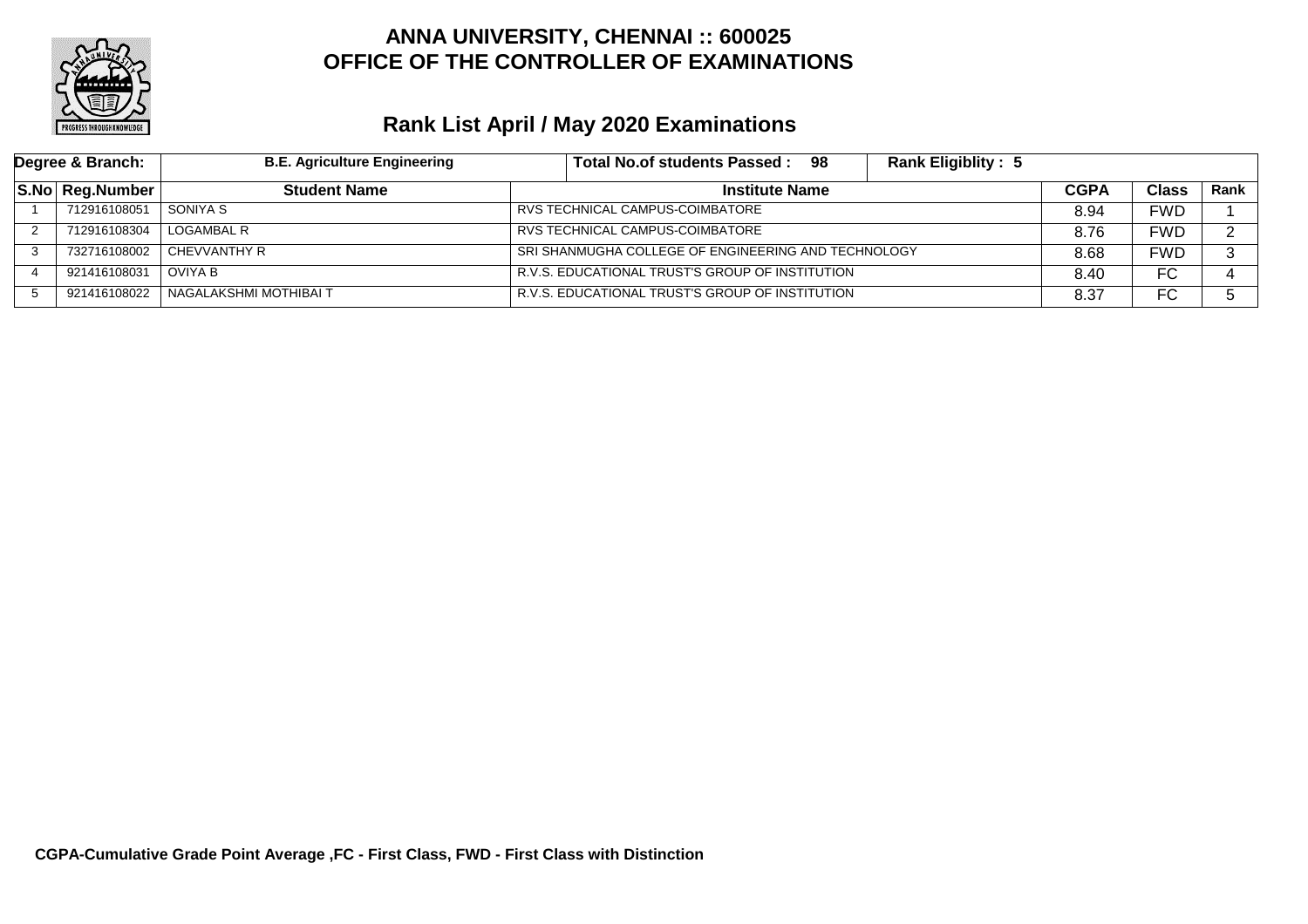

| Degree & Branch: | <b>B.E. Instrumentation and Control Engineering</b> | Total No.of students Passed: 99    | <b>Rank Eligiblity: 5</b> |      |              |             |
|------------------|-----------------------------------------------------|------------------------------------|---------------------------|------|--------------|-------------|
| S.No Reg.Number  | <b>Student Name</b>                                 | <b>Institute Name</b>              |                           |      | <b>Class</b> | <b>Rank</b> |
| 412516112003     | ADITHYA G                                           | SRI SAIRAM ENGINEERING COLLEGE     |                           | 9.02 | FWD          |             |
| 813816112022     | KIRTHIKA G                                          | SARANATHAN COLLEGE OF ENGINEERING  |                           | 8.80 | FWD          | ົ           |
| 312316112004     | ADHITHYAN S                                         | ST.JOSEPH'S COLLEGE OF ENGINEERING |                           | 8.64 | FWD          | ົ           |
| 312316112013     | FLORA SASHYA S                                      | ST.JOSEPH'S COLLEGE OF ENGINEERING |                           | 8.60 | <b>FWD</b>   |             |
| 312316112048     | I SAMYUKTHAA S S                                    | ST.JOSEPH'S COLLEGE OF ENGINEERING |                           | 8.57 | FWD          |             |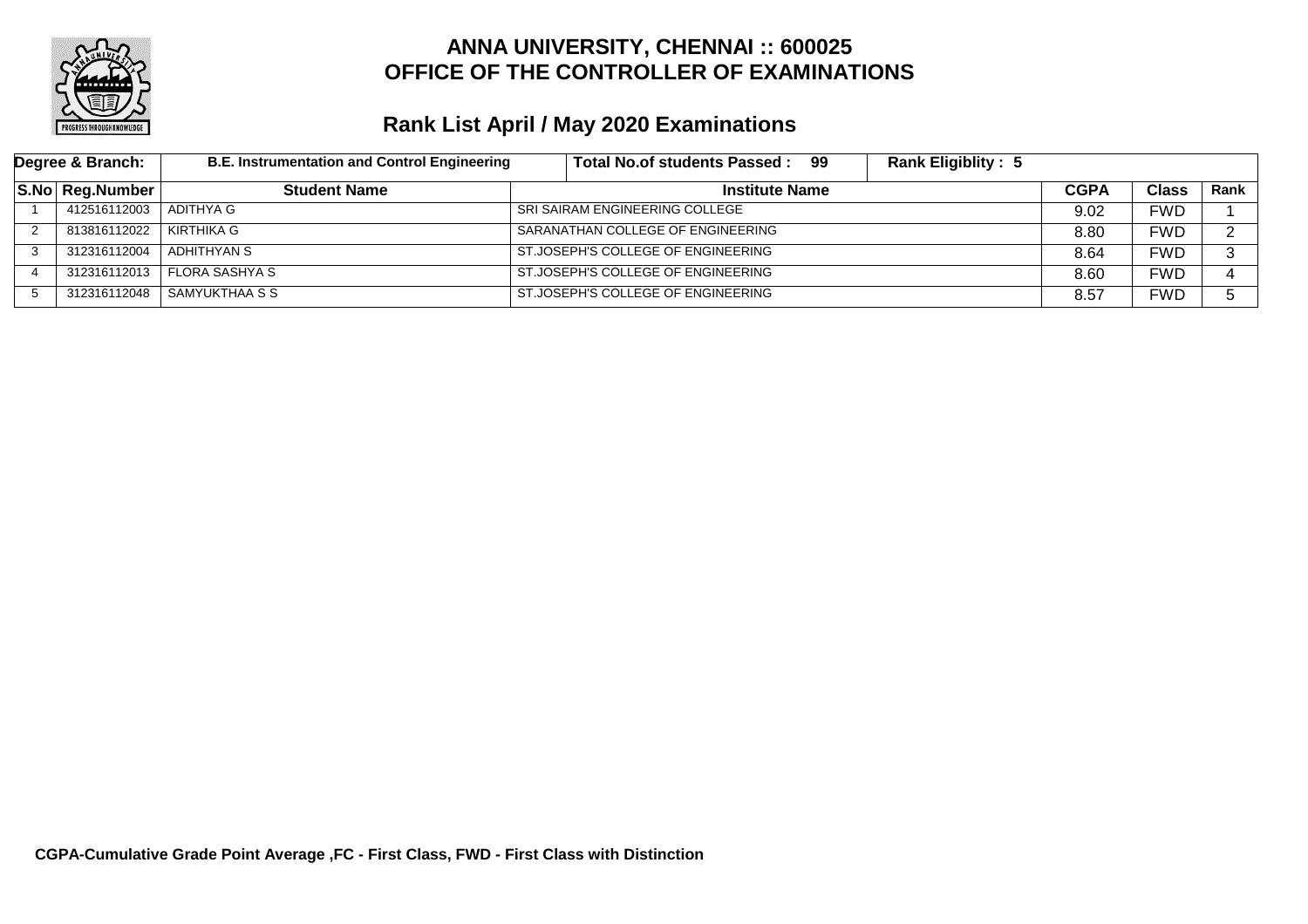

| Degree & Branch:    | <b>B.E. Marine Engineering</b>  | <b>Rank Eligiblity: 3</b><br>-60<br>Total No.of students Passed: |      |       |      |
|---------------------|---------------------------------|------------------------------------------------------------------|------|-------|------|
| S.No Reg.Number     | <b>Student Name</b>             | <b>Institute Name</b>                                            | CGPA | Class | Rank |
| 911516113003        | ARIVANANTHAPANDIYAN M           | MOHAMED SATHAK ENGINEERING COLLEGE                               | 9.15 | FWD   |      |
|                     | 911516113016 SENTHAMIL SELVAN S | MOHAMED SATHAK ENGINEERING COLLEGE                               | 8.64 | FWD   |      |
| 911516113013 RAMJIS |                                 | MOHAMED SATHAK ENGINEERING COLLEGE                               | 8.57 | FWD   |      |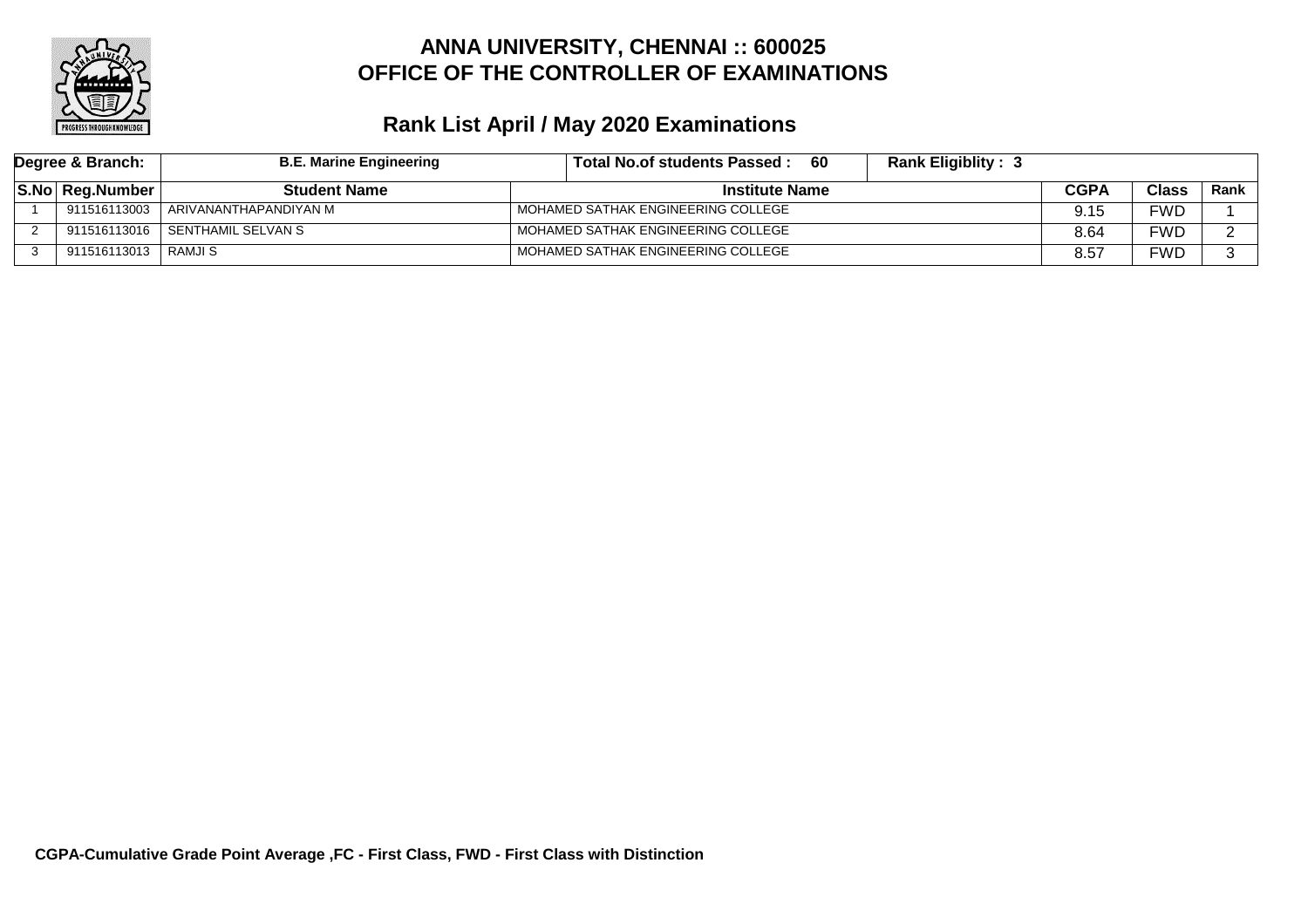

|                | Degree & Branch: | <b>B.E. Mechanical Engineering</b> | <b>Rank Eligiblity: 27</b><br><b>Total No.of students Passed:</b><br>7402 |             |              |                 |
|----------------|------------------|------------------------------------|---------------------------------------------------------------------------|-------------|--------------|-----------------|
|                | S.No Reg.Number  | <b>Student Name</b>                | <b>Institute Name</b>                                                     | <b>CGPA</b> | <b>Class</b> | Rank            |
|                | 312316114174     | <b>SRIMAN BHARADWAJ M G</b>        | ST.JOSEPH'S COLLEGE OF ENGINEERING                                        | 9.38        | <b>FWD</b>   | $\mathbf 1$     |
| $\overline{2}$ | 811516114004     | <b>AKILAN S</b>                    | K. RAMAKRISHNAN COLLEGE OF ENGINEERING                                    | 9.33        | <b>FWD</b>   | $\overline{2}$  |
| 3              | 715516114015     | <b>HAREESH S P</b>                 | PSG INSTITUTE OF TECHNOLOGY AND APPLIED RESEARCH                          | 9.27        | <b>FWD</b>   | $\overline{3}$  |
| 4              | 412416114024     | <b>GOWTHAM KUMAR K</b>             | SRI SAI RAM INSTITUTE OF TECHNOLOGY                                       | 9.26        | <b>FWD</b>   | $\overline{4}$  |
| 5              | 715516114058     | <b>VISHAL SUBRAMANIAM R</b>        | PSG INSTITUTE OF TECHNOLOGY AND APPLIED RESEARCH                          | 9.26        | <b>FWD</b>   | $\overline{4}$  |
| 6              | 312216114008     | <b>AKHIL C KURIAKOSE</b>           | SRI SIVASUBRAMANIYA NADAR COLLEGE OF ENGINEERING                          | 9.23        | <b>FWD</b>   | 5               |
| $\overline{7}$ | 312216114025     | <b>BALAKRISHNAN R</b>              | SRI SIVASUBRAMANIYA NADAR COLLEGE OF ENGINEERING                          | 9.13        | <b>FWD</b>   | 6               |
| 8              | 715516114019     | <b>JAYESH BALAJI K</b>             | PSG INSTITUTE OF TECHNOLOGY AND APPLIED RESEARCH                          | 9.13        | <b>FWD</b>   | 6               |
| 9              | 111716114110     | <b>VELMURUGAN N</b>                | R.M.K. ENGINEERING COLLEGE                                                | 9.12        | <b>FWD</b>   | $\overline{7}$  |
| 10             | 211416114101     | HARIHARAN M                        | PANIMALAR ENGINEERING COLLEGE                                             | 9.05        | <b>FWD</b>   | 8               |
| 11             | 412516114115     | <b>RAM DHIWAKAR S</b>              | <b>SRI SAIRAM ENGINEERING COLLEGE</b>                                     | 9.05        | <b>FWD</b>   | 8               |
| 12             | 312216114126     | <b>VINAYA KRISHNA</b>              | SRI SIVASUBRAMANIYA NADAR COLLEGE OF ENGINEERING                          | 9.03        | <b>FWD</b>   | 9               |
| 13             | 511316114008     | ARUN G                             | <b>KINGSTON ENGINEERING COLLEGE</b>                                       | 9.03        | <b>FWD</b>   | 9               |
| 14             | 312216114007     | AJAYKUMAR J                        | SRI SIVASUBRAMANIYA NADAR COLLEGE OF ENGINEERING                          | 9.02        | <b>FWD</b>   | $\overline{10}$ |
| 15             | 412516114009     | AJAY BALAJI V                      | SRI SAIRAM ENGINEERING COLLEGE                                            | 9.01        | <b>FWD</b>   | 11              |
| 16             | 210416114180     | <b>VIGNESWARIK</b>                 | CHENNAI INSTITUTE OF TECHNOLOGY                                           | 8.98        | <b>FWD</b>   | 12              |
| 17             | 510416114010     | <b>ARUL KUMARAN L</b>              | ARUNAI ENGINEERING COLLEGE                                                | 8.98        | <b>FWD</b>   | $\overline{12}$ |
| 18             | 210416114117     | <b>RAHUL KUMAR A</b>               | CHENNAI INSTITUTE OF TECHNOLOGY                                           | 8.97        | <b>FWD</b>   | $\overline{13}$ |
| 19             | 211416114155     | <b>KRISHNA PRABU P</b>             | PANIMALAR ENGINEERING COLLEGE                                             | 8.97        | <b>FWD</b>   | $\overline{13}$ |
| 20             | 715516114048     | <b>SARAVANA PRABHU R</b>           | PSG INSTITUTE OF TECHNOLOGY AND APPLIED RESEARCH                          | 8.96        | <b>FWD</b>   | 14              |
| 21             | 111616114026     | JAGADEESH G                        | R.M.K. COLLEGE OF ENGINEERING AND TECHNOLOGY                              | 8.95        | <b>FWD</b>   | $\overline{15}$ |
| 22             | 420416114045     | <b>JAYASRI R</b>                   | ADHIPARASAKTHI ENGINEERING COLLEGE                                        | 8.94        | <b>FWD</b>   | $\overline{16}$ |
| 23             | 715516114041     | <b>RISHI RAHUL K R</b>             | PSG INSTITUTE OF TECHNOLOGY AND APPLIED RESEARCH                          | 8.92        | <b>FWD</b>   | $\overline{17}$ |
| 24             | 111616114114     | <b>VIGNESH KUMAR R</b>             | R.M.K. COLLEGE OF ENGINEERING AND TECHNOLOGY                              | 8.91        | <b>FWD</b>   | $\overline{18}$ |
| 25             | 312316114166     | <b>SHANMUGANAND S</b>              | ST.JOSEPH'S COLLEGE OF ENGINEERING                                        | 8.90        | <b>FWD</b>   | $\overline{19}$ |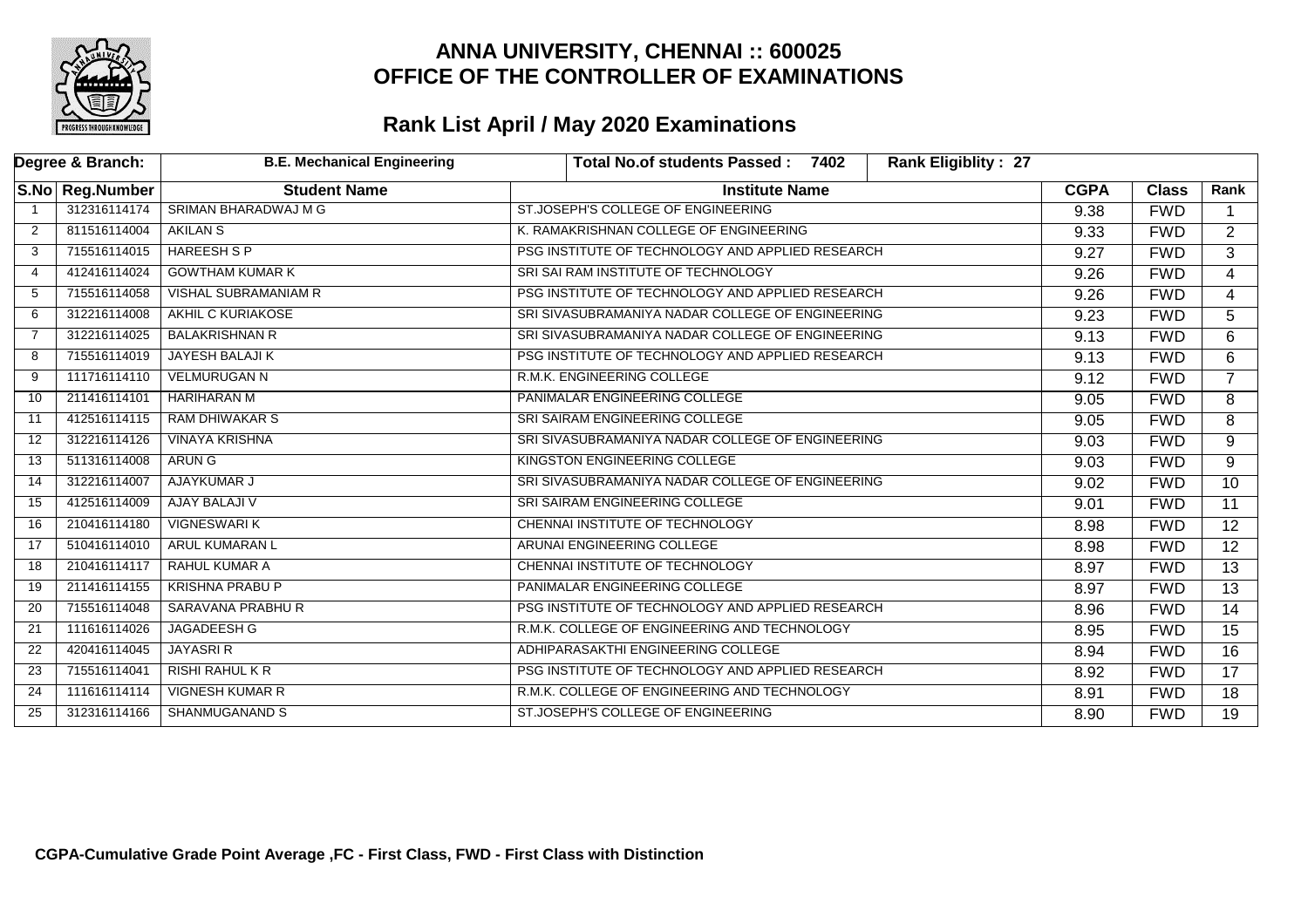

|    | Degree & Branch: | <b>B.E. Mechanical Engineering</b> | <b>Rank Eligiblity: 27</b><br><b>Total No.of students Passed:</b><br>7402 |             |              |                 |
|----|------------------|------------------------------------|---------------------------------------------------------------------------|-------------|--------------|-----------------|
|    | S.No Reg.Number  | <b>Student Name</b>                | <b>Institute Name</b>                                                     | <b>CGPA</b> | <b>Class</b> | Rank            |
| 26 | 111716114038     | <b>GIRIDHARAN R</b>                | R.M.K. ENGINEERING COLLEGE                                                | 8.89        | <b>FWD</b>   | 20              |
| 27 | 111716114111     | <b>VIGNESH K</b>                   | R.M.K. ENGINEERING COLLEGE                                                | 8.89        | <b>FWD</b>   | 20              |
| 28 | 210416114076     | LAVANYA M                          | CHENNAI INSTITUTE OF TECHNOLOGY                                           | 8.89        | <b>FWD</b>   | $\overline{20}$ |
| 29 | 811716114062     | <b>PIRAICHUDAN N</b>               | K.RAMAKRISHNAN COLLEGE OF TECHNOLOGY                                      | 8.89        | <b>FWD</b>   | 20              |
| 30 | 211416114222     | <b>PRAKASH B</b>                   | PANIMALAR ENGINEERING COLLEGE                                             | 8.87        | <b>FWD</b>   | $\overline{21}$ |
| 31 | 811716114026     | <b>HARINI G</b>                    | K.RAMAKRISHNAN COLLEGE OF TECHNOLOGY                                      | 8.87        | <b>FWD</b>   | $\overline{21}$ |
| 32 | 210416114136     | SANGEETHA PRIYA U                  | CHENNAI INSTITUTE OF TECHNOLOGY                                           | 8.86        | <b>FWD</b>   | $\overline{22}$ |
| 33 | 312316114147     | <b>RAVIRAJ E</b>                   | ST.JOSEPH'S COLLEGE OF ENGINEERING                                        | 8.86        | <b>FWD</b>   | $\overline{22}$ |
| 34 | 111716114028     | DEEPAK RAJ A                       | R.M.K. ENGINEERING COLLEGE                                                | 8.85        | <b>FWD</b>   | 23              |
| 35 | 211616114059     | HARISHRAM N K                      | RAJALAKSHMI ENGINEERING COLLEGE                                           | 8.85        | <b>FWD</b>   | $\overline{23}$ |
| 36 | 312316114208     | YOGESH KRISHNAN P R                | ST.JOSEPH'S COLLEGE OF ENGINEERING                                        | 8.85        | <b>FWD</b>   | $\overline{23}$ |
| 37 | 810416114722     | PRAVEEN D                          | DHANALAKSHMI SRINIVASAN ENGINEERING COLLEGE                               | 8.85        | <b>FWD</b>   | $\overline{23}$ |
| 38 | 113316114080     | SHUNMUGARAJ@SATHIESH S             | VELAMMAL INSTITUTE OF TECHNOLOGY                                          | 8.84        | <b>FWD</b>   | $\overline{24}$ |
| 39 | 310816114048     | <b>IMMACULYNE FLAVIA L</b>         | JEPPIAAR ENGINEERING COLLEGE                                              | 8.84        | <b>FWD</b>   | $\overline{24}$ |
| 40 | 311116114112     | SHERWIN R                          | LOYOLA - ICAM COLLEGE OF ENGINEERING AND TECHNOLOGY                       | 8.84        | <b>FWD</b>   | 24              |
| 41 | 312216114082     | RAGHUL KANNA S                     | SRI SIVASUBRAMANIYA NADAR COLLEGE OF ENGINEERING                          | 8.84        | <b>FWD</b>   | 24              |
| 42 | 412516114089     | NAVEEN KUMAR M                     | SRI SAIRAM ENGINEERING COLLEGE                                            | 8.84        | <b>FWD</b>   | $\overline{24}$ |
| 43 | 211516114138     | <b>NAVEEN KUMAR S</b>              | PANIMALAR INSTITUTE OF TECHNOLOGY                                         | 8.83        | <b>FWD</b>   | $\overline{25}$ |
| 44 | 113216114184     | SUJITH M                           | <b>VELAMMAL ENGINEERING COLLEGE</b>                                       | 8.82        | <b>FWD</b>   | $\overline{26}$ |
| 45 | 311116114108     | SANJU N                            | LOYOLA - ICAM COLLEGE OF ENGINEERING AND TECHNOLOGY                       | 8.82        | <b>FWD</b>   | $\overline{26}$ |
| 46 | 921316114167     | <b>PARTHIBAN MS</b>                | PSNA COLLEGE OF ENGINEERING AND TECHNOLOGY                                | 8.82        | <b>FWD</b>   | $\overline{26}$ |
| 47 | 211416114115     | JAYAKUMAR M                        | PANIMALAR ENGINEERING COLLEGE                                             | 8.81        | <b>FWD</b>   | 27              |
| 48 | 715516114056     | <b>UMA SUNDHAR A</b>               | PSG INSTITUTE OF TECHNOLOGY AND APPLIED RESEARCH                          | 8.81        | <b>FWD</b>   | $\overline{27}$ |
| 49 | 950816114033     | <b>GURUPRAKASH R</b>               | GOVERNMENT COLLEGE OF ENGINEERING - THIRUNELVELI                          | 8.81        | <b>FWD</b>   | $\overline{27}$ |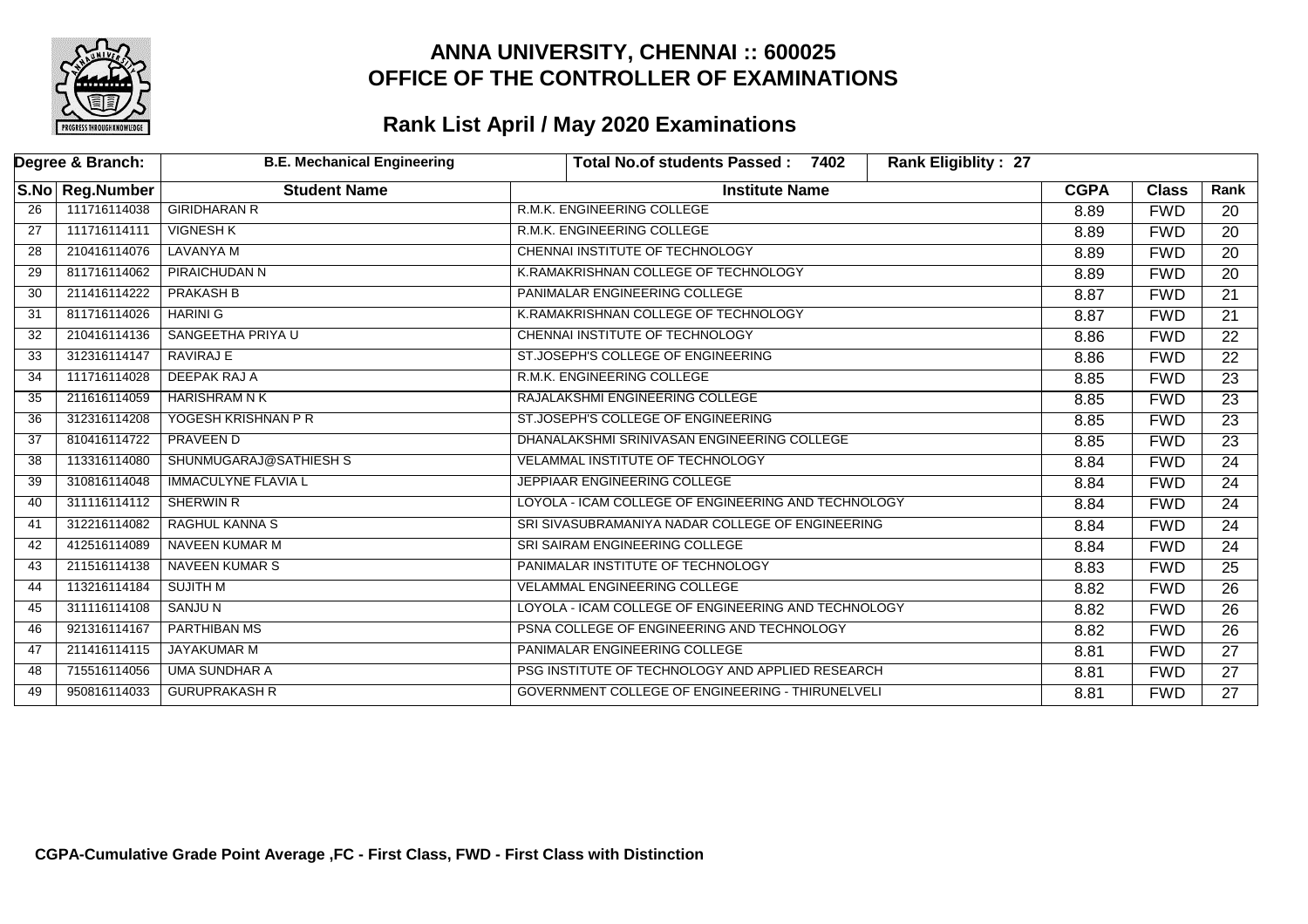

|    | Degree & Branch: | <b>B.E. Mechatronics Engineering</b> | Total No.of students Passed: 227 | <b>Rank Eligiblity: 11</b> |             |              |                |
|----|------------------|--------------------------------------|----------------------------------|----------------------------|-------------|--------------|----------------|
|    | S.No Reg.Number  | <b>Student Name</b>                  | <b>Institute Name</b>            |                            | <b>CGPA</b> | <b>Class</b> | Rank           |
|    | 210416115044     | SAMUEL PRIYAN M                      | CHENNAI INSTITUTE OF TECHNOLOGY  |                            | 9.01        | <b>FWD</b>   |                |
| 2  | 210416115014     | DINESH KUMAR P                       | CHENNAI INSTITUTE OF TECHNOLOGY  |                            | 8.90        | <b>FWD</b>   | $\overline{2}$ |
| 3  | 210416115050     | SASIDHARAN D                         | CHENNAI INSTITUTE OF TECHNOLOGY  |                            | 8.79        | <b>FWD</b>   | 3              |
| 4  | 312816115004     | ANTONY JOHN E                        | AGNI COLLEGE OF TECHNOLOGY       |                            | 8.77        | <b>FWD</b>   | 4              |
| -5 | 211616115011     | BHARATHI R                           | RAJALAKSHMI ENGINEERING COLLEGE  |                            | 8.72        | <b>FWD</b>   | 5              |
| 6  | 210416115030     | <b>MONISHA M</b>                     | CHENNAI INSTITUTE OF TECHNOLOGY  |                            | 8.69        | <b>FWD</b>   | 6.             |
|    | 210416115031     | NITHIYA J                            | CHENNAI INSTITUTE OF TECHNOLOGY  |                            | 8.63        | <b>FWD</b>   |                |
| -8 | 210416115036     | <b>RAGAVENDHAR B</b>                 | CHENNAI INSTITUTE OF TECHNOLOGY  |                            | 8.58        | <b>FWD</b>   | 8              |
| 9  | 210416115051     | SATHURYAA V                          | CHENNAI INSTITUTE OF TECHNOLOGY  |                            | 8.54        | <b>FWD</b>   | 9              |
| 10 | 210416115062     | <b>VIVEKANANDAN M</b>                | CHENNAI INSTITUTE OF TECHNOLOGY  |                            | 8.51        | <b>FWD</b>   | 10             |
| 11 | 210416115011     | DHARUNJAYASOORYA S                   | CHENNAI INSTITUTE OF TECHNOLOGY  |                            | 8.48        | FC           | 11             |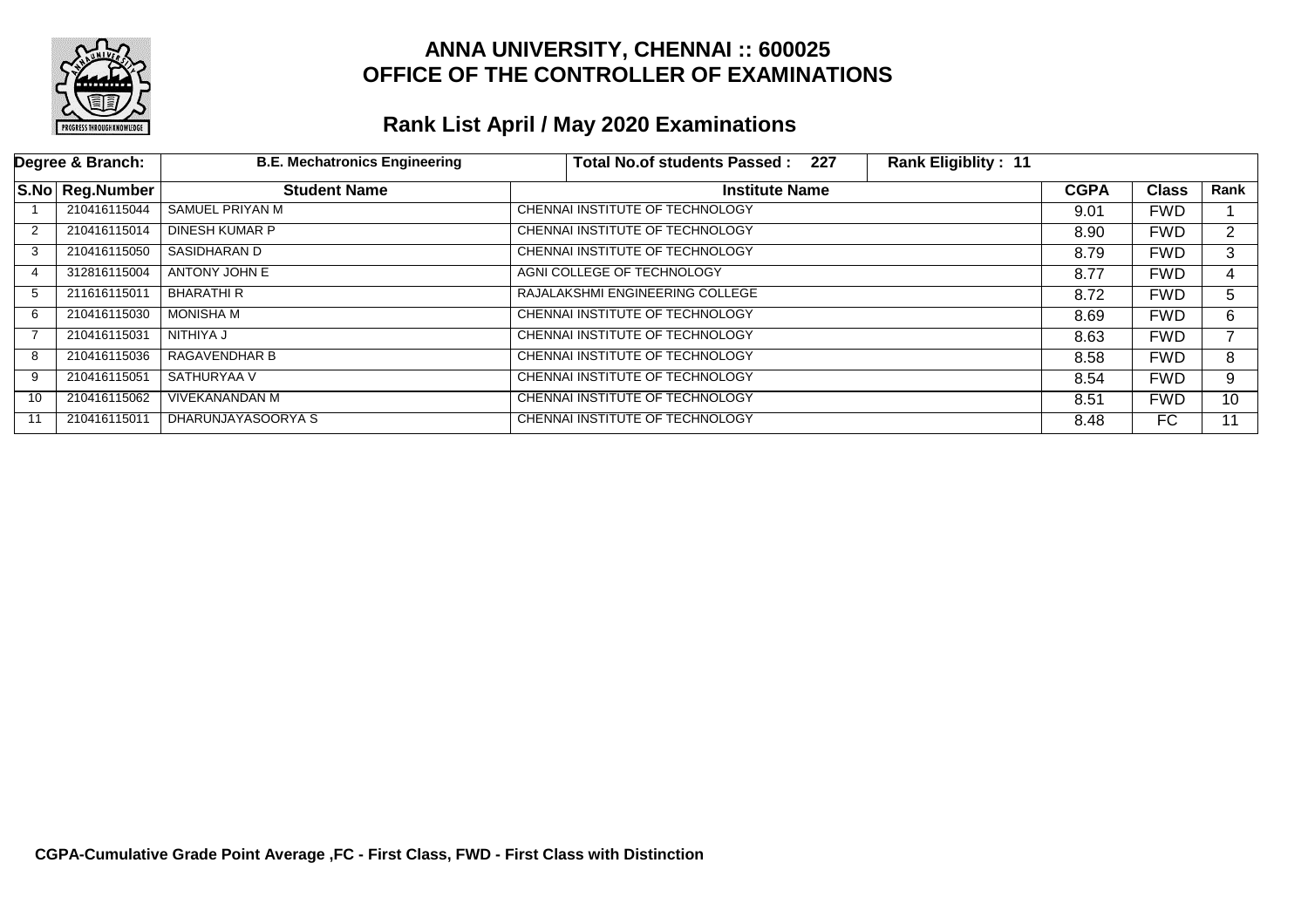

| Degree & Branch: | <b>B.E. Mechanical and Automation Engineering</b> | Total No.of students Passed:<br>19 | <b>Rank Eligiblity:</b> |             |                |      |
|------------------|---------------------------------------------------|------------------------------------|-------------------------|-------------|----------------|------|
| S.No Reg.Number  | <b>Student Name</b>                               | <b>Institute Name</b>              |                         | <b>CGPA</b> | Class          | Rank |
| 312816116005     | ANBARASAN N                                       | AGNI COLLEGE OF TECHNOLOGY         |                         | 7 Ω۰<br>    | $\Gamma$<br>-ٮ |      |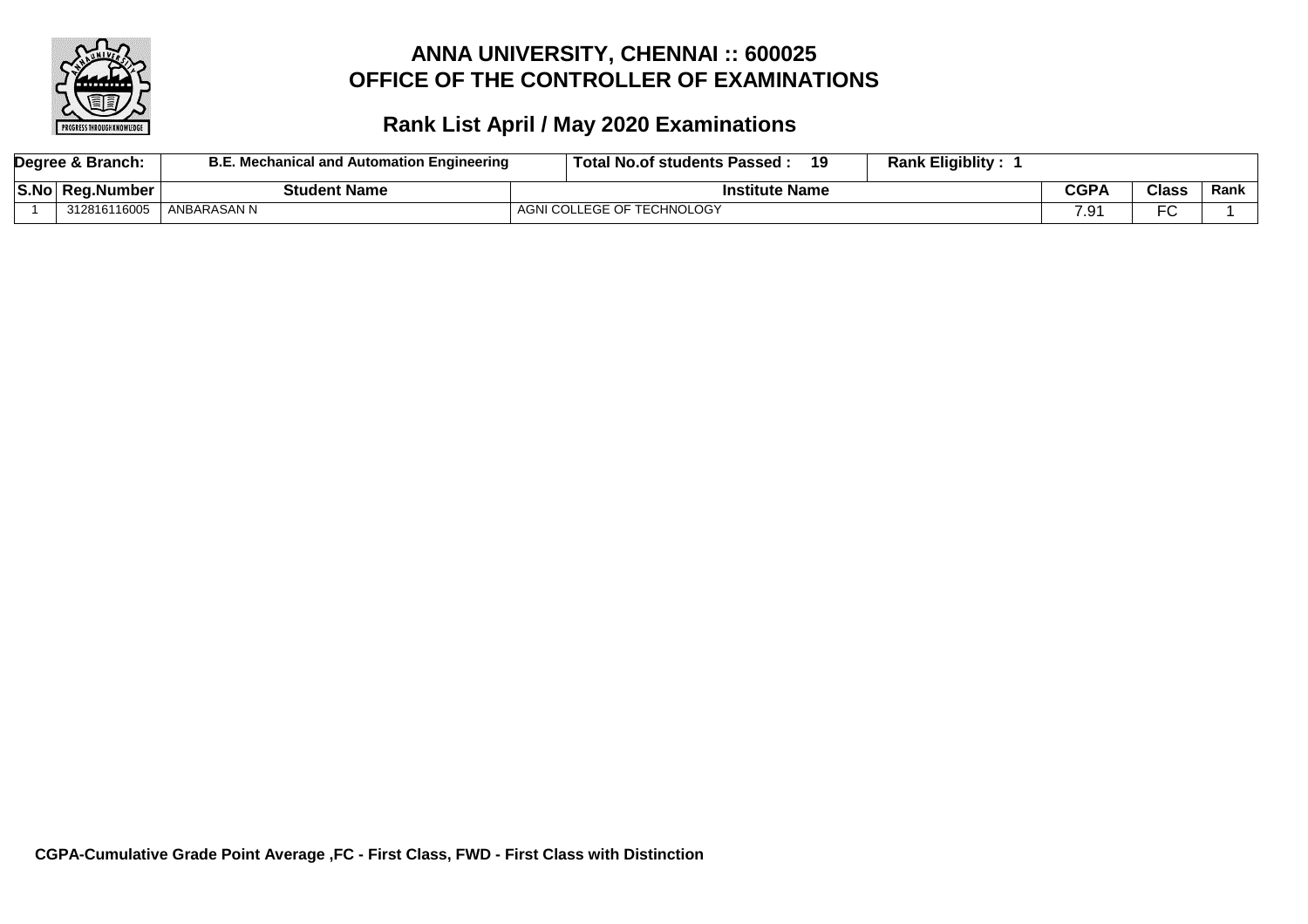

|       | Degree & Branch: | . Production Engineering | <b>Rank Eligiblity:</b><br>26<br>⊪Total '<br>ll No.of students Passed |             |               |      |
|-------|------------------|--------------------------|-----------------------------------------------------------------------|-------------|---------------|------|
| S.No. | Rea.Number       | <b>Student Name</b>      | <b>Institute Name</b>                                                 | <b>CGPA</b> | <b>Class</b>  | Rank |
|       | 412516120001     | ABISH S                  | SRI SAIRAM ENGINEERING COLLEGE                                        |             | $\Gamma$<br>◡ |      |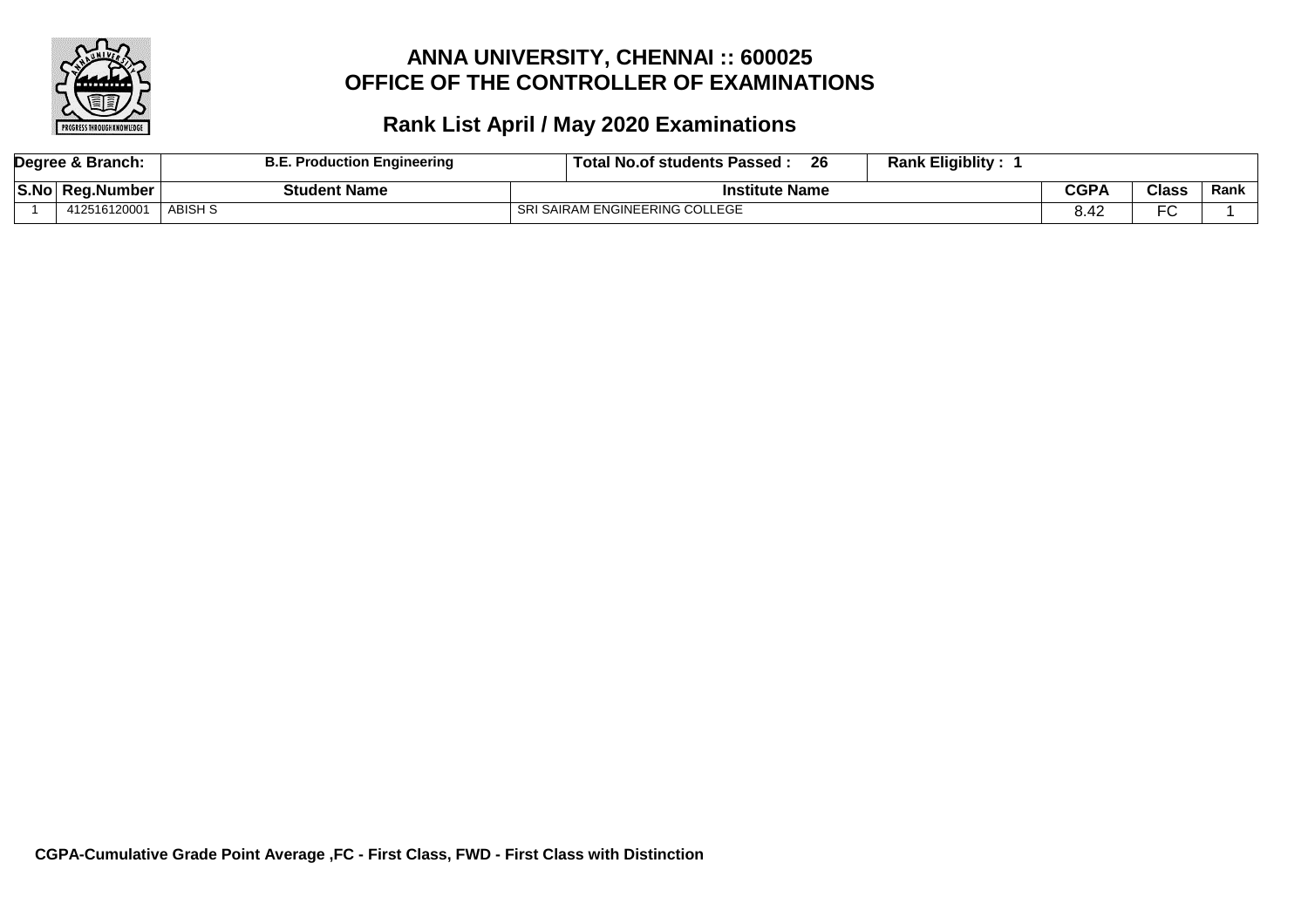

|    | Degree & Branch: | <b>B.E. Bio-Medical Engineering</b> | 480<br><b>Rank Eligiblity: 17</b><br>Total No.of students Passed:   |             |              |                 |
|----|------------------|-------------------------------------|---------------------------------------------------------------------|-------------|--------------|-----------------|
|    | S.No Reg.Number  | <b>Student Name</b>                 | <b>Institute Name</b>                                               | <b>CGPA</b> | <b>Class</b> | Rank            |
|    | 211616121030     | DHILEEP V                           | RAJALAKSHMI ENGINEERING COLLEGE                                     | 9.14        | <b>FWD</b>   |                 |
| 2  | 312216121018     | KAVYA VIJAYA KANNAN                 | SRI SIVASUBRAMANIYA NADAR COLLEGE OF ENGINEERING                    | 9.14        | <b>FWD</b>   |                 |
| 3  | 312216121025     | LINDHIYA L AN                       | SRI SIVASUBRAMANIYA NADAR COLLEGE OF ENGINEERING                    | 9.14        | <b>FWD</b>   |                 |
| 4  | 312216121037     | SANDHANAKRISHNAN R                  | SRI SIVASUBRAMANIYA NADAR COLLEGE OF ENGINEERING                    | 8.88        | <b>FWD</b>   | $\overline{2}$  |
| 5  | 211616121026     | <b>DEEPIKAS</b>                     | RAJALAKSHMI ENGINEERING COLLEGE                                     | 8.82        | <b>FWD</b>   | 3               |
| 6  | 211616121076     | SAKTHIVEL S                         | RAJALAKSHMI ENGINEERING COLLEGE                                     | 8.81        | <b>FWD</b>   | 4               |
| 7  | 211616121089     | <b>SRUTHIMS</b>                     | RAJALAKSHMI ENGINEERING COLLEGE                                     | 8.80        | <b>FWD</b>   | 5               |
| 8  | 210116121010     | <b>DARSHINI M</b>                   | ALPHA COLLEGE OF ENGINEERING                                        | 8.72        | <b>FWD</b>   | 6               |
| 9  | 312216121061     | YOHANYA R                           | SRI SIVASUBRAMANIYA NADAR COLLEGE OF ENGINEERING                    | 8.70        | <b>FWD</b>   |                 |
| 10 | 211616121098     | <b>SWARNALATHA S</b>                | RAJALAKSHMI ENGINEERING COLLEGE                                     | 8.67        | <b>FWD</b>   | 8               |
| 11 | 211616121090     | SUBALAKSHMI J                       | RAJALAKSHMI ENGINEERING COLLEGE                                     | 8.66        | <b>FWD</b>   | 9               |
| 12 | 211616121059     | <b>NIKITHA KRISHNA R</b>            | RAJALAKSHMI ENGINEERING COLLEGE                                     | 8.64        | <b>FWD</b>   | 10              |
| 13 | 312216121016     | <b>ISHAASAMYUKTHA S</b>             | SRI SIVASUBRAMANIYA NADAR COLLEGE OF ENGINEERING                    | 8.64        | <b>FWD</b>   | 10              |
| 14 | 921316121057     | <b>SWETHAM</b>                      | PSNA COLLEGE OF ENGINEERING AND TECHNOLOGY                          | 8.64        | <b>FWD</b>   | $\overline{10}$ |
| 15 | 312816121051     | <b>SWATHIR</b>                      | AGNI COLLEGE OF TECHNOLOGY                                          | 8.61        | <b>FWD</b>   | 11              |
| 16 | 312216121011     | <b>BHUVANA DEVI M</b>               | SRI SIVASUBRAMANIYA NADAR COLLEGE OF ENGINEERING                    | 8.60        | <b>FWD</b>   | 12              |
| 17 | 211616121023     | <b>CHANDRA SEKAR A G</b>            | RAJALAKSHMI ENGINEERING COLLEGE                                     | 8.59        | <b>FWD</b>   | 13              |
| 18 | 211616121044     | <b>JASMINE JEBA SUGIRTHA J</b>      | RAJALAKSHMI ENGINEERING COLLEGE                                     | 8.59        | <b>FWD</b>   | $\overline{13}$ |
| 19 | 312216121702     | <b>VAISHALI H</b>                   | SRI SIVASUBRAMANIYA NADAR COLLEGE OF ENGINEERING                    | 8.58        | <b>FWD</b>   | 14              |
| 20 | 113116121044     | <b>SANDHIYA S</b>                   | VEL TECH MULTI TECH DR.RANGARAJAN DR.SAKUNTHALA ENGINEERING COLLEGE | 8.57        | <b>FWD</b>   | 15              |
| 21 | 211616121093     | <b>SUBHIKSHA A</b>                  | RAJALAKSHMI ENGINEERING COLLEGE                                     | 8.57        | <b>FWD</b>   | $\overline{15}$ |
| 22 | 815116121018     | <b>KALAIMATHI P</b>                 | DHANALAKSHMI SRINIVASAN INSTITUTE OF TECHNOLOGY                     | 8.57        | <b>FWD</b>   | 15              |
| 23 | 710716121045     | <b>ROHINI M</b>                     | DR.N G P INSTITUTE OF TECHNOLOGY                                    | 8.56        | <b>FWD</b>   | $\overline{16}$ |
| 24 | 621516121034     | <b>RENI JOYCE J</b>                 | MAHENDRA COLLEGE OF ENGINEERING                                     | 8.53        | <b>FWD</b>   | 17              |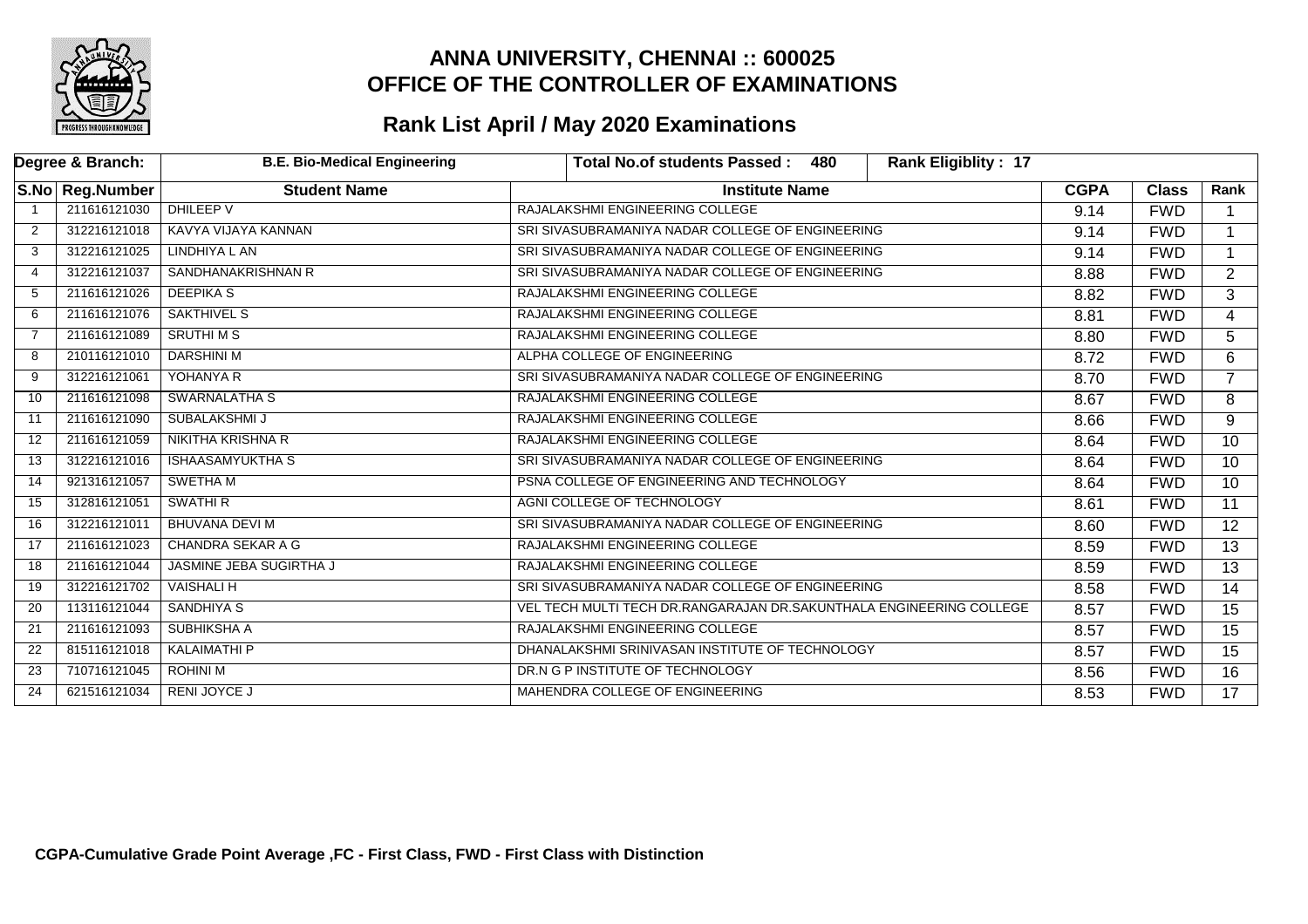

| Degree & Branch: |                        | <b>B.E. Medical Electronics Engineering</b> | -33<br><b>Rank Eligiblity:</b><br>Total No.of students Passed: |      |              |        |
|------------------|------------------------|---------------------------------------------|----------------------------------------------------------------|------|--------------|--------|
|                  | <b>S.No Reg.Number</b> | <b>Student Name</b>                         | <b>Institute Name</b>                                          |      | <b>Class</b> | Rank l |
|                  | 612216124066           | ' VANITHA SRI V                             | SENGUNTHAR COLLEGE OF ENGINEERING                              | 8.39 | ∼            |        |
|                  | 612216124054           | SARAVANAN V                                 | SENGUNTHAR COLLEGE OF ENGINEERING                              | 7.86 | ∼            |        |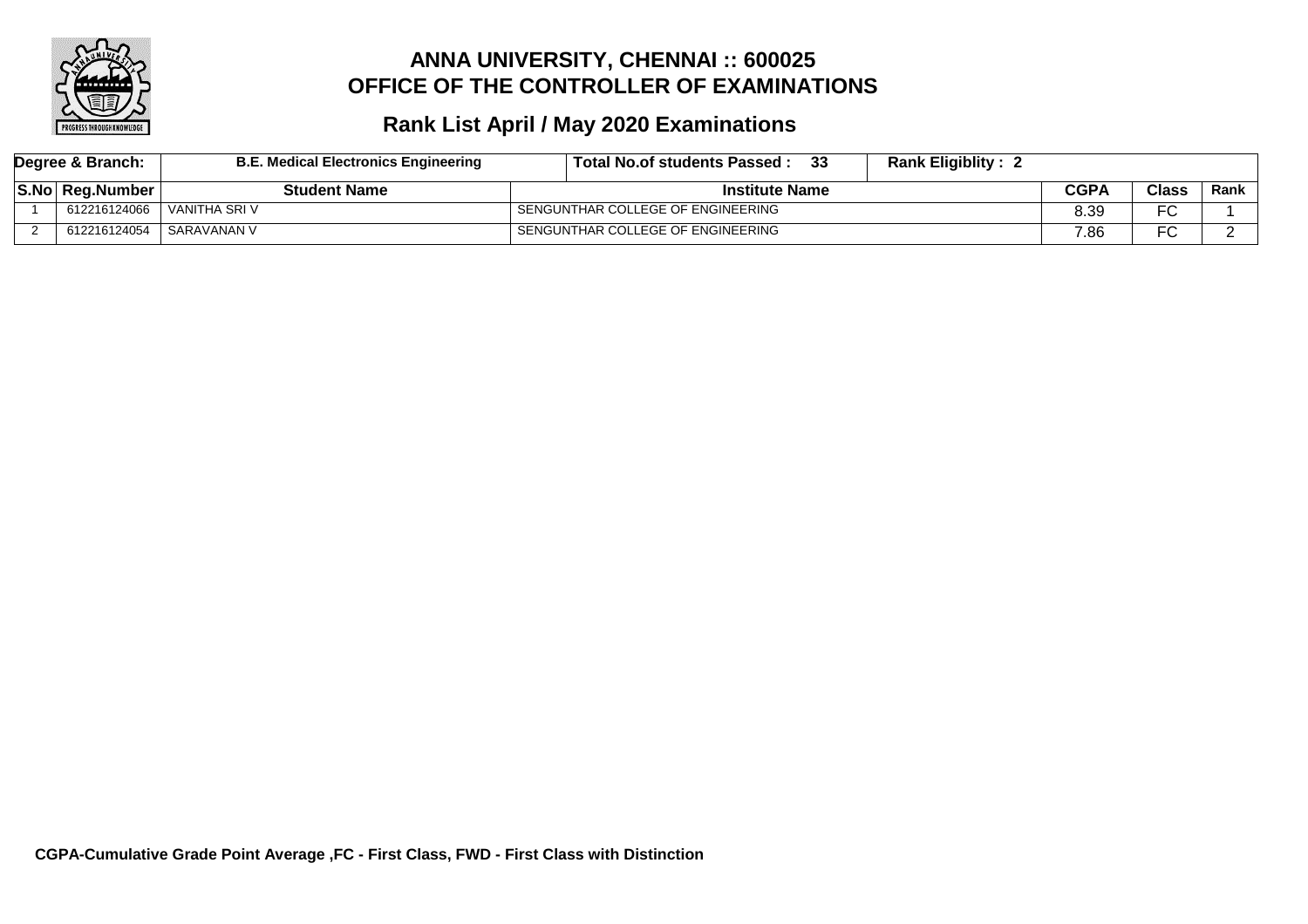

| Degree & Branch: | <b>B.E. Civil Engineering-(Tamil Medium)</b> | <b>Rank Eligiblity:</b><br>29<br>Total No.of students Passed :  |      |              |      |
|------------------|----------------------------------------------|-----------------------------------------------------------------|------|--------------|------|
| S.No Reg.Number  | Student Name                                 | <b>Institute Name</b>                                           | CGPA | <b>Class</b> | Rank |
| 810016126045     | SUCEELA S                                    | UNIVERSITY COLLEGE OF ENGINEERING, TIRUCHIRAPPALLI (BIT CAMPUS) | 7.58 | ⊷            |      |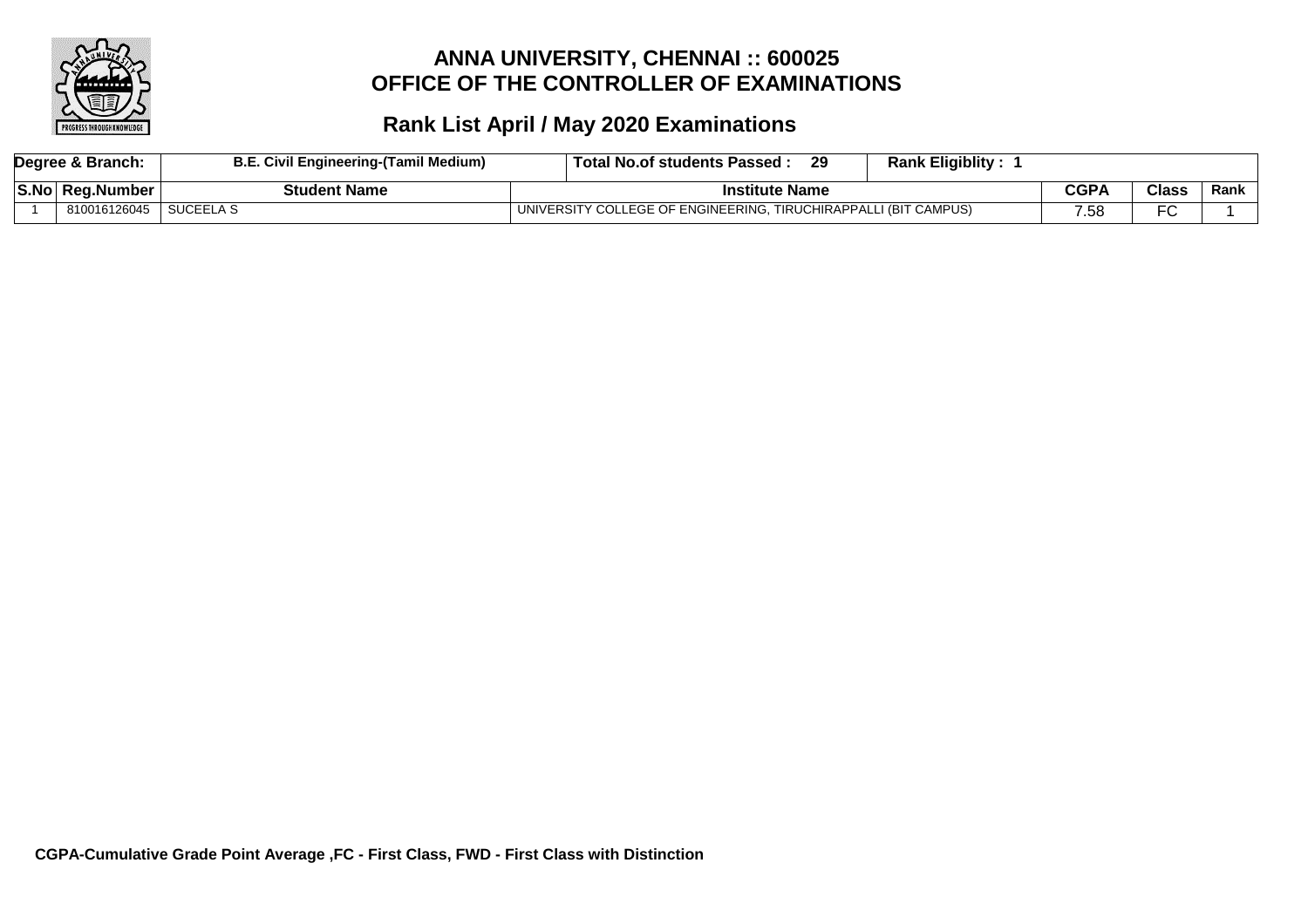

| Degree & Branch: | B.E. Mechanical Engineering-(Tamil Medium) | ⊦ Total No.of students Passed :                                 | <b>Rank Eligiblity:</b> |             |       |      |
|------------------|--------------------------------------------|-----------------------------------------------------------------|-------------------------|-------------|-------|------|
| S.No Reg.Number  | <b>Student Name</b>                        | <b>Institute Name</b>                                           |                         | <b>CGPA</b> | Class | Rank |
| 810016127046     | I SURIYA NARAYANAN C G                     | UNIVERSITY COLLEGE OF ENGINEERING, TIRUCHIRAPPALLI (BIT CAMPUS) |                         |             | FC    |      |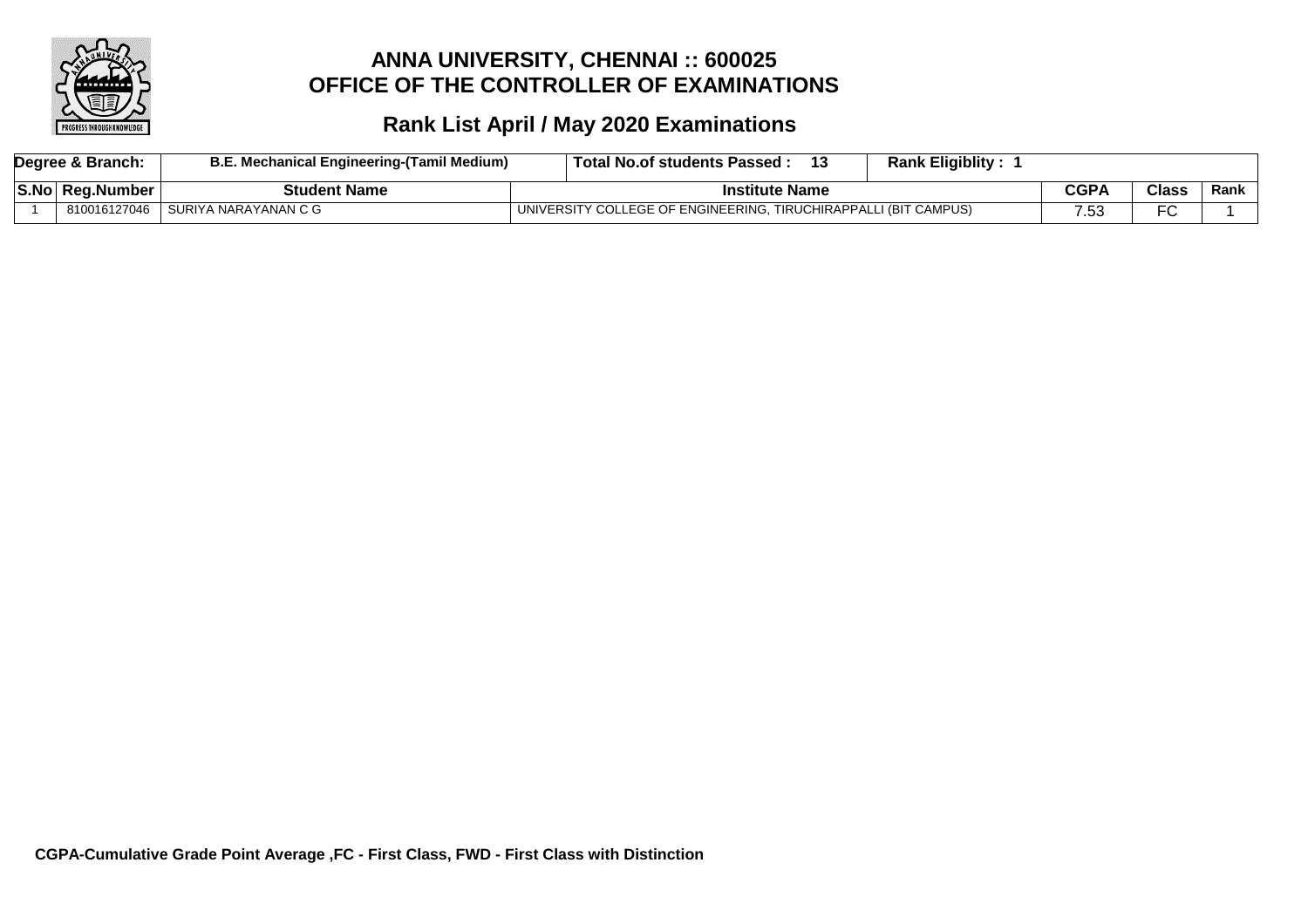

| Degree & Branch: |                 | <b>B.E. Geoinformatics Engineering</b> | 39<br><b>Rank Eligiblity:</b><br>Total No.of students Passed: |      |              |      |
|------------------|-----------------|----------------------------------------|---------------------------------------------------------------|------|--------------|------|
|                  | S.No Reg.Number | <b>Student Name</b>                    | <b>Institute Name</b>                                         |      | <b>Class</b> | Rank |
|                  | 953216135018    | JESWIN TITUS C                         | UNIVERSITY COLLEGE OF ENGINEERING, THOOTHUKUDI                | 8.62 | FWD.         |      |
|                  | 953216135006    | ANANTHARAMAN V                         | UNIVERSITY COLLEGE OF ENGINEERING, THOOTHUKUDI                | 8.09 | ∼<br>−∪.     |      |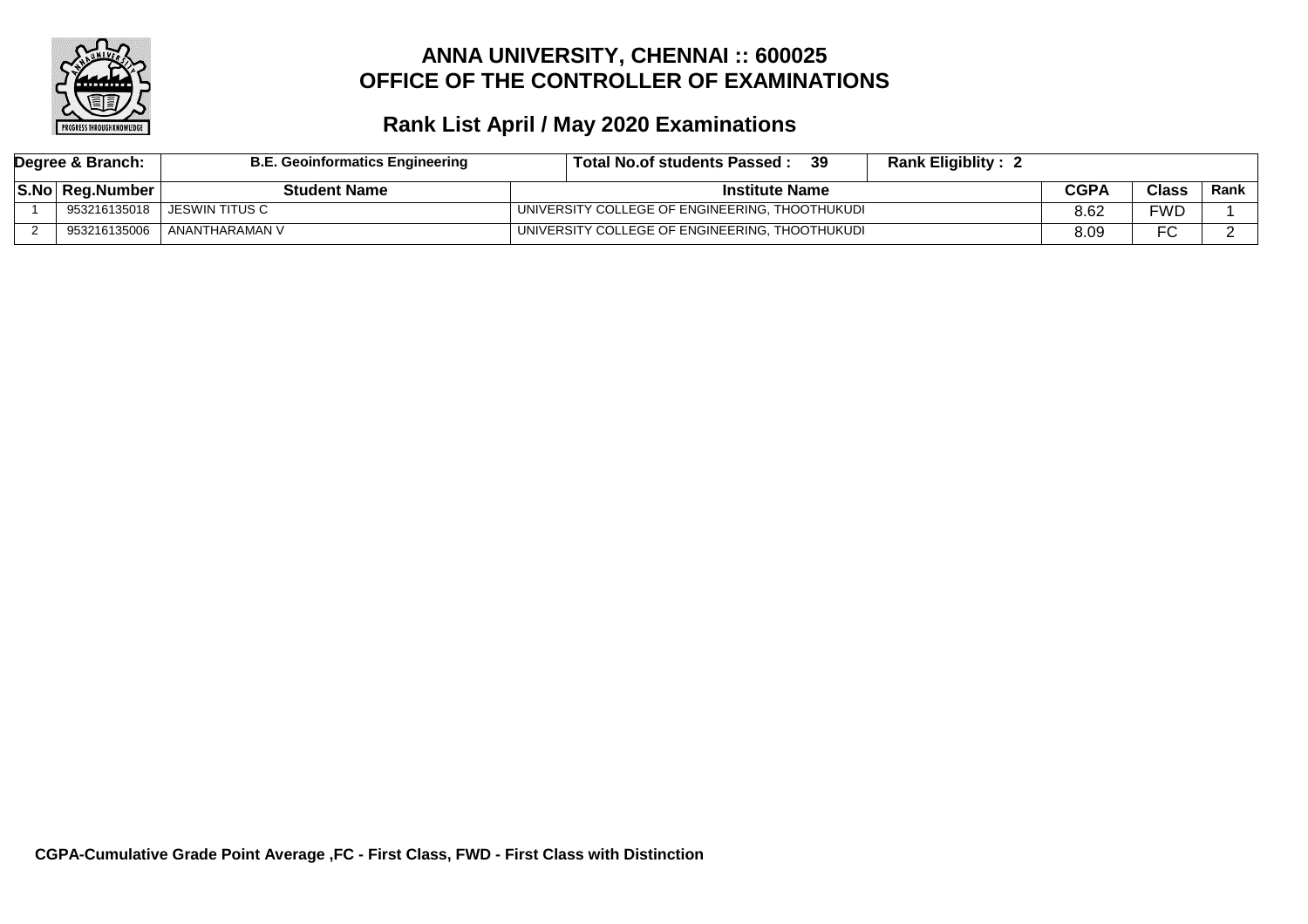

| Degree & Branch: | <b>B.E. Manufacturing Engineering</b> | -39<br>Total No.of students Passed :                     | <b>Rank Eligiblity: 2</b> |      |       |      |
|------------------|---------------------------------------|----------------------------------------------------------|---------------------------|------|-------|------|
| S.No Reg.Number  | <b>Student Name</b>                   | <b>Institute Name</b>                                    |                           | CGPA | Class | Rank |
| 310316138034     | MOWBRAY R V                           | CENTRAL INSTITUTE OF PLASTICS ENGINEERING AND TECHNOLOGY |                           | 8.79 | =WD   |      |
| 310316138031     | . MANIKANDA PRABHU D                  | CENTRAL INSTITUTE OF PLASTICS ENGINEERING AND TECHNOLOGY |                           | 8.65 | =WD   |      |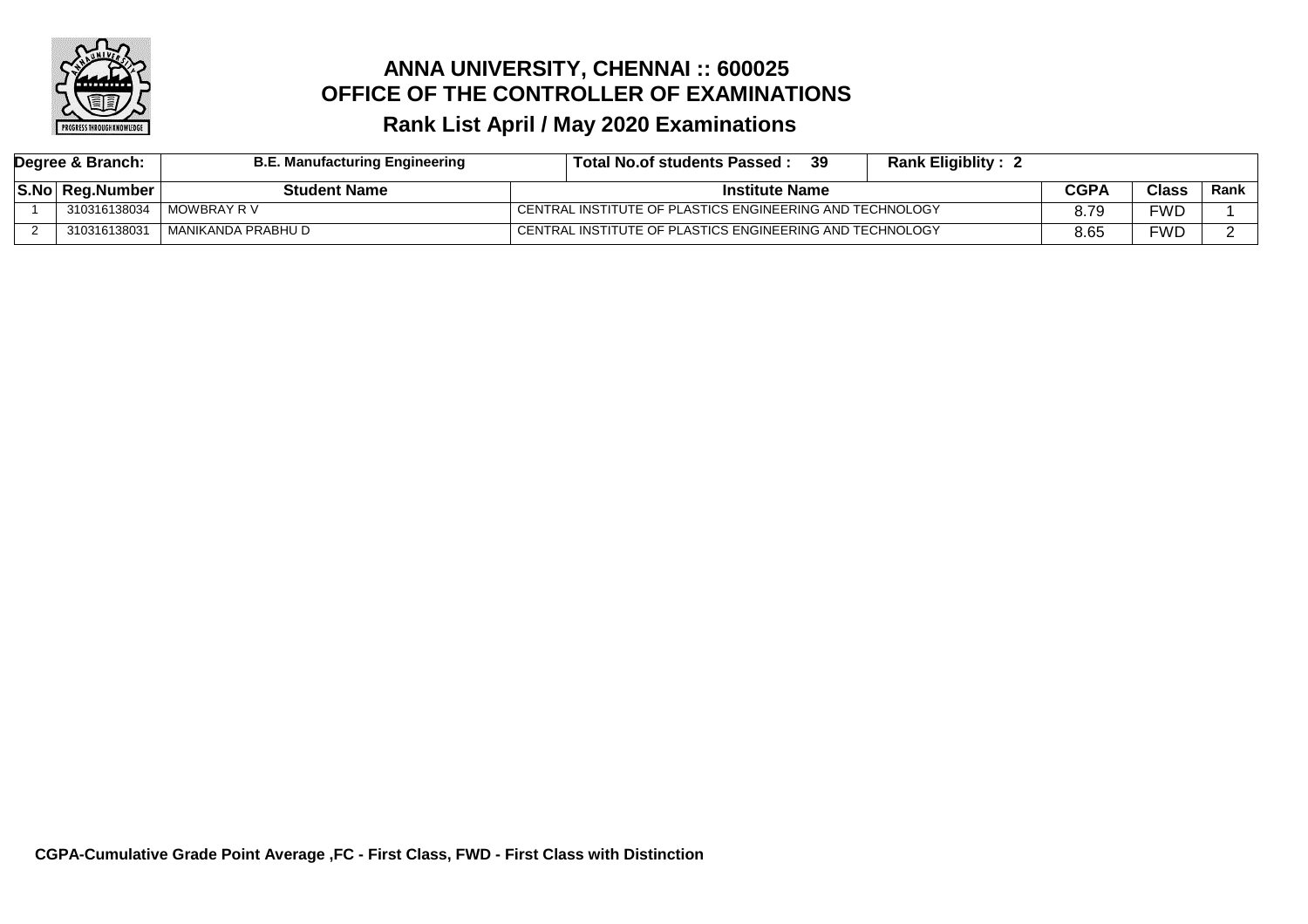

| Degree & Branch: |                  | <b>B.E. Petrochemical Engineering</b> | - 81<br><b>Rank Eligiblity: 4</b><br>Total No.of students Passed: |      |              |      |
|------------------|------------------|---------------------------------------|-------------------------------------------------------------------|------|--------------|------|
|                  | S.No  Reg.Number | <b>Student Name</b>                   | <b>Institute Name</b>                                             | CGPA | <b>Class</b> | Rank |
|                  | 722016139020     | JEYA SURYA B                          | S V S COLLEGE OF ENGINEERING                                      | 8.82 | <b>FWD</b>   |      |
|                  | 722016139012     | l DURGADEVI R                         | S V S COLLEGE OF ENGINEERING                                      | 8.40 | FC           |      |
|                  | 722016139022     | MAHA BHARATH K                        | S V S COLLEGE OF ENGINEERING                                      | 8.38 | ⊏∩<br>טי     |      |
|                  | 712816139033     | SREEJITH P R                          | R V S COLLEGE OF ENGINEERING AND TECHNOLOGY                       | 8.30 | ⊏∩<br>טי     |      |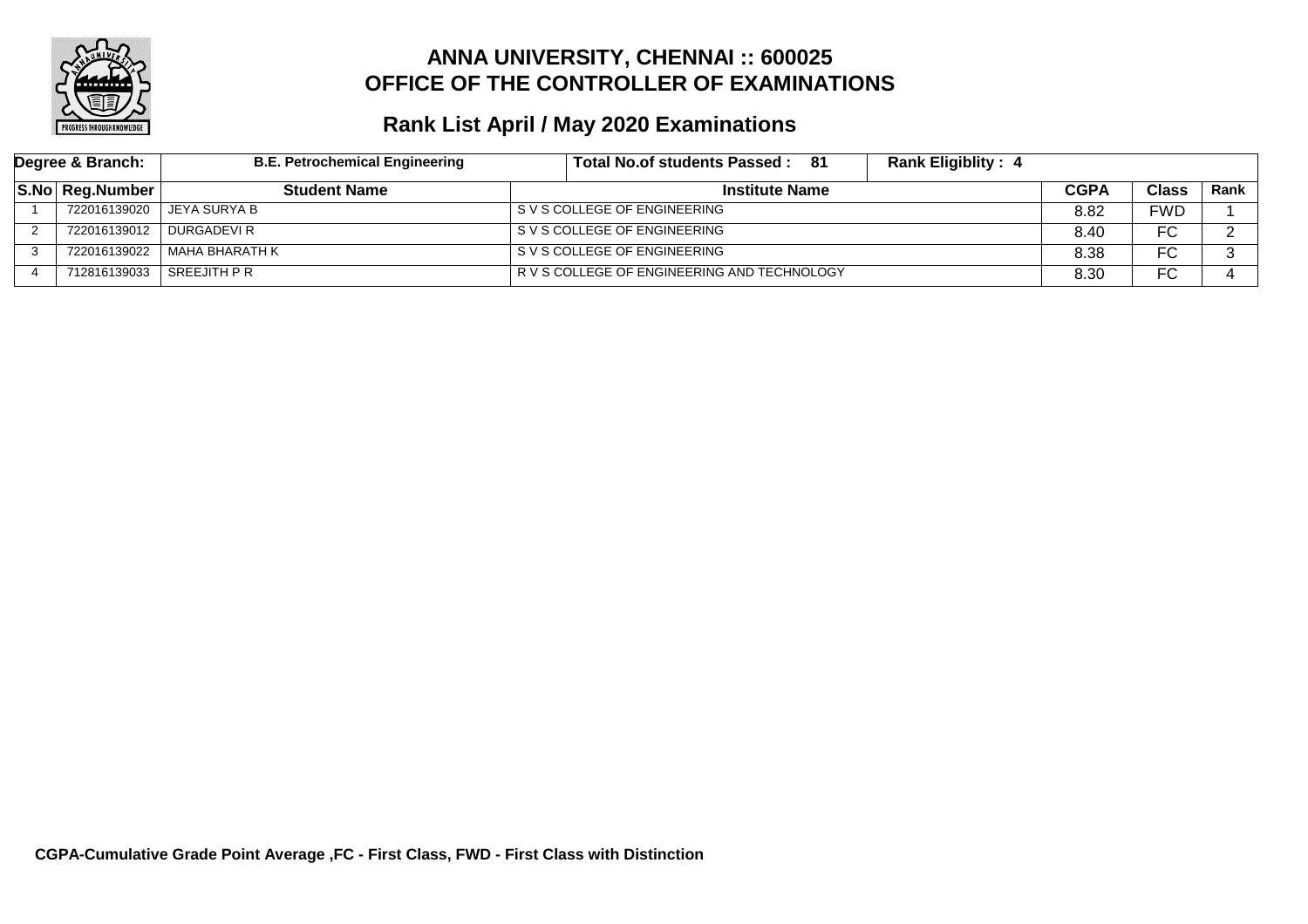

|    | Degree & Branch: | <b>B.Tech. Chemical Engineering</b> |                            | Total No.of students Passed:                     | 288 | <b>Rank Eligiblity: 12</b> |             |              |                |
|----|------------------|-------------------------------------|----------------------------|--------------------------------------------------|-----|----------------------------|-------------|--------------|----------------|
|    | S.No Reg.Number  | <b>Student Name</b>                 |                            | <b>Institute Name</b>                            |     |                            | <b>CGPA</b> | <b>Class</b> | Rank           |
|    | 312216203059     | SWETHA V                            |                            | SRI SIVASUBRAMANIYA NADAR COLLEGE OF ENGINEERING |     |                            | 9.44        | <b>FWD</b>   |                |
| 2  | 312216203042     | PRIYADARSHINI S                     |                            | SRI SIVASUBRAMANIYA NADAR COLLEGE OF ENGINEERING |     |                            | 9.40        | <b>FWD</b>   | $\overline{2}$ |
| 3  | 312316203063     | <b>VEDHA LAKSHMI S</b>              |                            | ST.JOSEPH'S COLLEGE OF ENGINEERING               |     |                            | 9.38        | <b>FWD</b>   | 3              |
| 4  | 312216203001     | <b>ABHISHEK S</b>                   |                            | SRI SIVASUBRAMANIYA NADAR COLLEGE OF ENGINEERING |     |                            | 9.19        | <b>FWD</b>   | 4              |
| 5  | 312216203031     | <b>MADHUMITHA S</b>                 |                            | SRI SIVASUBRAMANIYA NADAR COLLEGE OF ENGINEERING |     |                            | 9.12        | <b>FWD</b>   | 5.             |
| 6  | 312316203048     | REVATHY R                           |                            | ST.JOSEPH'S COLLEGE OF ENGINEERING               |     |                            | 9.12        | <b>FWD</b>   | 5              |
|    | 312216203016     | <b>DIVYA LAKSHMI</b>                |                            | SRI SIVASUBRAMANIYA NADAR COLLEGE OF ENGINEERING |     |                            | 9.09        | <b>FWD</b>   | 6              |
| 8  | 312316203025     | <b>IRENE JOSEPH</b>                 |                            | ST.JOSEPH'S COLLEGE OF ENGINEERING               |     |                            | 9.05        | <b>FWD</b>   |                |
| 9  | 312216203009     | ANIRUDH MADHAVAN                    |                            | SRI SIVASUBRAMANIYA NADAR COLLEGE OF ENGINEERING |     |                            | 9.04        | <b>FWD</b>   | 8              |
| 10 | 312216203005     | ALAGUABIRAMI AL                     |                            | SRI SIVASUBRAMANIYA NADAR COLLEGE OF ENGINEERING |     |                            | 9.03        | <b>FWD</b>   | 9              |
| 11 | 312216203040     | PONRAJ JENIS D                      |                            | SRI SIVASUBRAMANIYA NADAR COLLEGE OF ENGINEERING |     |                            | 9.02        | <b>FWD</b>   | 10             |
| 12 | 312216203041     | PRASANNA KUMAR P                    |                            | SRI SIVASUBRAMANIYA NADAR COLLEGE OF ENGINEERING |     |                            | 9.01        | <b>FWD</b>   | 11             |
| 13 | 312816203026     | SOWNDARI S                          | AGNI COLLEGE OF TECHNOLOGY |                                                  |     |                            | 9.01        | <b>FWD</b>   | 11             |
| 14 | 211616203014     | <b>GAYATHRIB V</b>                  |                            | RAJALAKSHMI ENGINEERING COLLEGE                  |     |                            | 8.99        | <b>FWD</b>   | 12             |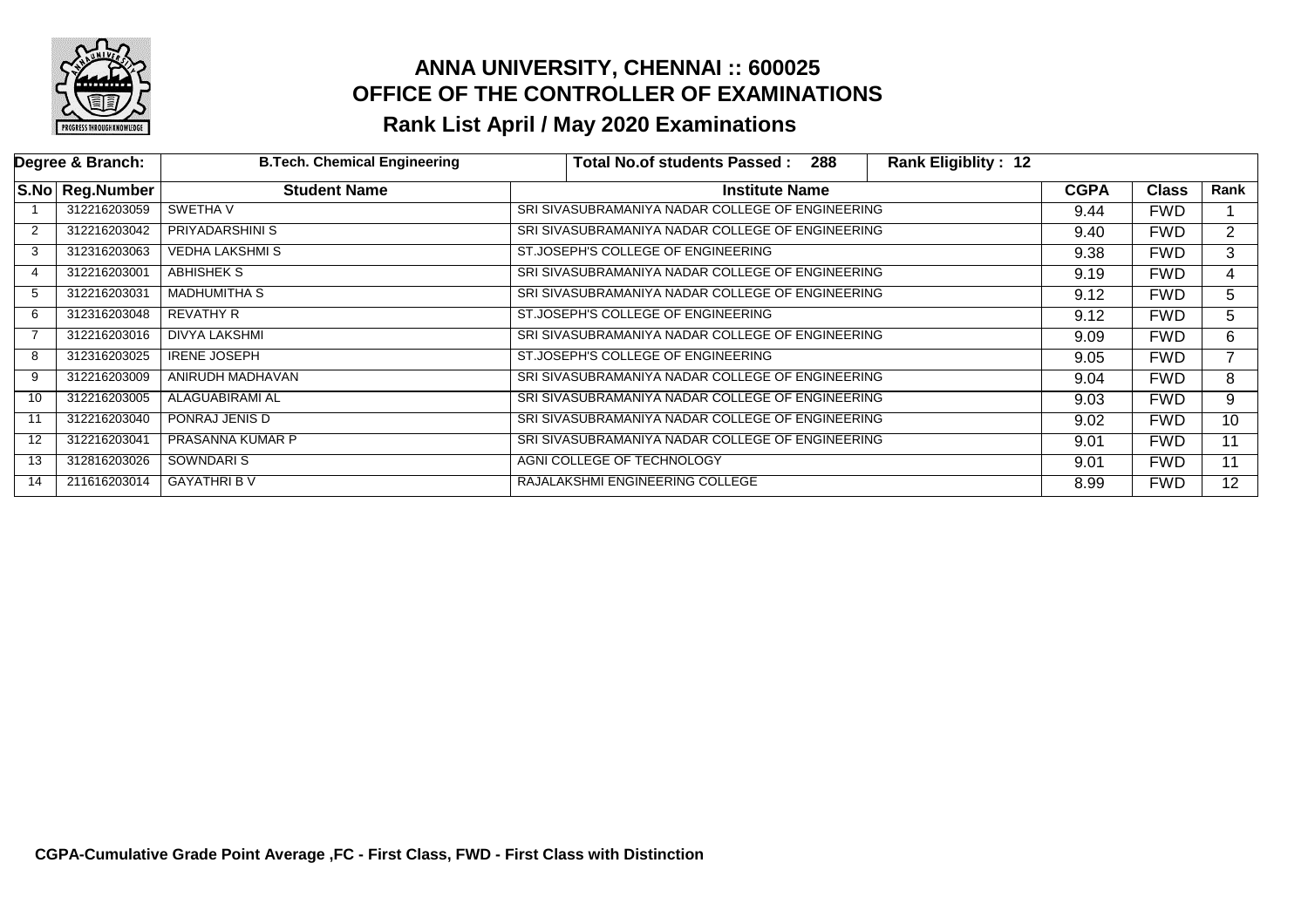

|                | Degree & Branch: | <b>B.Tech. Information Technology</b> | <b>Rank Eligiblity: 25</b><br><b>Total No.of students Passed:</b><br>2705 |             |              |                 |
|----------------|------------------|---------------------------------------|---------------------------------------------------------------------------|-------------|--------------|-----------------|
|                | S.No Reg.Number  | <b>Student Name</b>                   | <b>Institute Name</b>                                                     | <b>CGPA</b> | <b>Class</b> | Rank            |
|                | 111716205054     | <b>SUBASHREE P</b>                    | R.M.K. ENGINEERING COLLEGE                                                | 9.28        | <b>FWD</b>   |                 |
| 2              | 211416205077     | <b>KEERTHANAL</b>                     | PANIMALAR ENGINEERING COLLEGE                                             | 9.16        | <b>FWD</b>   | $\overline{2}$  |
| 3              | 113316205030     | <b>MEKA MADUVANDI K</b>               | VELAMMAL INSTITUTE OF TECHNOLOGY                                          | 9.12        | <b>FWD</b>   | $\overline{3}$  |
| 4              | 111716205053     | <b>SHIVANI P</b>                      | R.M.K. ENGINEERING COLLEGE                                                | 9.11        | <b>FWD</b>   | 4               |
| 5              | 311516205033     | <b>PAVITHRA S</b>                     | MEENAKSHI SUNDARARAJAN ENGINEERING COLLEGE                                | 9.07        | <b>FWD</b>   | 5               |
| 6              | 312316205049     | <b>DURGAV</b>                         | ST.JOSEPH'S COLLEGE OF ENGINEERING                                        | 9.07        | <b>FWD</b>   | 5               |
| $\overline{7}$ | 412416205033     | <b>KAVYA R</b>                        | SRI SAI RAM INSTITUTE OF TECHNOLOGY                                       | 9.07        | <b>FWD</b>   | 5               |
| 8              | 111516205047     | <b>SANDHYA S</b>                      | R.M.D. ENGINEERING COLLEGE                                                | 9.02        | <b>FWD</b>   | 6               |
| 9              | 111716205022     | <b>KAVITHA P R</b>                    | R.M.K. ENGINEERING COLLEGE                                                | 9.02        | <b>FWD</b>   | 6               |
| 10             | 111716205008     | ARTHI JENNIFER F                      | R.M.K. ENGINEERING COLLEGE                                                | 9.01        | <b>FWD</b>   | $\overline{7}$  |
| 11             | 211516205024     | <b>DHARINI DEVIT</b>                  | PANIMALAR INSTITUTE OF TECHNOLOGY                                         | 9.01        | <b>FWD</b>   | $\overline{7}$  |
| 12             | 113316205006     | ANJILINE SWETHA A                     | <b>VELAMMAL INSTITUTE OF TECHNOLOGY</b>                                   | 8.99        | <b>FWD</b>   | 8               |
| 13             | 412416205086     | SUDARSHAN SUNDARARAJAN                | SRI SAI RAM INSTITUTE OF TECHNOLOGY                                       | 8.99        | <b>FWD</b>   | 8               |
| 14             | 412516205010     | ANU VALLIAMMAI R                      | SRI SAIRAM ENGINEERING COLLEGE                                            | 8.99        | <b>FWD</b>   | $\overline{8}$  |
| 15             | 111516205048     | <b>SANJAY R</b>                       | R.M.D. ENGINEERING COLLEGE                                                | 8.96        | <b>FWD</b>   | 9               |
| 16             | 211416205117     | <b>PITCHAMMAL S</b>                   | PANIMALAR ENGINEERING COLLEGE                                             | 8.95        | <b>FWD</b>   | 10              |
| 17             | 312216205019     | CHALUVADI JWALA SOWMIKA               | SRI SIVASUBRAMANIYA NADAR COLLEGE OF ENGINEERING                          | 8.95        | <b>FWD</b>   | 10              |
| 18             | 312216205051     | <b>MEGHNA IYER DL</b>                 | SRI SIVASUBRAMANIYA NADAR COLLEGE OF ENGINEERING                          | 8.95        | <b>FWD</b>   | $\overline{10}$ |
| 19             | 113216205030     | <b>NIVEDHITHA S</b>                   | <b>VELAMMAL ENGINEERING COLLEGE</b>                                       | 8.93        | <b>FWD</b>   | 11              |
| 20             | 113216205047     | <b>SHANMATHIR</b>                     | <b>VELAMMAL ENGINEERING COLLEGE</b>                                       | 8.93        | <b>FWD</b>   | 11              |
| 21             | 211416205096     | <b>MOHINTH P</b>                      | PANIMALAR ENGINEERING COLLEGE                                             | 8.92        | <b>FWD</b>   | $\overline{12}$ |
| 22             | 113216205060     | <b>VINOJA V</b>                       | <b>VELAMMAL ENGINEERING COLLEGE</b>                                       | 8.91        | <b>FWD</b>   | 13              |
| 23             | 211416205031     | <b>DHANDAPANIK</b>                    | PANIMALAR ENGINEERING COLLEGE                                             | 8.91        | <b>FWD</b>   | 13              |
| 24             | 211416205089     | MALINI D                              | PANIMALAR ENGINEERING COLLEGE                                             | 8.91        | <b>FWD</b>   | $\overline{13}$ |
| 25             | 412516205048     | <b>MONIKA M</b>                       | SRI SAIRAM ENGINEERING COLLEGE                                            | 8.91        | <b>FWD</b>   | $\overline{13}$ |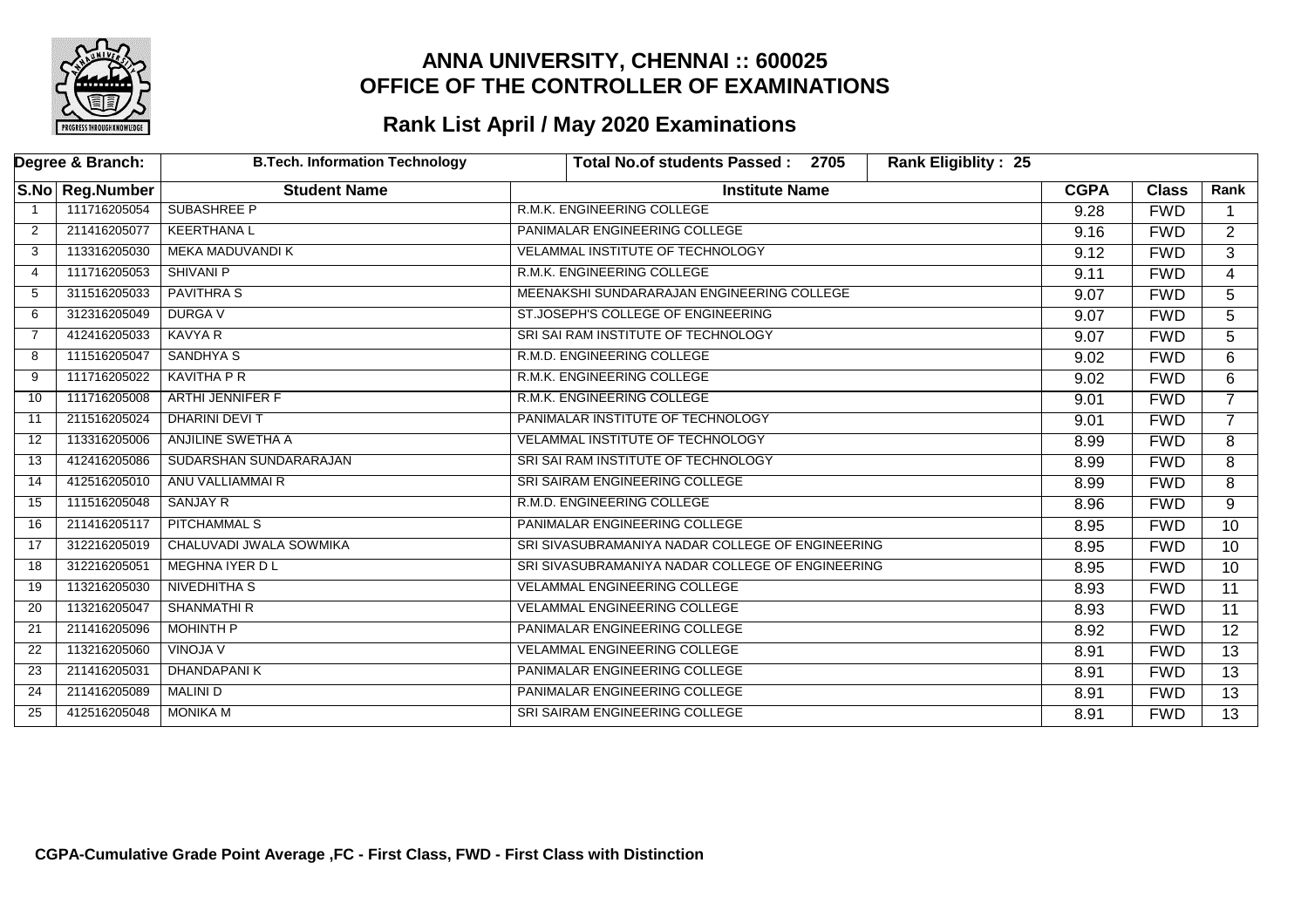

|                 | Degree & Branch: | <b>B.Tech. Information Technology</b> | <b>Total No.of students Passed:</b><br>2705<br><b>Rank Eligiblity: 25</b> |             |              |                 |
|-----------------|------------------|---------------------------------------|---------------------------------------------------------------------------|-------------|--------------|-----------------|
|                 | S.No Reg.Number  | <b>Student Name</b>                   | <b>Institute Name</b>                                                     | <b>CGPA</b> | <b>Class</b> | Rank            |
| $\overline{26}$ | 211416205170     | <b>SRIRAMAN D</b>                     | PANIMALAR ENGINEERING COLLEGE                                             | 8.90        | <b>FWD</b>   | 14              |
| 27              | 913116205013     | DEVI NATCHIYAR N                      | VELAMMAL COLLEGE OF ENGINEERING AND TECHNOLOGY                            | 8.90        | <b>FWD</b>   | 14              |
| 28              | 913116205021     | KARISHMA M                            | VELAMMAL COLLEGE OF ENGINEERING AND TECHNOLOGY                            | 8.90        | <b>FWD</b>   | 14              |
| 29              | 412416205055     | NITHIYA SRI T                         | SRI SAI RAM INSTITUTE OF TECHNOLOGY                                       | 8.89        | <b>FWD</b>   | 15              |
| 30              | 111716205027     | <b>LAKSHMI PRIYA D</b>                | R.M.K. ENGINEERING COLLEGE                                                | 8.88        | <b>FWD</b>   | 16              |
| 31              | 211516205061     | <b>MANIKANDAN P (07-12-1998)</b>      | PANIMALAR INSTITUTE OF TECHNOLOGY                                         | 8.88        | <b>FWD</b>   | $\overline{16}$ |
| 32              | 312216205110     | <b>SUSHMITA RAJTILAK V K</b>          | SRI SIVASUBRAMANIYA NADAR COLLEGE OF ENGINEERING                          | 8.87        | <b>FWD</b>   | $\overline{17}$ |
| 33              | 412516205054     | PADMAHPRIYA S                         | SRI SAIRAM ENGINEERING COLLEGE                                            | 8.87        | <b>FWD</b>   | 17              |
| 34              | 111516205018     | JAYALAKSHMI J                         | R.M.D. ENGINEERING COLLEGE                                                | 8.86        | <b>FWD</b>   | 18              |
| 35              | 311516205043     | <b>SATYAVRATHA S</b>                  | MEENAKSHI SUNDARARAJAN ENGINEERING COLLEGE                                | 8.86        | <b>FWD</b>   | 18              |
| 36              | 312216205029     | <b>HARINI M</b>                       | SRI SIVASUBRAMANIYA NADAR COLLEGE OF ENGINEERING                          | 8.86        | <b>FWD</b>   | $\overline{18}$ |
| 37              | 312216205068     | <b>PASUPULETI REKHA</b>               | SRI SIVASUBRAMANIYA NADAR COLLEGE OF ENGINEERING                          | 8.86        | <b>FWD</b>   | $\overline{18}$ |
| 38              | 510616205023     | <b>MUSVIA PARVEEN A</b>               | C.ABDUL HAKEEM COLLEGE OF ENGINEERING AND TECHNOLOGY                      | 8.86        | <b>FWD</b>   | 18              |
| 39              | 312216205100     | SPANDANA J S N                        | SRI SIVASUBRAMANIYA NADAR COLLEGE OF ENGINEERING                          | 8.85        | <b>FWD</b>   | 19              |
| 40              | 111516205030     | KOTAMREDDY SRILEKHA                   | R.M.D. ENGINEERING COLLEGE                                                | 8.84        | <b>FWD</b>   | 20              |
| 41              | 312216205119     | <b>VARUN KUMAR P</b>                  | SRI SIVASUBRAMANIYA NADAR COLLEGE OF ENGINEERING                          | 8.84        | <b>FWD</b>   | 20              |
| 42              | 412516205032     | <b>KARPAGAVALLIS</b>                  | SRI SAIRAM ENGINEERING COLLEGE                                            | 8.83        | <b>FWD</b>   | $\overline{21}$ |
| 43              | 211616205066     | <b>MYTHREYI RAVI</b>                  | RAJALAKSHMI ENGINEERING COLLEGE                                           | 8.82        | <b>FWD</b>   | $\overline{22}$ |
| 44              | 312216205065     | <b>OVIYAA M</b>                       | SRI SIVASUBRAMANIYA NADAR COLLEGE OF ENGINEERING                          | 8.82        | <b>FWD</b>   | $\overline{22}$ |
| 45              | 910616205065     | <b>SRI UTHRA V</b>                    | K.L.N.COLLEGE OF ENGINEERING                                              | 8.82        | <b>FWD</b>   | 22              |
| 46              | 412416205005     | AKSHAYA R                             | SRI SAI RAM INSTITUTE OF TECHNOLOGY                                       | 8.81        | <b>FWD</b>   | $\overline{23}$ |
| 47              | 211416205134     | <b>RAJASHREE R</b>                    | PANIMALAR ENGINEERING COLLEGE                                             | 8.80        | <b>FWD</b>   | 24              |
| 48              | 312216205102     | <b>SRI HARI KARTHICK N</b>            | SRI SIVASUBRAMANIYA NADAR COLLEGE OF ENGINEERING                          | 8.80        | <b>FWD</b>   | 24              |
| 49              | 312316205014     | AMRITA MELWANI J                      | ST.JOSEPH'S COLLEGE OF ENGINEERING                                        | 8.79        | <b>FWD</b>   | $\overline{25}$ |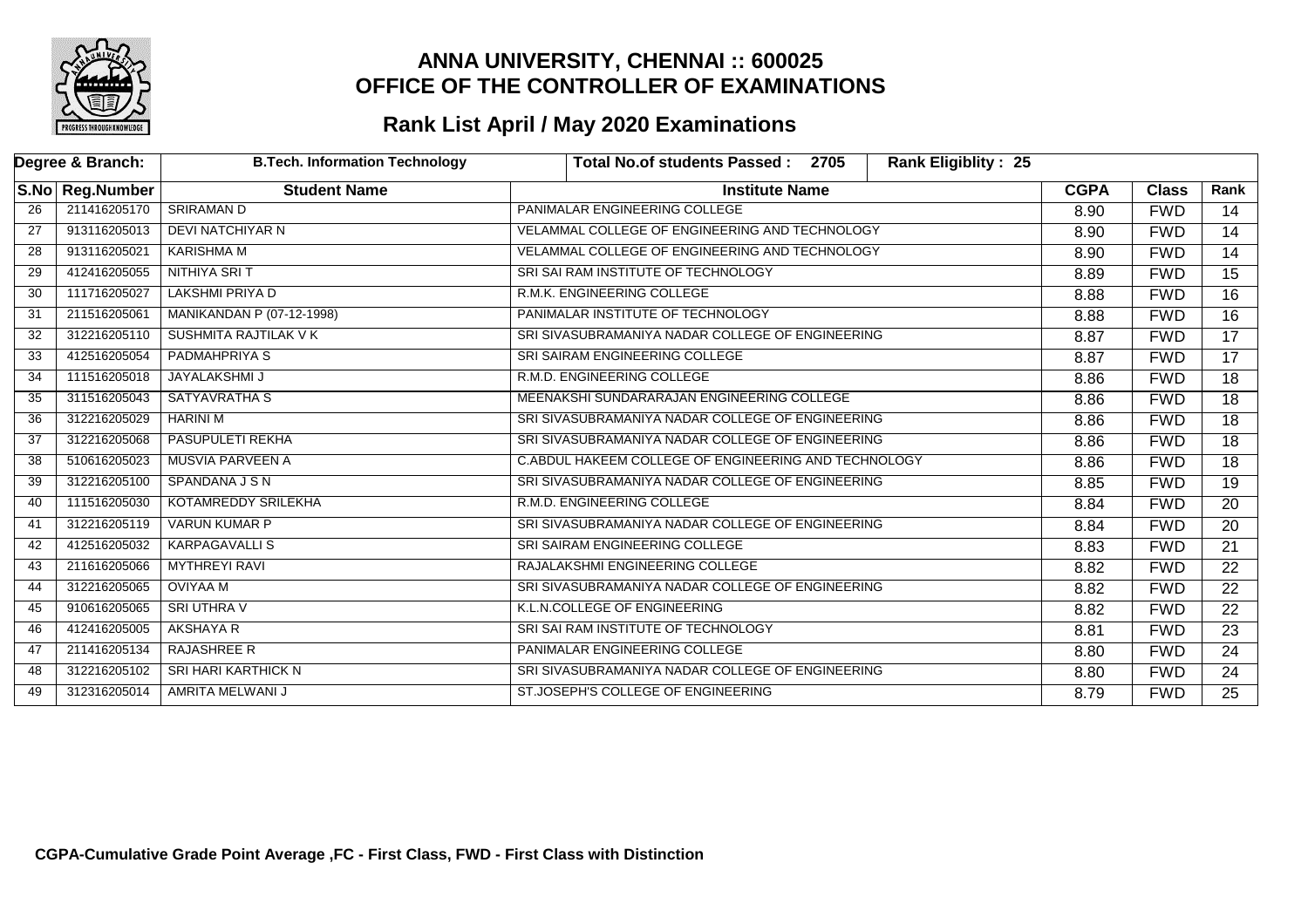

| Degree & Branch: | <b>A.Tech. Polymer Technology</b> | <b>Rank Eligiblity:</b><br>16<br>∍ Total No.of students Passed : |      |       |      |
|------------------|-----------------------------------|------------------------------------------------------------------|------|-------|------|
| S.No Reg.Number  | Student Name                      | <b>Institute Name</b>                                            | CGPA | Class | Rank |
| 920416208003     | BALA MURALI A                     | KAMARAJ COLLEGE OF ENGINEERING AND TECHNOLOGY                    | 8.83 | WC:   |      |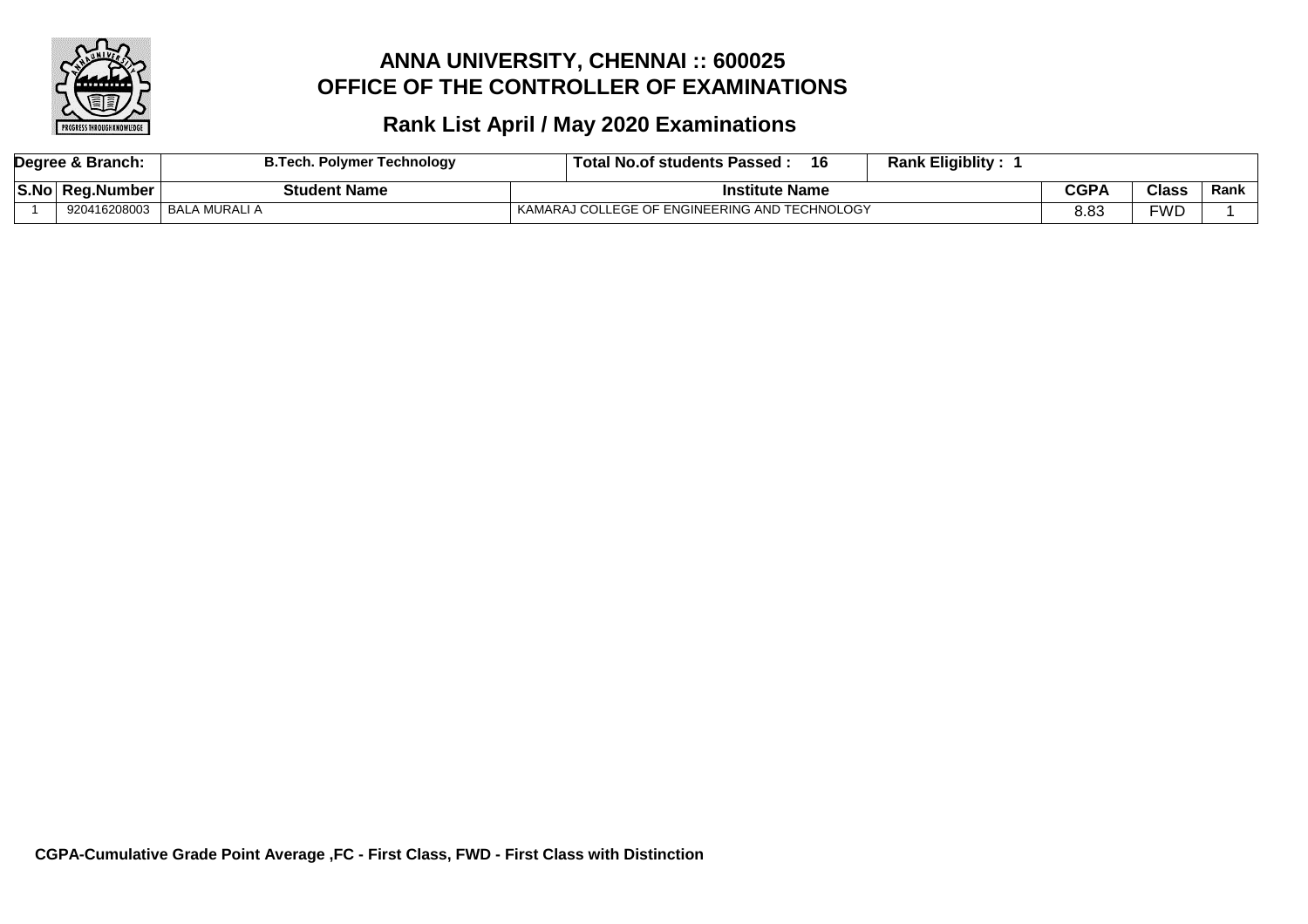

|      | Degree & Branch: | <b>B.Tech. Handloom and Textile Technology</b> | <b>Rank Eligiblity:</b><br>39<br>⊤ Total No.of students Passed : |      |              |      |
|------|------------------|------------------------------------------------|------------------------------------------------------------------|------|--------------|------|
| S.No | ∣ Rea.Number     | <b>Student Name</b>                            | <b>Institute Name</b>                                            | CGP/ | <b>Class</b> | Rank |
|      | 623616209305     | JEEVITHA K                                     | I INDIAN INSTITUTE OF HANDLOOM TECHNOLOGY                        | 9.09 | <b>FWD</b>   |      |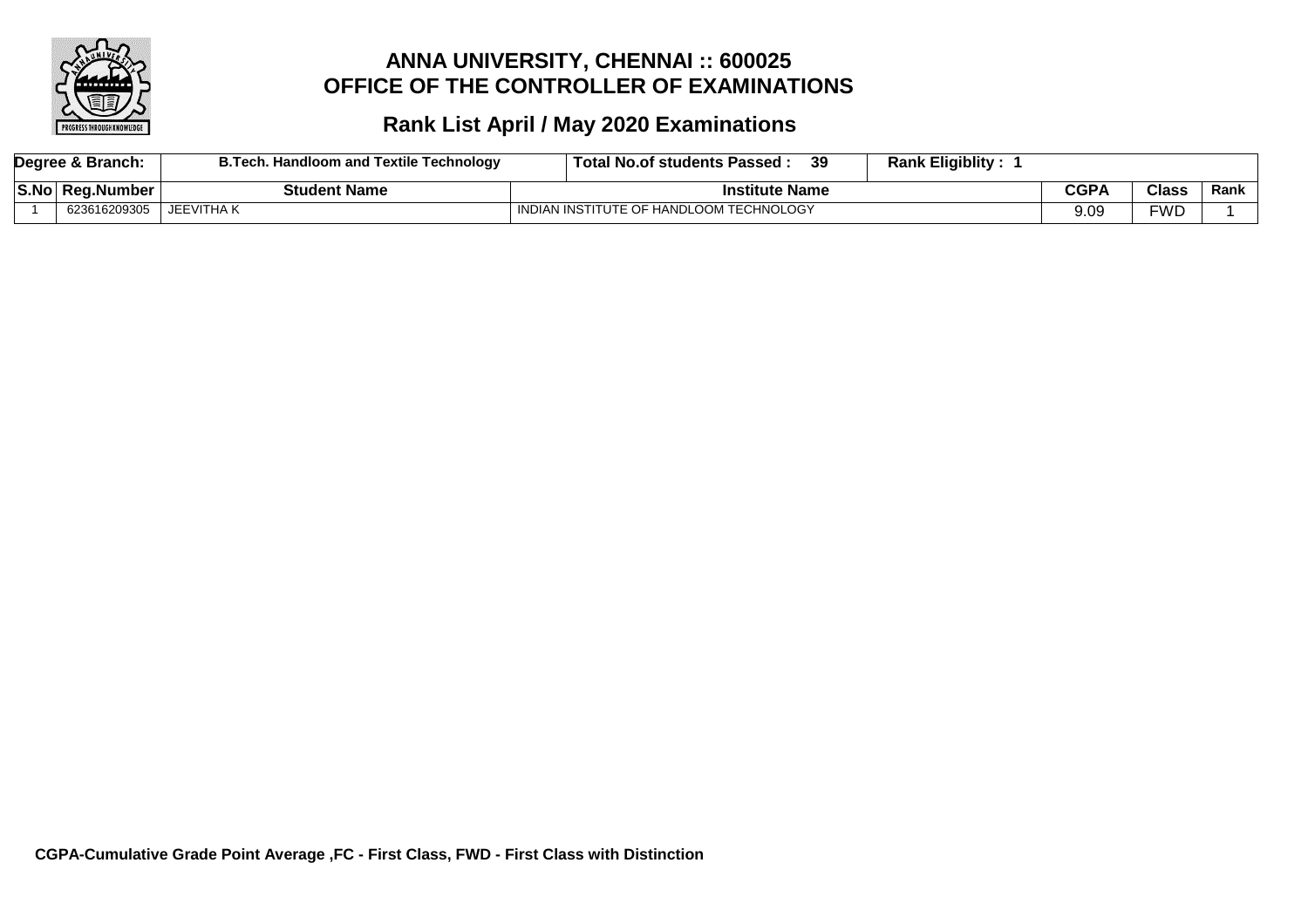

| Degree & Branch: |                 | <b>B.Tech. Textile Technology</b> | - 55<br>Total No.of students Passed :                      | <b>Rank Eligiblity: 3</b> |               |              |             |
|------------------|-----------------|-----------------------------------|------------------------------------------------------------|---------------------------|---------------|--------------|-------------|
|                  | S.No Reg.Number | <b>Student Name</b>               | <b>Institute Name</b>                                      |                           | CGPA          | <b>Class</b> | <b>Rank</b> |
|                  | 921516212302    | ARJUN JAYAKRISHNAN                | RATNAVEL SUBRAMANIAM COLLEGE OF ENGINEERING AND TECHNOLOGY |                           | 8.70          | FWD          |             |
|                  | 110816212014    | VEDANATHAN D                      | JAYA ENGINEERING COLLEGE                                   |                           | $8.5^{\circ}$ | FWD          |             |
|                  | 110816212016    | YASMIN I                          | JAYA ENGINEERING COLLEGE                                   |                           | 8.50          | FWD          |             |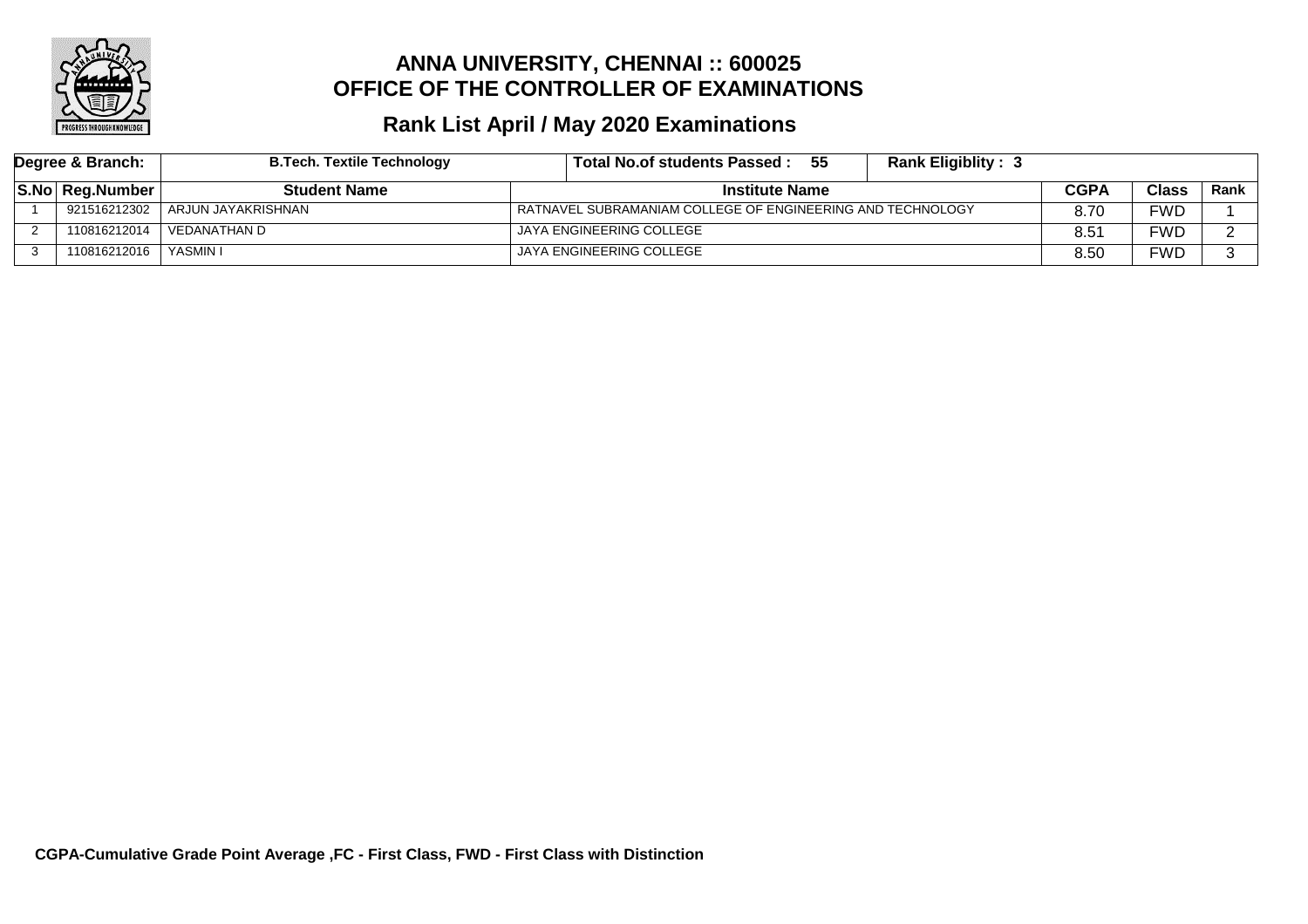

| Degree & Branch: | <b>B.Tech. Fashion Technology</b> | Total No.of students Passed :                          | <b>Rank Eligiblity: 2</b> |      |              |      |
|------------------|-----------------------------------|--------------------------------------------------------|---------------------------|------|--------------|------|
| S.No Reg.Number  | <b>Student Name</b>               | <b>Institute Name</b>                                  |                           | CGPA | <b>Class</b> | Rank |
| 961916213012     | I PAVITRA SHIVANI G S             | RAJAS INTERNATIONAL INSTITUTE OF TECHNOLOGY FOR WOMEN  |                           | 8.88 | FWD.         |      |
| 961916213008     | I JAYSHA ANJINI J A               | FRAJAS INTERNATIONAL INSTITUTE OF TECHNOLOGY FOR WOMEN |                           | 8.49 | ∼            |      |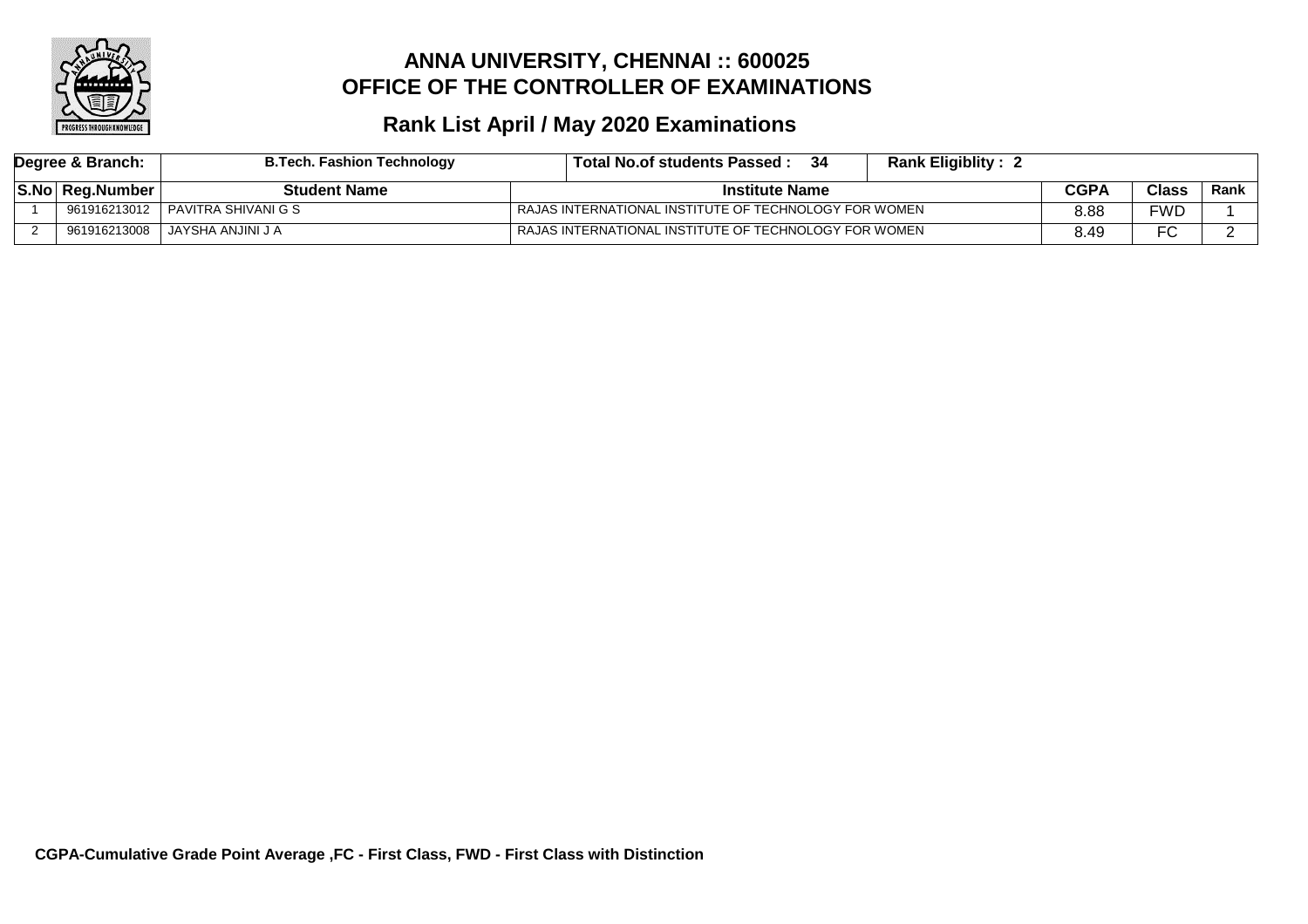

|                | Degree & Branch: | <b>B.Tech. Biotechnology</b> | Rank Eligiblity: 21<br>Total No.of students Passed: 514 |             |              |                 |
|----------------|------------------|------------------------------|---------------------------------------------------------|-------------|--------------|-----------------|
|                | S.No Reg.Number  | <b>Student Name</b>          | <b>Institute Name</b>                                   | <b>CGPA</b> | <b>Class</b> | Rank            |
|                | 510416214013     | <b>JANANI D</b>              | ARUNAI ENGINEERING COLLEGE                              | 9.42        | <b>FWD</b>   |                 |
| 2              | 211616214120     | <b>VIHAA SRIEE M G</b>       | RAJALAKSHMI ENGINEERING COLLEGE                         | 9.36        | <b>FWD</b>   | $\overline{2}$  |
| 3              | 312316214033     | NISHITHA KANNAN K            | ST.JOSEPH'S COLLEGE OF ENGINEERING                      | 9.29        | <b>FWD</b>   | 3               |
| 4              | 312316214034     | NIVEDHA MURALI SHANKAR       | ST.JOSEPH'S COLLEGE OF ENGINEERING                      | 9.25        | <b>FWD</b>   | $\overline{4}$  |
| -5             | 111416214034     | YUKTHA SHREENIVASAN S        | PRATHYUSHA ENGINEERING COLLEGE                          | 9.21        | <b>FWD</b>   | 5               |
| 6              | 211616214104     | <b>SUGANYA P R</b>           | RAJALAKSHMI ENGINEERING COLLEGE                         | 9.21        | <b>FWD</b>   | 5               |
| $\overline{7}$ | 312316214057     | <b>SWATHIS</b>               | ST.JOSEPH'S COLLEGE OF ENGINEERING                      | 9.21        | <b>FWD</b>   | $\overline{5}$  |
| 8              | 211616214027     | <b>HARITA M</b>              | RAJALAKSHMI ENGINEERING COLLEGE                         | 9.17        | <b>FWD</b>   | 6               |
| 9              | 211616214093     | <b>SHRUTI SRINIVASAN</b>     | RAJALAKSHMI ENGINEERING COLLEGE                         | 9.13        | <b>FWD</b>   |                 |
| 10             | 310816214010     | <b>GAYATHIRIS</b>            | JEPPIAAR ENGINEERING COLLEGE                            | 9.12        | <b>FWD</b>   | 8               |
| 11             | 312316214030     | KOKA VENKATA SAI POOJITHA    | ST.JOSEPH'S COLLEGE OF ENGINEERING                      | 9.09        | <b>FWD</b>   | $\overline{9}$  |
| 12             | 111416214023     | PRATHINISHA PRABHAKAR        | PRATHYUSHA ENGINEERING COLLEGE                          | 9.06        | <b>FWD</b>   | 10 <sup>°</sup> |
| 13             | 111416214002     | <b>ANUSUYA M</b>             | PRATHYUSHA ENGINEERING COLLEGE                          | 9.02        | <b>FWD</b>   | $\overline{11}$ |
| 14             | 111416214011     | <b>HEMAMALINI S</b>          | PRATHYUSHA ENGINEERING COLLEGE                          | 9.01        | <b>FWD</b>   | 12              |
| 15             | 211616214037     | <b>KARISHMA S</b>            | RAJALAKSHMI ENGINEERING COLLEGE                         | 9.00        | <b>FWD</b>   | 13              |
| 16             | 212416214041     | <b>TEJASWINI G</b>           | SREE SASTHA INSTITUTE OF ENGINEERING AND TECHNOLOGY     | 8.99        | <b>FWD</b>   | 14              |
| 17             | 310816214047     | <b>SHANMUGA PREETHA S</b>    | JEPPIAAR ENGINEERING COLLEGE                            | 8.99        | <b>FWD</b>   | 14              |
| 18             | 211616214090     | <b>SHOBANA S</b>             | RAJALAKSHMI ENGINEERING COLLEGE                         | 8.98        | <b>FWD</b>   | 15              |
| 19             | 421216214008     | <b>HARIHARAN K</b>           | KARPAGA VINAYAGA COLLEGE OF ENGINEERING AND TECHNOLOGY  | 8.98        | <b>FWD</b>   | $\overline{15}$ |
| 20             | 312316214060     | <b>VALLI MEENA S</b>         | ST.JOSEPH'S COLLEGE OF ENGINEERING                      | 8.97        | <b>FWD</b>   | 16              |
| 21             | 510416214026     | PRIYANKA R                   | ARUNAI ENGINEERING COLLEGE                              | 8.96        | <b>FWD</b>   | 17              |
| 22             | 111416214022     | <b>PAVITHRAY</b>             | PRATHYUSHA ENGINEERING COLLEGE                          | 8.90        | <b>FWD</b>   | $\overline{18}$ |
| 23             | 920416214048     | <b>VINNARASI A</b>           | KAMARAJ COLLEGE OF ENGINEERING AND TECHNOLOGY           | 8.90        | <b>FWD</b>   | 18              |
| 24             | 111416214001     | <b>ABIRAMI S</b>             | PRATHYUSHA ENGINEERING COLLEGE                          | 8.89        | <b>FWD</b>   | 19              |
| 25             | 421216214052     | YESASVINI N M                | KARPAGA VINAYAGA COLLEGE OF ENGINEERING AND TECHNOLOGY  | 8.87        | <b>FWD</b>   | 20              |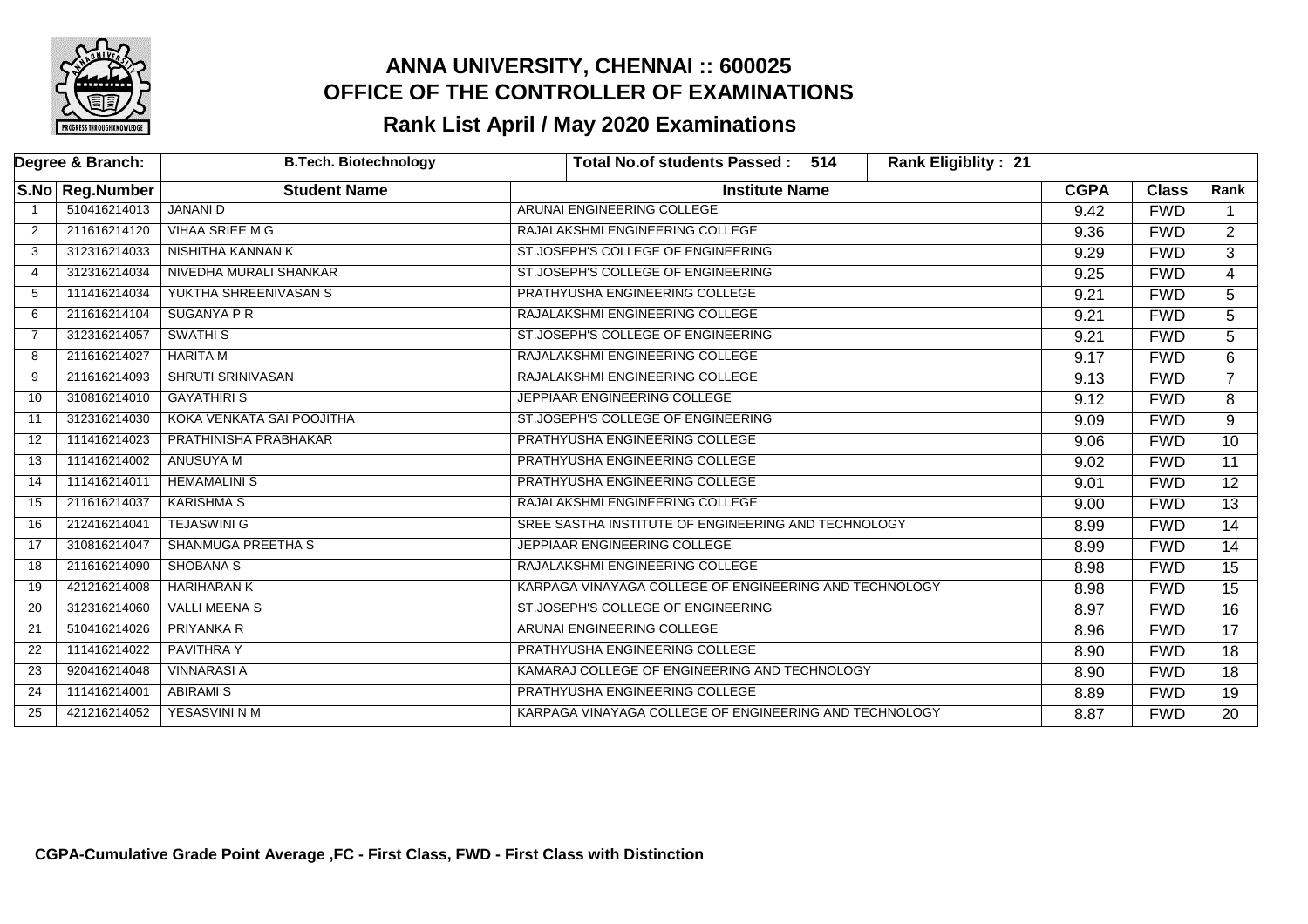

| Degree & Branch: |              | <b>B.Tech. Biotechnology</b> | <b>Rank Eligiblity:</b><br>514<br><b>Total No.of students Passed:</b><br>21 |      |              |        |
|------------------|--------------|------------------------------|-----------------------------------------------------------------------------|------|--------------|--------|
| S.No             | ∣ Rea.Number | <b>Student Name</b>          | <b>Institute Name</b>                                                       | CGPA | <b>Class</b> | Rank   |
| 26               | 211616214116 | VARSHINY G                   | RAJALAKSHMI ENGINEERING COLLEGE                                             | 8.86 | <b>FWD</b>   | $\sim$ |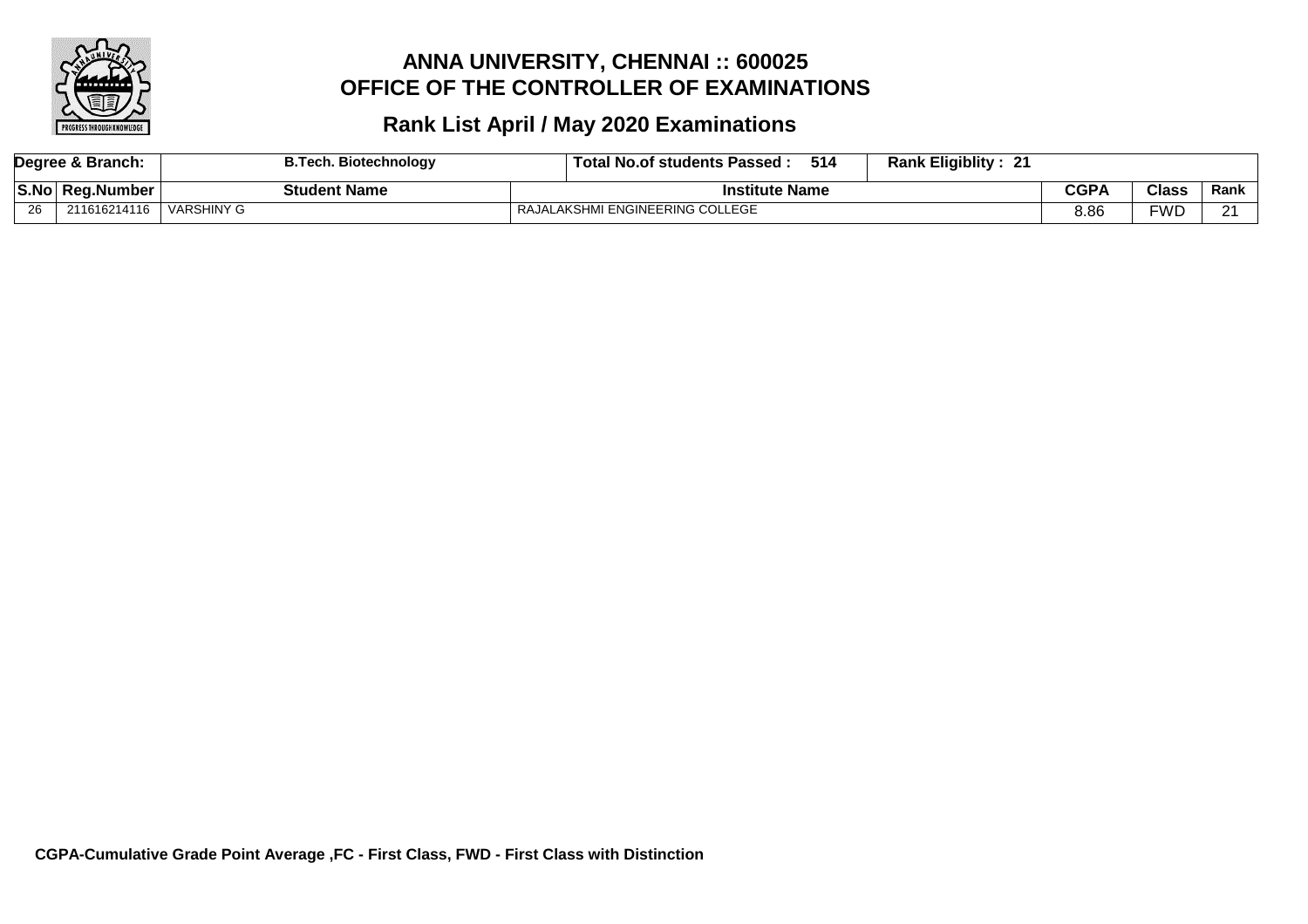

| Degree & Branch: |              | <b>B.Tech. Food Technology</b> | <b>Rank Eligiblity:</b><br>20<br>Гоtal<br><b>I No.of students Passed.</b> |            |                |      |
|------------------|--------------|--------------------------------|---------------------------------------------------------------------------|------------|----------------|------|
| S.No             | Rea.Number   | <b>Student Name</b>            | Institute Name                                                            | CGPA       | <b>Class</b>   | Rank |
|                  | 720916218048 | SOWMIYA R                      | COLLEGE OF ENGINEERING AND TECHNOLOGY                                     | റ റ<br>o.z | $\Gamma$<br>−∟ |      |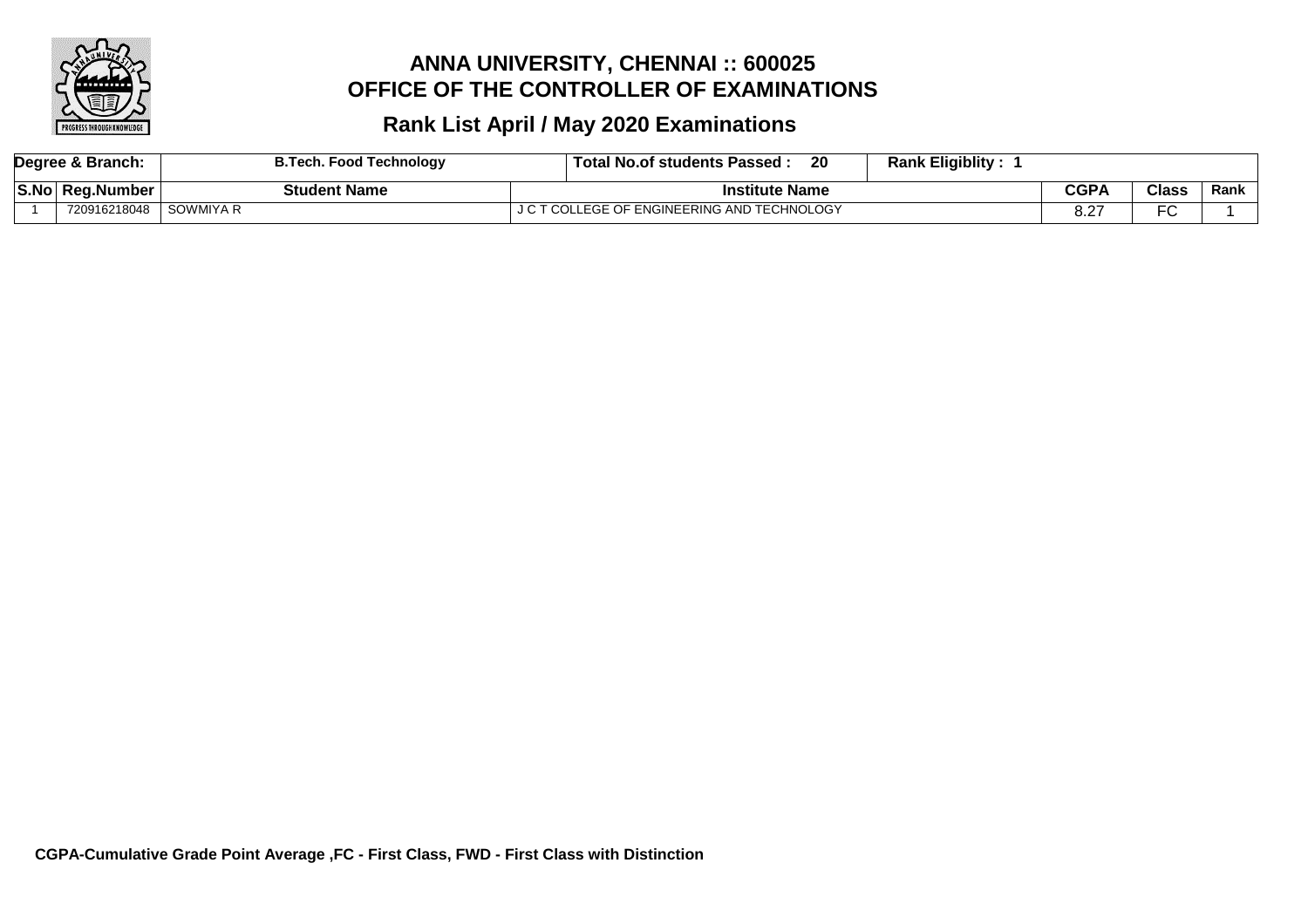

| Degree & Branch: |                 | <b>B.Tech. Petroleum Engineering</b> | Total No.of students Passed:<br>- 88                  | <b>Rank Eligiblity: 4</b> |              |             |
|------------------|-----------------|--------------------------------------|-------------------------------------------------------|---------------------------|--------------|-------------|
|                  | S.No Reg.Number | <b>Student Name</b>                  | <b>Institute Name</b>                                 | CGPA                      | <b>Class</b> | <b>Rank</b> |
|                  | 211916219036    | KEERTHANA S                          | RAJIV GANDHI COLLEGE OF ENGINEERING                   | 8.46                      | FC           |             |
|                  | 211916219021    | l DEEPAK B                           | RAJIV GANDHI COLLEGE OF ENGINEERING                   | 8.40                      | FC           |             |
|                  | 510916219016    | NIVITHA VARNIKHAA J K                | <b>GLOBAL INSTITUTE OF ENGINEERING AND TECHNOLOGY</b> | 8.37                      | FC           |             |
|                  | 211916219023    | l DEEPIKA D                          | RAJIV GANDHI COLLEGE OF ENGINEERING                   | 8.30                      | FC           |             |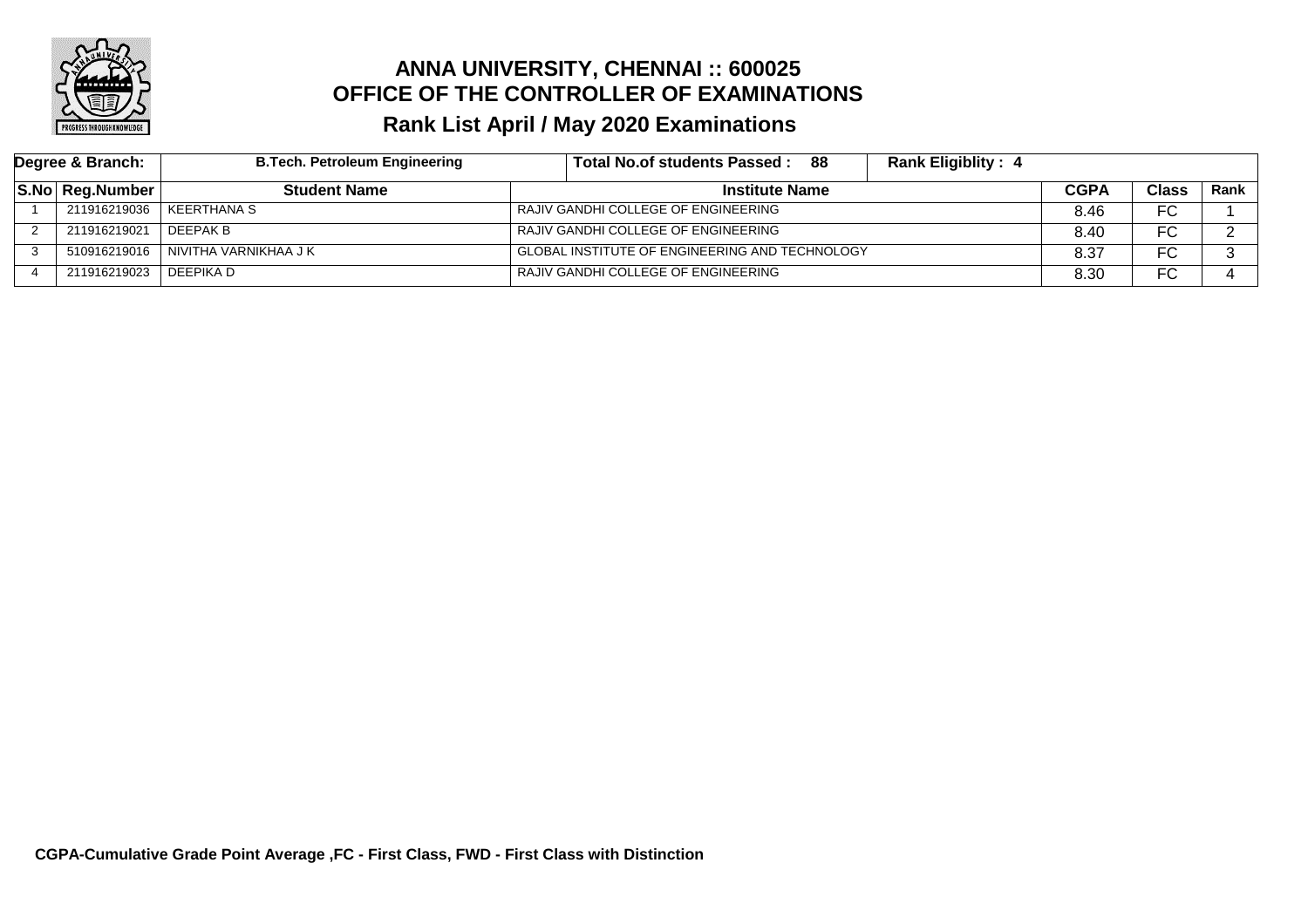

| Degree & Branch: |                 | <b>B.Tech. Plastics Technology</b> | Total No.of students Passed :                            |  | <b>Rank Eligiblity:</b> |              |        |  |
|------------------|-----------------|------------------------------------|----------------------------------------------------------|--|-------------------------|--------------|--------|--|
|                  | S.No Reg.Number | <b>Student Name</b>                | <b>Institute Name</b>                                    |  | CGPA                    | <b>Class</b> | Rank l |  |
|                  | 310316220003    | . ASHWINE V                        | CENTRAL INSTITUTE OF PLASTICS ENGINEERING AND TECHNOLOGY |  |                         | 8.66         | FWD    |  |
|                  | 310316220016    | l KAMALA DEVI A                    | CENTRAL INSTITUTE OF PLASTICS ENGINEERING AND TECHNOLOGY |  |                         | 8.43         | −∩     |  |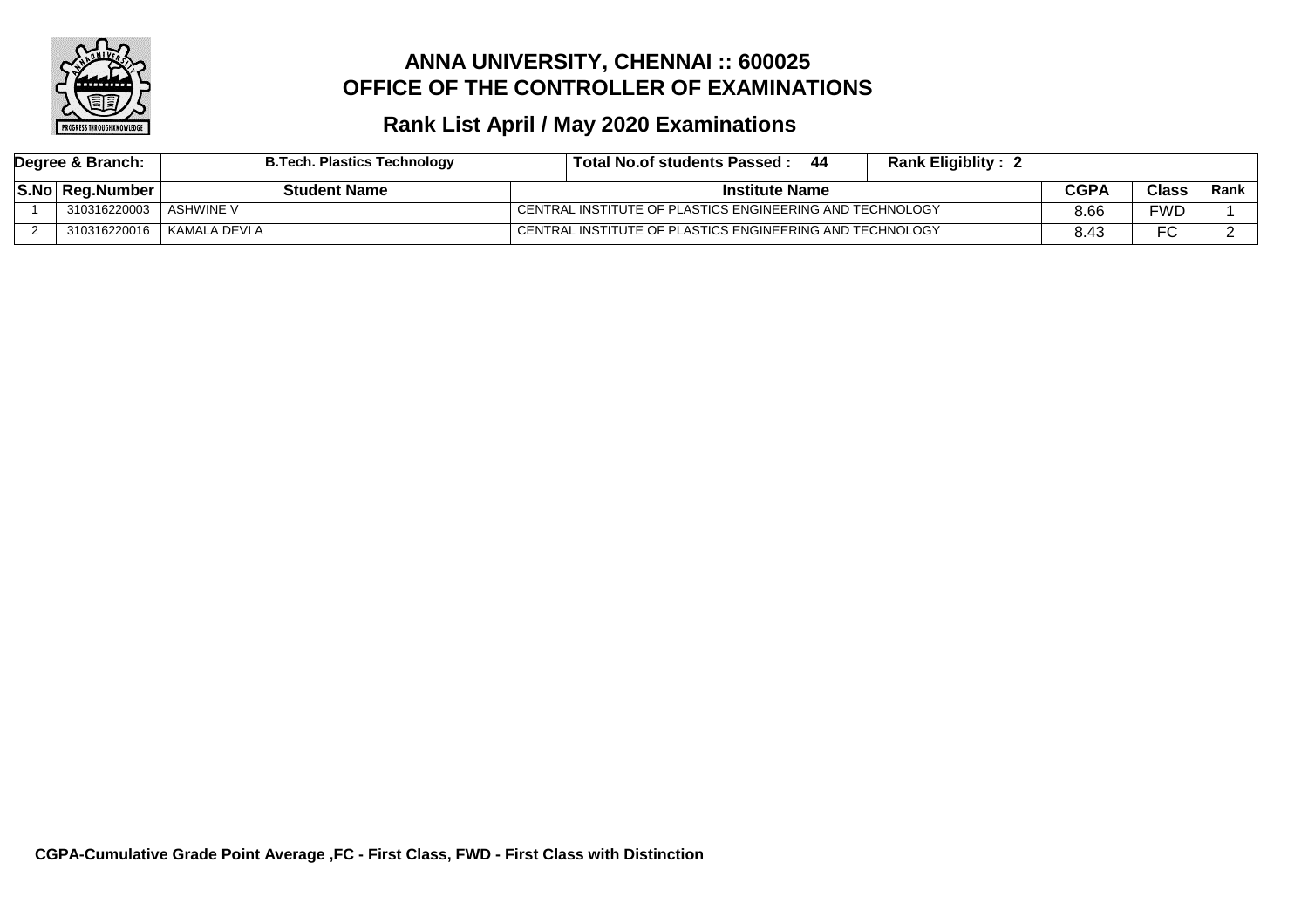

| Degree & Branch: |  |                 | <b>B.Tech. Chemical and Electrochemical Engineering</b> | <b>Rank Eligiblity:</b><br>Total No.of students Passed:     |      |              |      |
|------------------|--|-----------------|---------------------------------------------------------|-------------------------------------------------------------|------|--------------|------|
|                  |  | S.No Reg.Number | <b>Student Name</b>                                     | <b>Institute Name</b>                                       |      | <b>Class</b> | Rank |
|                  |  | 910216232004    | ALAGAMMAI PL                                            | CENTRAL ELECTROCHEMICAL RESEARCH INSTITUTE (CSIR) KARAIKUDI | 3.48 | ΓO.<br>-v    |      |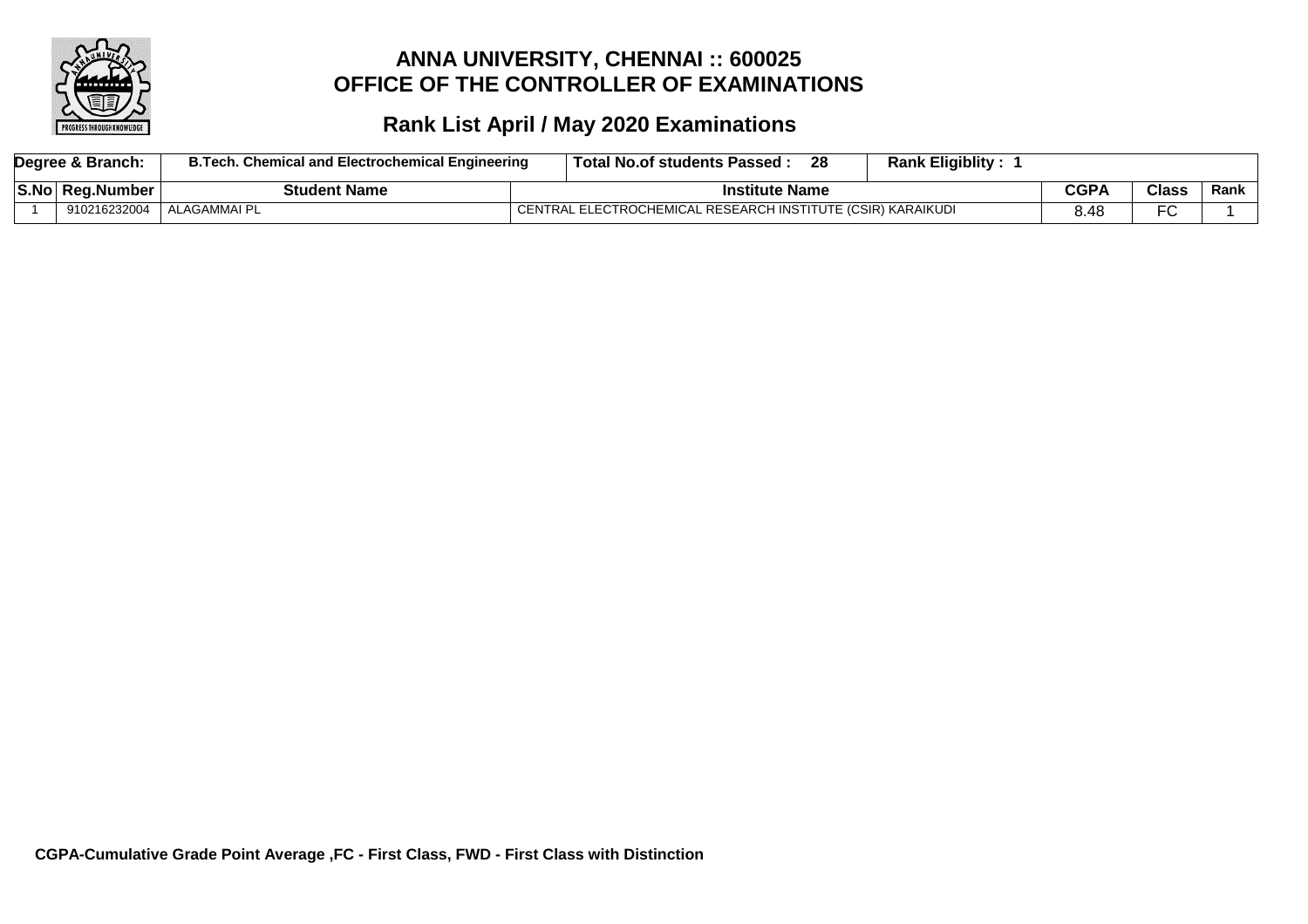

# **Rank List April / May 2020 Examinations ANNA UNIVERSITY, CHENNAI :: 600025 OFFICE OF THE CONTROLLER OF EXAMINATIONS**

| Degree & Branch: |                 | <b>B.Tech. Pharmaceutical Technology</b> | Total No.of students Passed:                                    | <b>Rank Eligiblity:</b> |      |              |        |
|------------------|-----------------|------------------------------------------|-----------------------------------------------------------------|-------------------------|------|--------------|--------|
|                  | S.No Reg.Number | Student Name                             | <b>Institute Name</b>                                           |                         | CGPA | <b>Class</b> | Rank l |
|                  | 810016237038    | I SHARMILA S                             | UNIVERSITY COLLEGE OF ENGINEERING, TIRUCHIRAPPALLI (BIT CAMPUS) |                         |      | ∼            |        |
|                  | 810016237014    | <b>JESEETA S</b>                         | UNIVERSITY COLLEGE OF ENGINEERING, TIRUCHIRAPPALLI (BIT CAMPUS) |                         | 8.35 | ∼            |        |